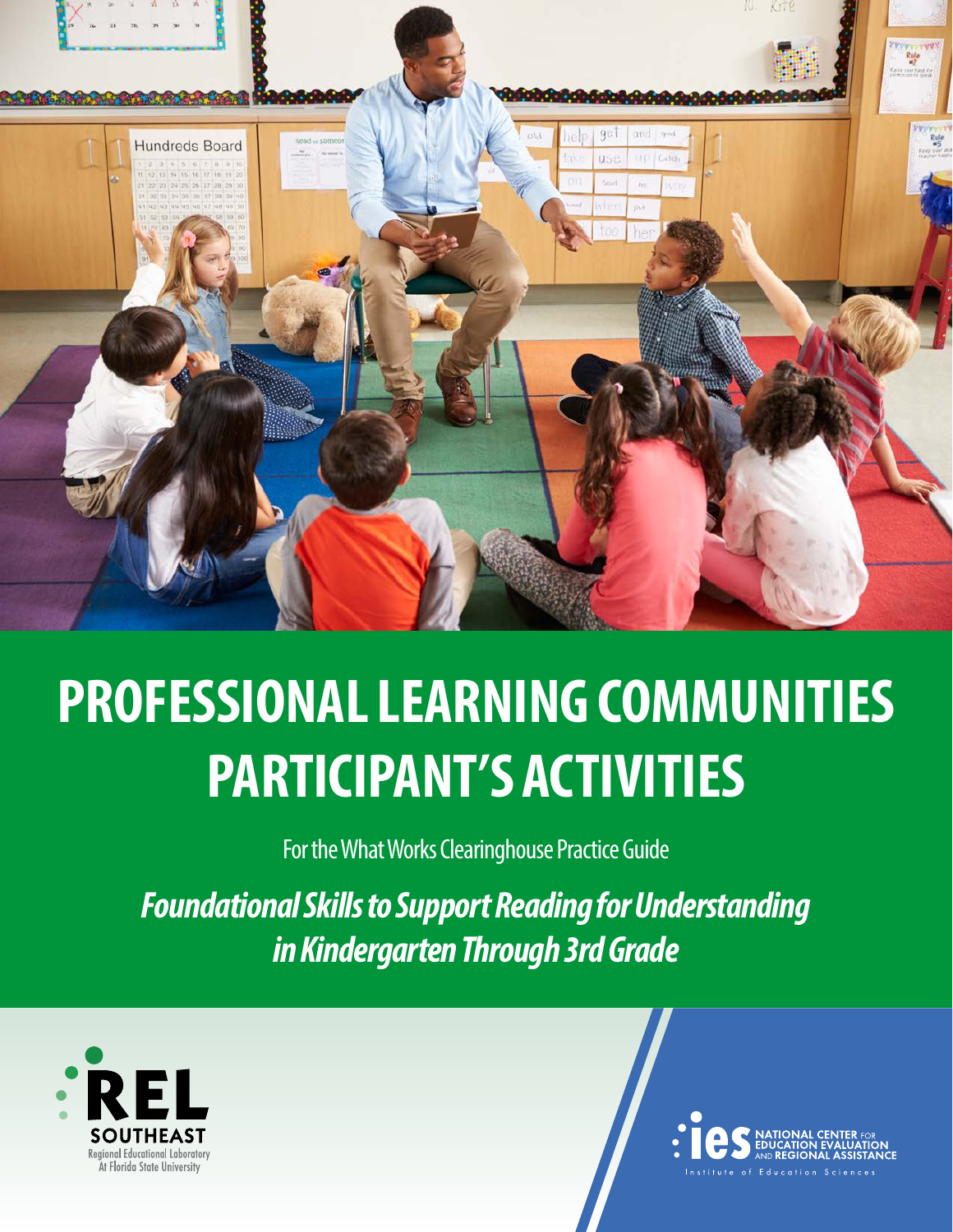#### **U.S. Department of Education**

John B. King, Jr., *Secretary*

#### **Institute of Education Sciences**

Ruth Curran Neild, *Deputy Director for Policy and Research, Delegated Duties of the Director*

#### **National Center for Education Evaluation and Regional Assistance**

Joy Lesnick, *Acting Commissioner* Amy Johnson, *Action Editor* Sandra Garcia, *Project Officer*

#### **REL 2016-227a**

The National Center for Education Evaluation and Regional Assistance (NCEE) conducts unbiased large-scale evaluations of education programs and practices supported by federal funds; provides research-based technical assistance to educators and policymakers; and supports the synthesis and the widespread dissemination of the results of research and evaluation throughout the United States.

#### **September 2016**

This publication and ancillary materials were prepared for the Institute of Education Sciences (IES) under Contract ED-IES-12-C-0011 by Regional Educational Laboratory (REL) Southeast, administered by Florida State University. The content of the publication and ancillary materials does not necessarily reflect the views or policies of IES or the U.S. Department of Education, nor does mention of trade names, commercial products, or organizations imply endorsement by the U.S. Government.

This REL publication and ancillary materials are in the public domain. While permission to reprint or use this publication anvd ancillary materials is not necessary, it should be cited as:

Kosanovich, M. & Foorman, B. (2016). *Professional learning communities facilitator's guide for the What Works Clearinghouse practice guide: Foundational skills to support reading for understanding in kindergarten through 3rd grade* (REL 2016-227a). Washington, DC: U.S. Department of Education, Institute of Education Sciences, National Center for Education Evaluation and Regional Assistance, Regional Educational Laboratory Southeast. Retrieved from<http://ies.ed.gov/ncee/edlabs>.

This publication and ancillary materials are available on the Regional Educational Laboratory website at <http://ies.ed.gov/ncee/edlabs>.

#### **Photo Credits**

Photographic images used by the Regional Educational Laboratory Southeast at Florida State University on the indicated pages (cover, and D) supplied by Thinkstock in compliance with Florida State University's annual license agreement.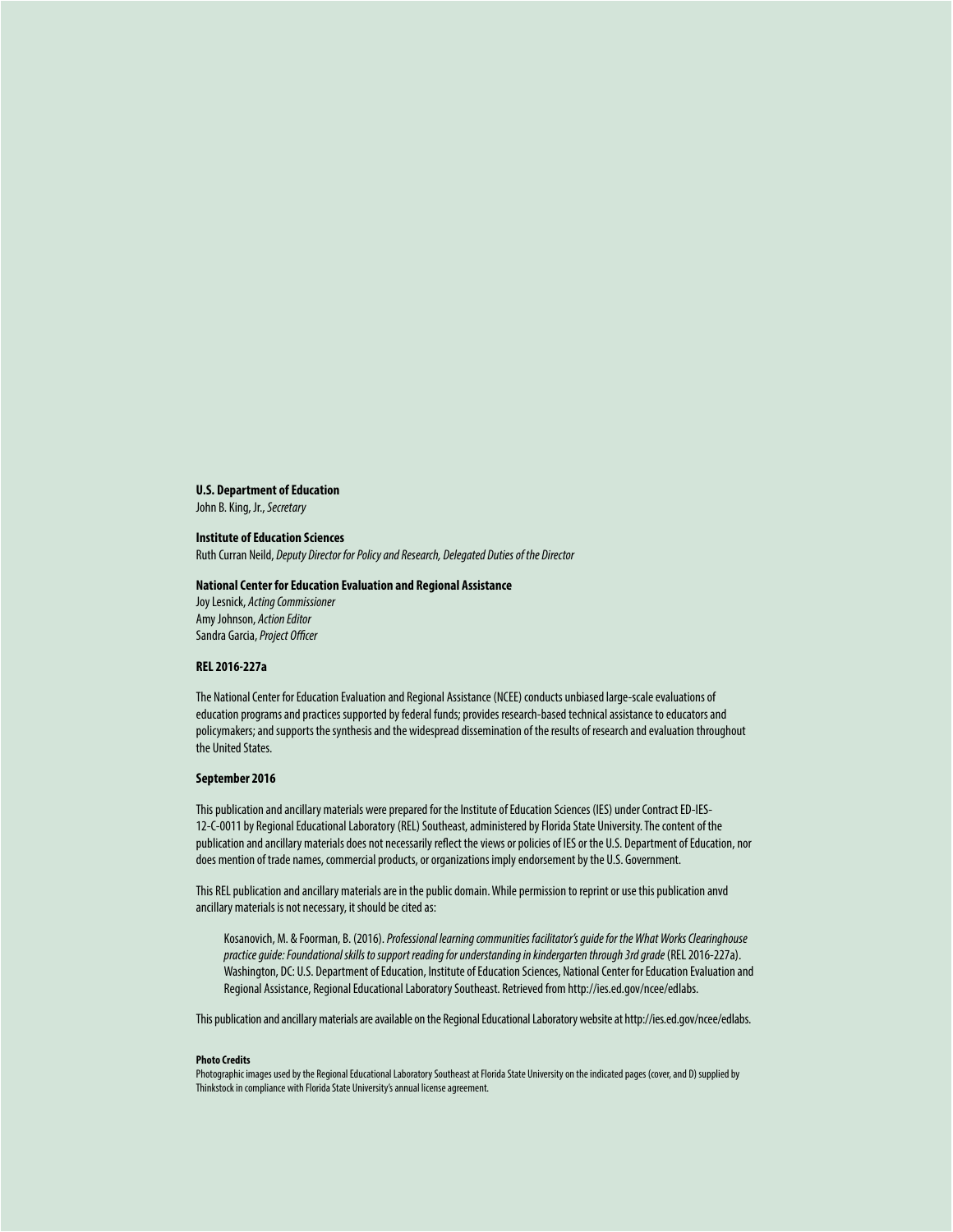# **PROFESSIONAL LEARNING COMMUNITIES PARTICIPANT'S ACTIVITIES**

For the What Works Clearinghouse Practice Guide

### *Foundational Skills to Support Reading for Understanding in Kindergarten Through 3rd Grade*

**Developed by**

Marcia Kosanovich, Ph.D. Barbara Foorman, Ph.D. REGIONAL EDUCATIONAL LABORATORY SOUTHEAST AT FLORIDA STATE UNIVERSITY

**September 2016**



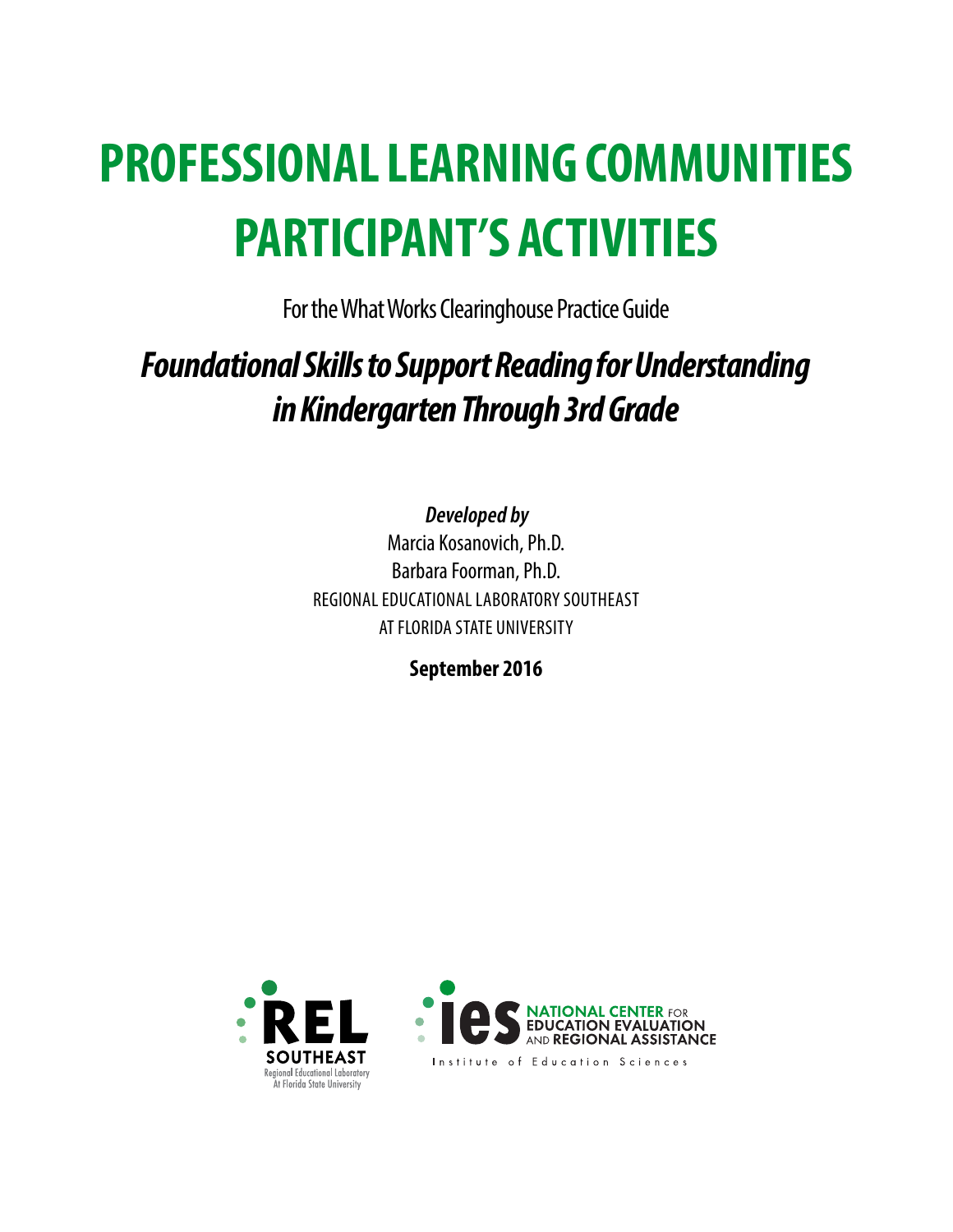# **Acknowledgements**

The authors would like to thank individuals for their contributions. We acknowledge the authors of the Professional Learning Community materials that support the *Teaching Academic Content and Literacy to English Learners in Elementary and Middle School* practice guide\*. With those authors' permission, the same format and five-step process for implementing PLC sessions were utilized.

\*Dimino, J. A., Taylor, M., & Morris, J. (2015). *Professional learning communities facilitator's guide for the What Works Clearinghouse practice guide: Teaching academic content and literacy to English learners in elementary and middle school* (REL 2015–105). Washington, DC: U.S. Department of Education, Institute of Education Sciences, National Center for Education Evaluation and Regional Assistance, Regional Educational Laboratory Southwest. Retrieved from <http://ies.ed.gov/ncee/edlabs>.

#### **Design:**

James Cole Nathan Archer Naveed Easton Florida Center for Reading Research at Florida State University

#### **Reviewers:**

Joe Dimino, Ph.D. Instructional Research Group

Ann McDonnell, M.A. Florida Center for Reading Research at Florida State University

#### **School featured in videos:**

P.K. Yonge Developmental Research School, University of Florida Dr. Lynda Hayes, Director

#### **P.K. Yonge Teachers featured in videos:**

Ms. Anjum Ahmed Ms. Natalie Andrews Ms. Blake Beckett Ms. Rachel Chastain-Gross Ms. Angie Flavin Ms. Elizabeth Jacobbe Ms. Michele Krank Ms. Jill Ozog Ms. Laura Warner Ms. Dicy Watson Ms. Amanda Wilson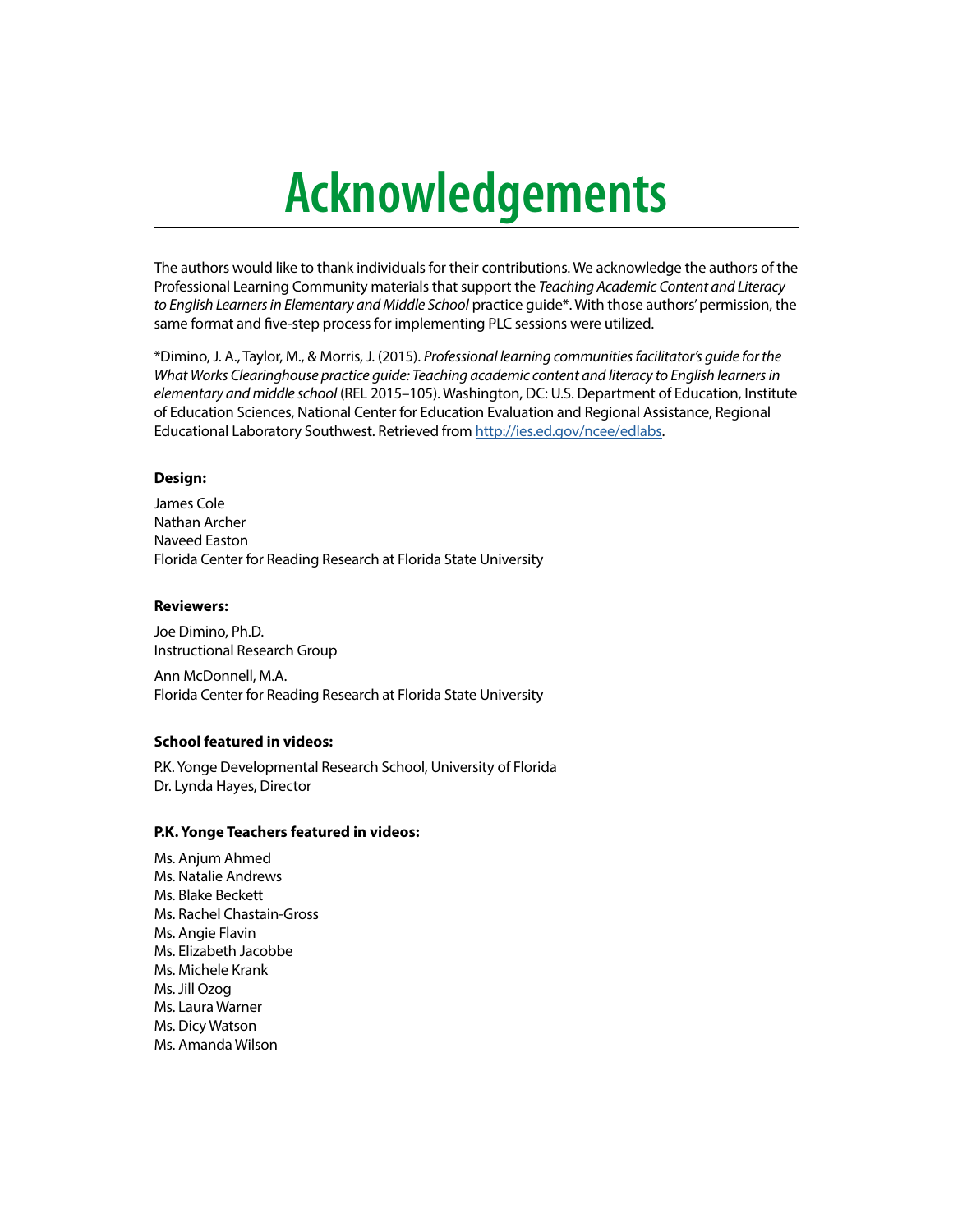# **Contents**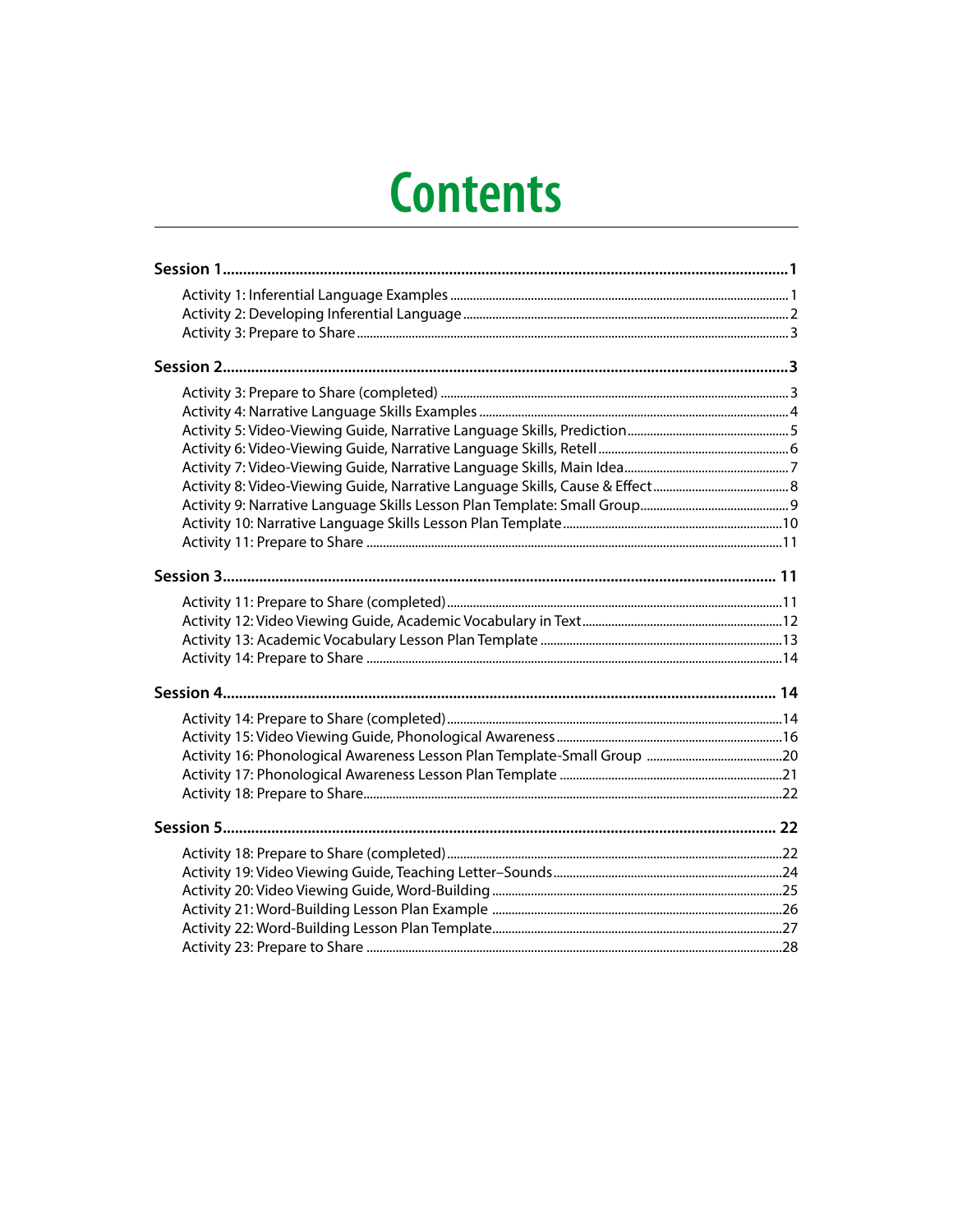| Activity 28: Video-Viewing Guide, Decodable Words in Isolation and in Text 35             |  |
|-------------------------------------------------------------------------------------------|--|
|                                                                                           |  |
|                                                                                           |  |
| Activity 31: Decodable Words in Isolation and in Text Lesson Plan Template 39             |  |
|                                                                                           |  |
|                                                                                           |  |
|                                                                                           |  |
|                                                                                           |  |
|                                                                                           |  |
|                                                                                           |  |
|                                                                                           |  |
|                                                                                           |  |
|                                                                                           |  |
|                                                                                           |  |
|                                                                                           |  |
|                                                                                           |  |
|                                                                                           |  |
|                                                                                           |  |
|                                                                                           |  |
| Activity 40: Video-Viewing Guide, Opportunities for Oral Reading Practice With Feedback51 |  |
|                                                                                           |  |
|                                                                                           |  |
|                                                                                           |  |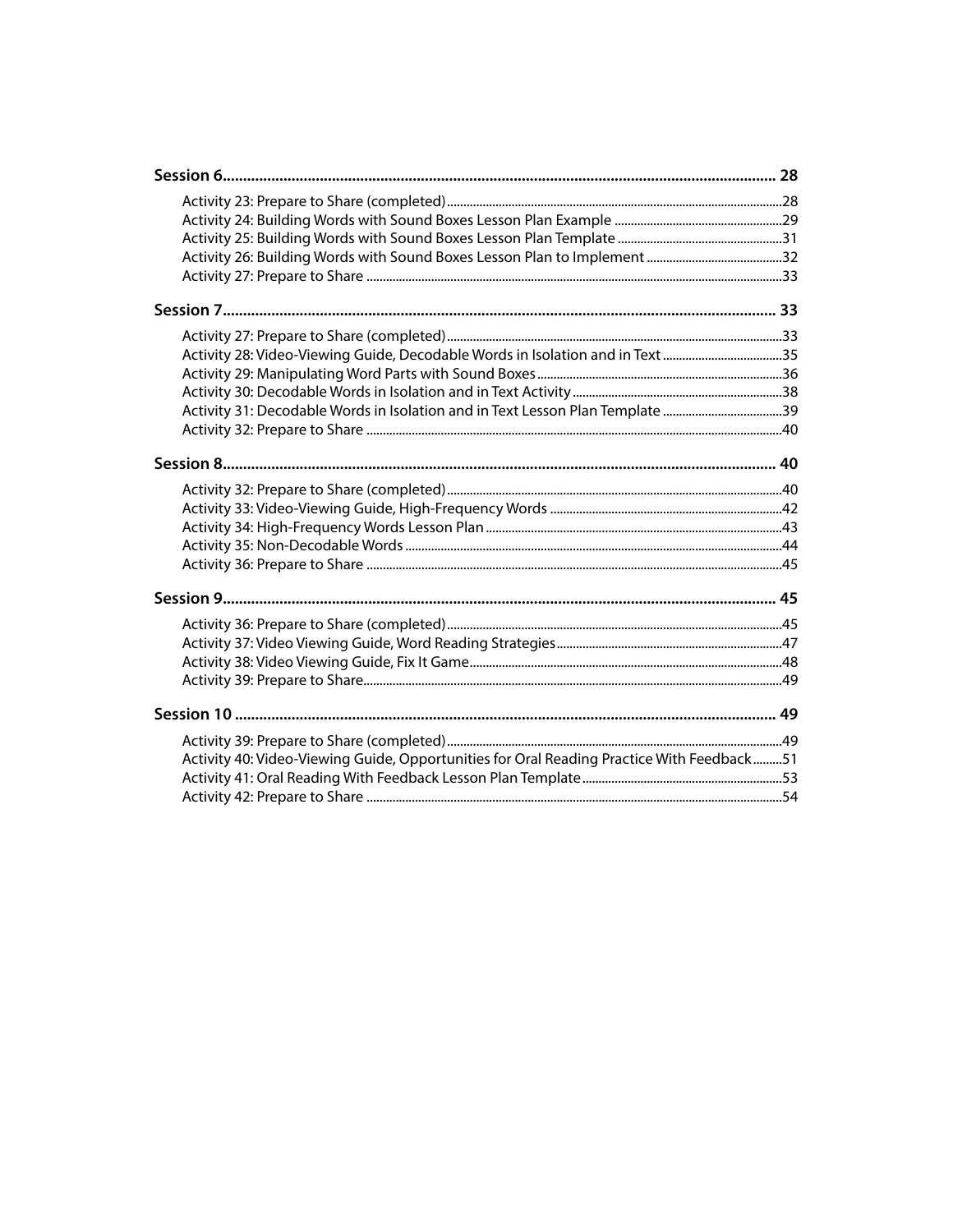### **Inferential Language Examples**

**Directions:** Analyze the classroom conversation found in Example 1.3 of the practice guide on page 9. Write an example of how the teacher developed students' inferential language in the second column.

| The teacher                                                                                                              | <b>Specific Examples</b><br>(Practice Guide, Example 1.3, page 9)                           |
|--------------------------------------------------------------------------------------------------------------------------|---------------------------------------------------------------------------------------------|
| modeled how to<br>provide reasonable<br>answers that fully<br>address a question<br>and illustrate critical<br>thinking. |                                                                                             |
| drew more<br>information from<br>a student who<br>provided a limited<br>response to the<br>teacher's prompt.             |                                                                                             |
| provided open-<br>ended discussion<br>prompts.                                                                           |                                                                                             |
| language prompt to those statements?                                                                                     | Look at the last statements made by Student 1. How could the teacher provide an inferential |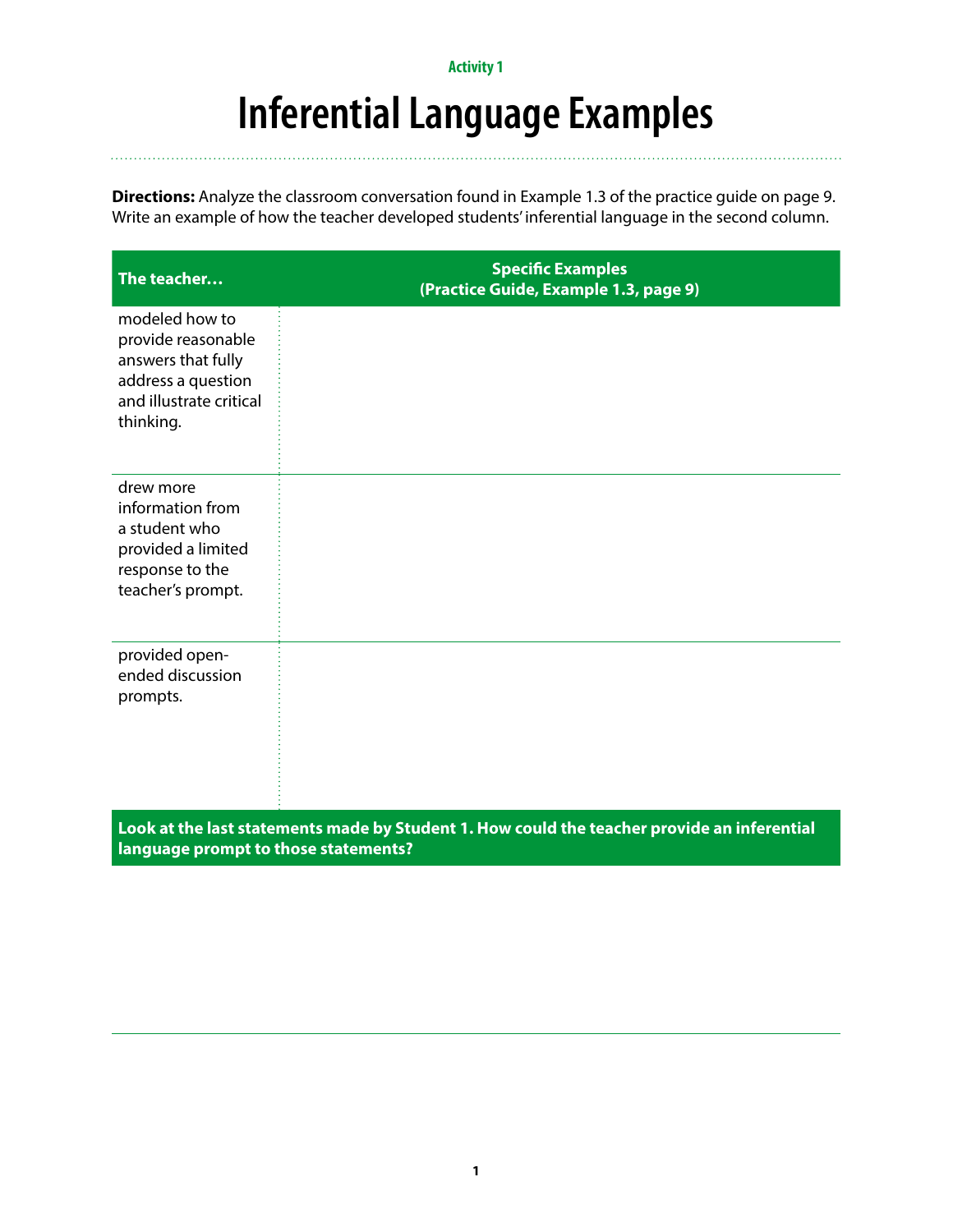# **Developing Inferential Language Grades K-1 or Grade 3**

**Directions:** As you watch the video, analyze the discussion about the text. Write an example of how the teacher developed students' inferential language in the second column.

| The teacher                                                                                                              | <b>Specific Example(s) from the Video(s)</b> |
|--------------------------------------------------------------------------------------------------------------------------|----------------------------------------------|
| modeled how to<br>provide reasonable<br>answers that fully<br>address a question<br>and illustrate critical<br>thinking. |                                              |
| drew more<br>information from<br>a student who<br>provided a limited<br>response to the<br>teacher's prompt.             |                                              |
| provided open-<br>ended discussion<br>prompts.                                                                           |                                              |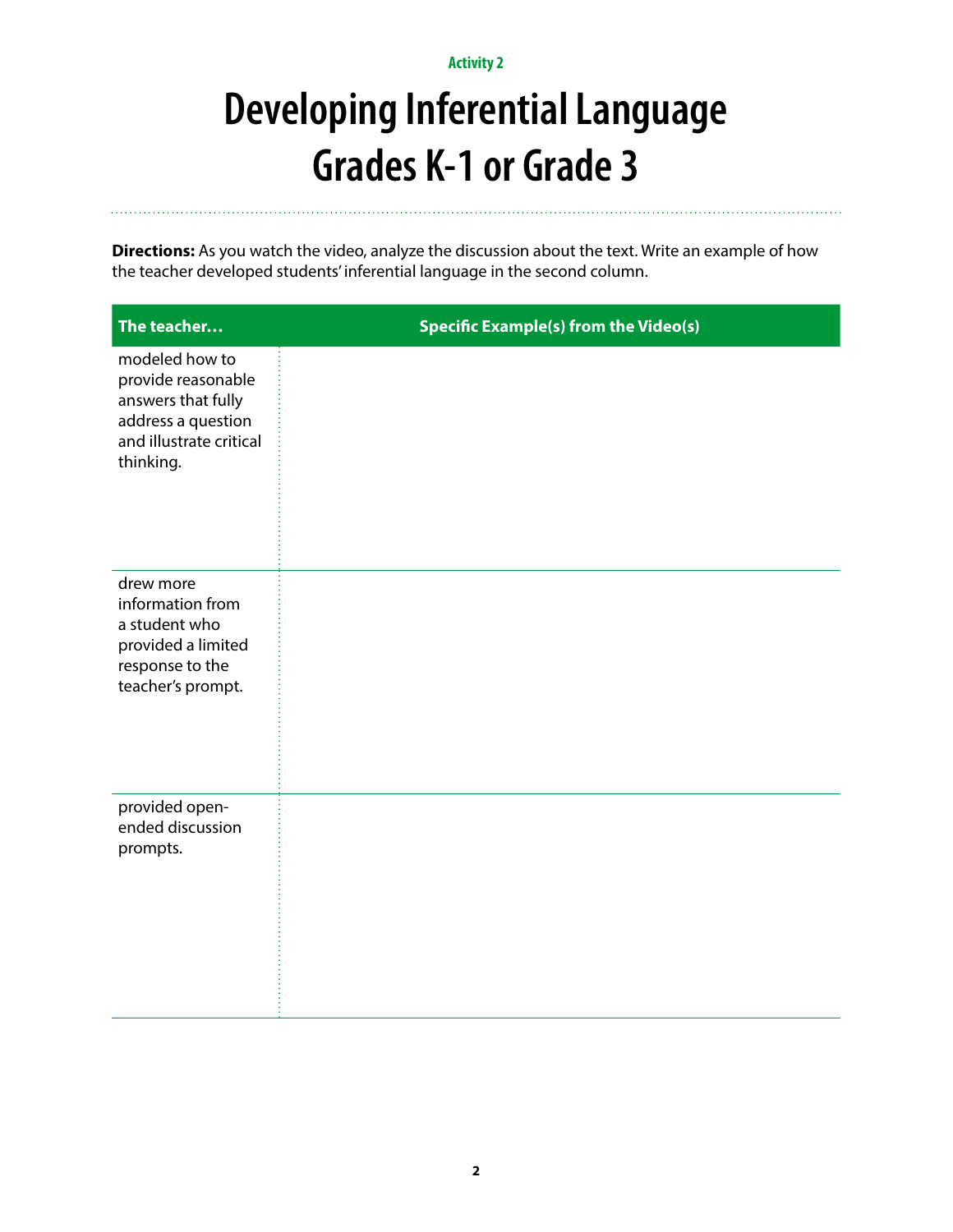### **Prepare to Share**

**Directions:** Select a text for your next read aloud activity. Use the table below to prepare inferential language discussion prompts. Describe how you will model how to provide reasoned answers that fully address the questions and illustrate critical thinking.

| <b>Title of text selection:</b>                                                                |  |  |
|------------------------------------------------------------------------------------------------|--|--|
|                                                                                                |  |  |
|                                                                                                |  |  |
| <b>Before the lesson:</b>                                                                      |  |  |
| How I plan to<br>model.                                                                        |  |  |
| Inferential language<br>prompts I plan to<br>use.                                              |  |  |
| What happened during the lesson?                                                               |  |  |
| How I modeled.                                                                                 |  |  |
| <b>Examples of</b><br>inferential language<br>prompts I used<br>and how students<br>responded. |  |  |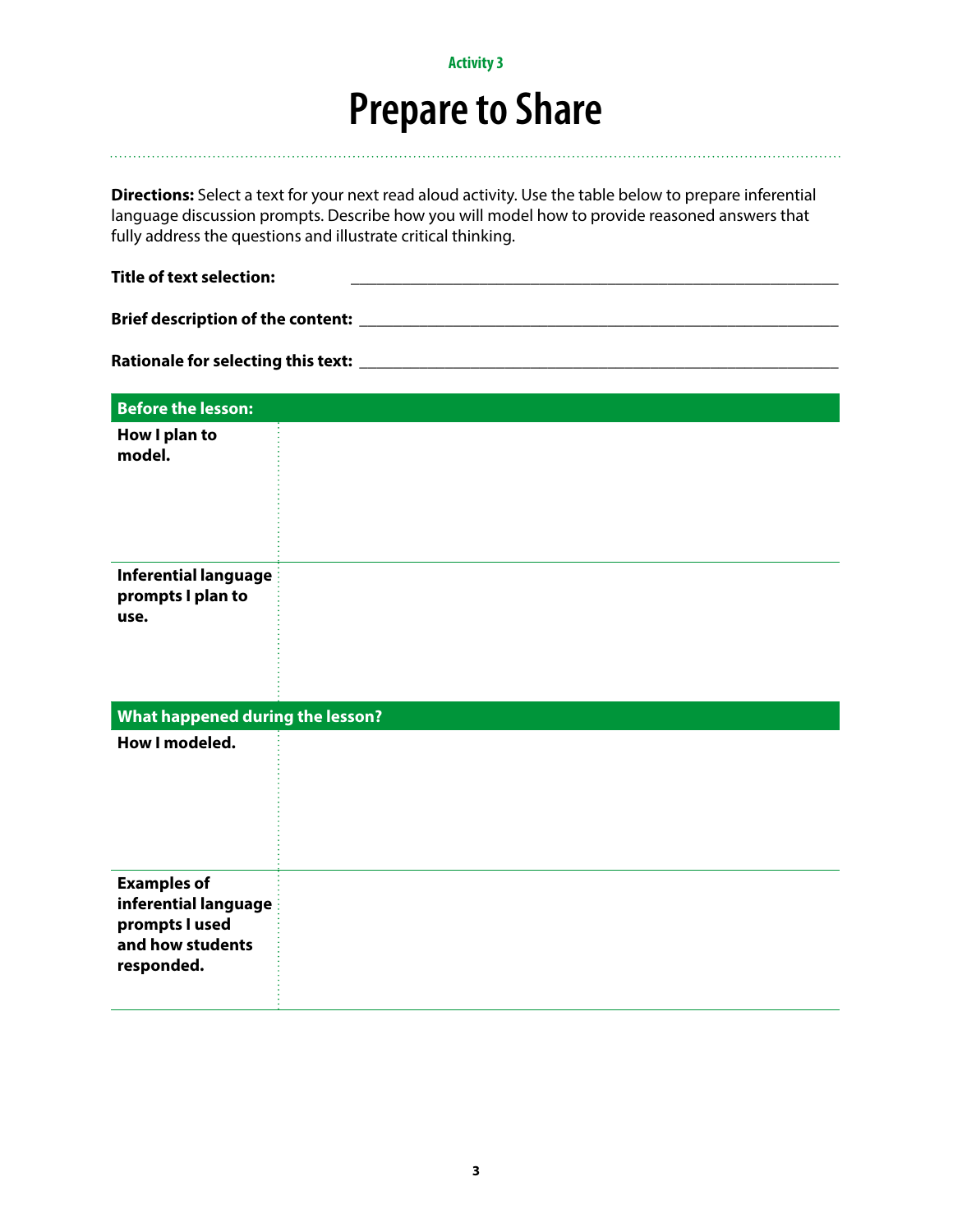### **Narrative Language Skills Examples**

Narrative language skills include the ability to organize information in a logical sequence, as well as connect that information using appropriate complex grammatical structures.

### **Complex Grammatical Structures**

| <b>Structure</b>         | <b>Description</b>                                                                                               | <b>Example</b> |
|--------------------------|------------------------------------------------------------------------------------------------------------------|----------------|
| Compound<br>sentences    | two complete, but related thoughts,<br>$\frac{1}{2}$ joined by a conjunction                                     |                |
| Subordinate clauses      | a clause following a preposition that<br>supplements a primary clause and<br>cannot stand on its own             |                |
| <b>Adverbial clauses</b> | a clause that modifies a verb,<br>adjective, or adverb                                                           |                |
|                          | Prepositional phrases : a phrase demonstrating the<br>relationship between two subjects<br>through a preposition |                |

Key elements of narrative language are used to describe experiences or events and include elements of linguistic structure.

#### **Elements of Linguistic Structure**

| <b>Element</b>     | <b>Description</b>                                                                                      | <b>Example</b> |
|--------------------|---------------------------------------------------------------------------------------------------------|----------------|
| Connectives        | using conjunctives, adverbs, and<br>other devices to create connections<br>between parts of a narrative |                |
| Noun phrases       | using noun phrases (e.g., article<br>$+$ adjective $+$ noun) for precise<br>descriptions                |                |
| Verb phrases       | $\frac{1}{2}$ inflecting verbs to denote the timing<br>of events                                        |                |
| Pronoun references | providing clear references to<br>pronouns                                                               |                |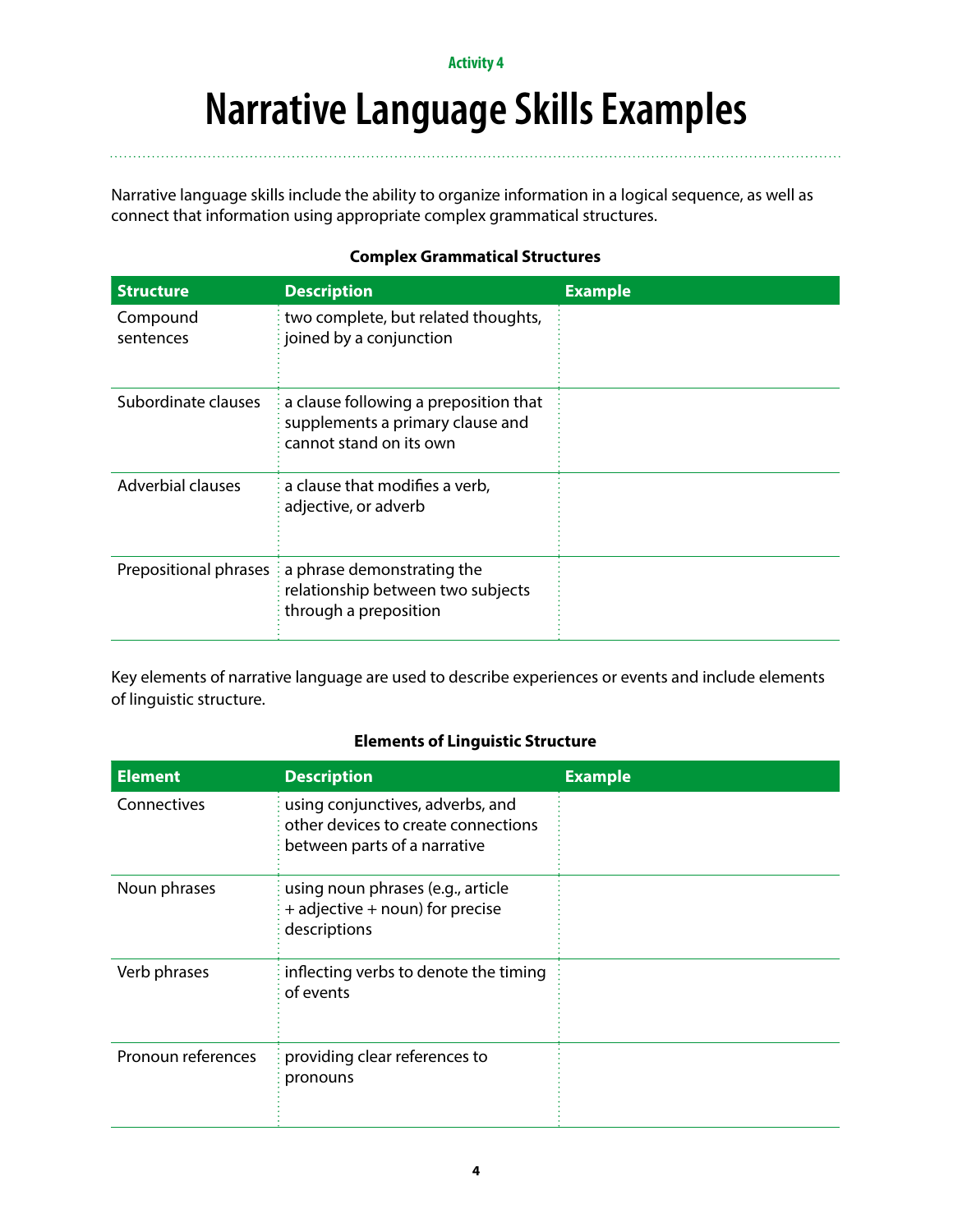# **Video Viewing Guide Narrative Language Skills: Prediction**

In this video, the teacher explicitly engages students in developing narrative language skills through a lesson on prediction. As you view the lesson in the video, record in the Notes column some examples of what the teacher says and does. *Record specific examples of narrative language skills.* After watching the video, record in the Reflections column which of the characteristics listed below were present in the lesson.

- **1.** Lesson delivery (e.g., instructional procedures and steps used to teach the lesson, such as modeling, clear and explicit explanations, guided practice, independent practice, review).
- **2.** Materials and resources that were used (e.g., illustrations, video, objects).
- **3.** Student engagement (e.g., students actively listening, focusing on teacher, volunteering).
- **4.** Feedback (e.g., scaffolds, prompts, open-ended questions).
- **5.** Focus on narrative language skills (e.g., organize information, connecting information, use of complex grammatical structures/elements of linguistic structure).

| <b>Notes</b> | <b>Reflections</b> |
|--------------|--------------------|
|              |                    |
|              |                    |
|              |                    |
|              |                    |
|              |                    |
|              |                    |
|              |                    |
|              |                    |
|              |                    |
|              |                    |
|              |                    |
|              |                    |
|              |                    |
|              |                    |
|              |                    |
|              |                    |
|              |                    |
|              |                    |
|              |                    |
|              |                    |
|              |                    |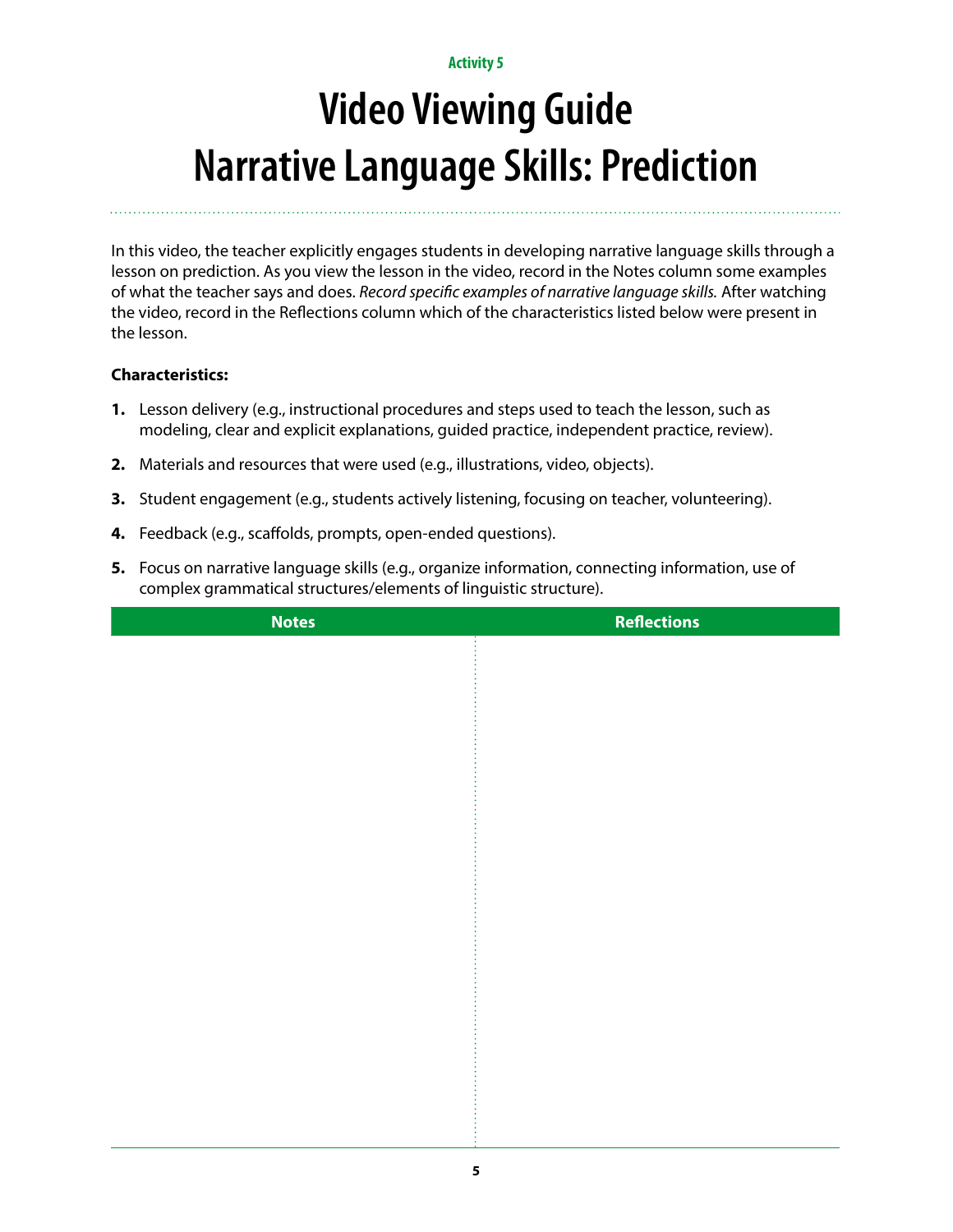# **Video Viewing Guide Narrative Language Skills: Retell**

In this video, the teacher explicitly engages students in developing narrative language skills through a lesson on sequencing (retell). As you view the lesson in the video, record in the Notes column what the teacher says and does. *Record specific examples of engaging students in narrative language skills.* After watching the video, record in the Reflections column which of the characteristics listed below were present in the lesson.

- **1.** Lesson delivery (e.g., instructional procedures and steps used to teach the lesson, such as modeling, clear and explicit explanations, guided practice, independent practice, review).
- **2.** Materials and resources that were used (e.g., illustrations, video, objects).
- **3.** Student engagement (e.g., students actively listening, focusing on teacher, volunteering).
- **4.** Feedback (e.g., scaffolds, prompts, open-ended questions).
- **5.** Focus on narrative language skills (e.g., organize information, connecting information, use of complex grammatical structures/elements of linguistic structure).

| <b>Notes</b> | <b>Reflections</b> |
|--------------|--------------------|
|              |                    |
|              |                    |
|              |                    |
|              |                    |
|              |                    |
|              |                    |
|              |                    |
|              |                    |
|              |                    |
|              |                    |
|              |                    |
|              |                    |
|              |                    |
|              |                    |
|              |                    |
|              |                    |
|              |                    |
|              |                    |
|              |                    |
|              |                    |
|              |                    |
|              |                    |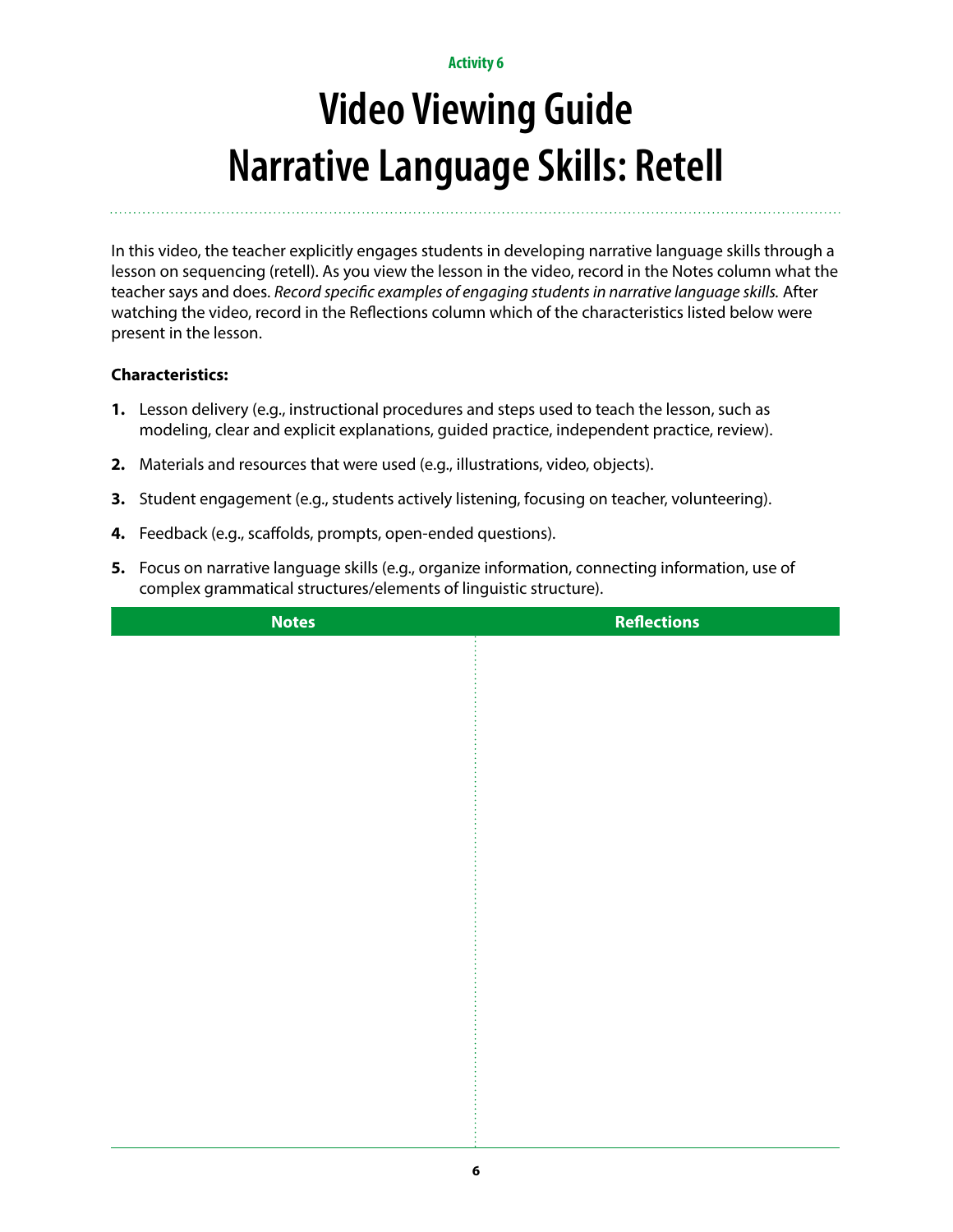# **Video Viewing Guide Narrative Language Skills: Main Idea**

In this video, the teacher explicitly engages students in developing narrative language skills through a lesson on main idea. As you view the lesson in the video, record in the Notes column what the teacher says and does. *Record specific examples of engaging students in narrative language skills*. After watching the video, record in the Reflections column which of the characteristics listed below were present in the lesson.

- **1.** Lesson delivery (e.g., instructional procedures and steps used to teach the lesson, such as modeling, clear and explicit explanations, guided practice, independent practice, review).
- **2.** Materials and resources that were used (e.g., illustrations, video, objects).
- **3.** Student engagement (e.g., students actively listening, focusing on teacher, volunteering).
- **4.** Feedback (e.g., scaffolds, prompts, open-ended questions).
- **5.** Focus on narrative language skills (e.g., organize information, connecting information, use of complex grammatical structures/elements of linguistic structure).

| <b>Notes</b> | <b>Reflections</b> |
|--------------|--------------------|
|              |                    |
|              |                    |
|              |                    |
|              |                    |
|              |                    |
|              |                    |
|              |                    |
|              |                    |
|              |                    |
|              |                    |
|              |                    |
|              |                    |
|              |                    |
|              |                    |
|              |                    |
|              |                    |
|              |                    |
|              |                    |
|              |                    |
|              |                    |
|              |                    |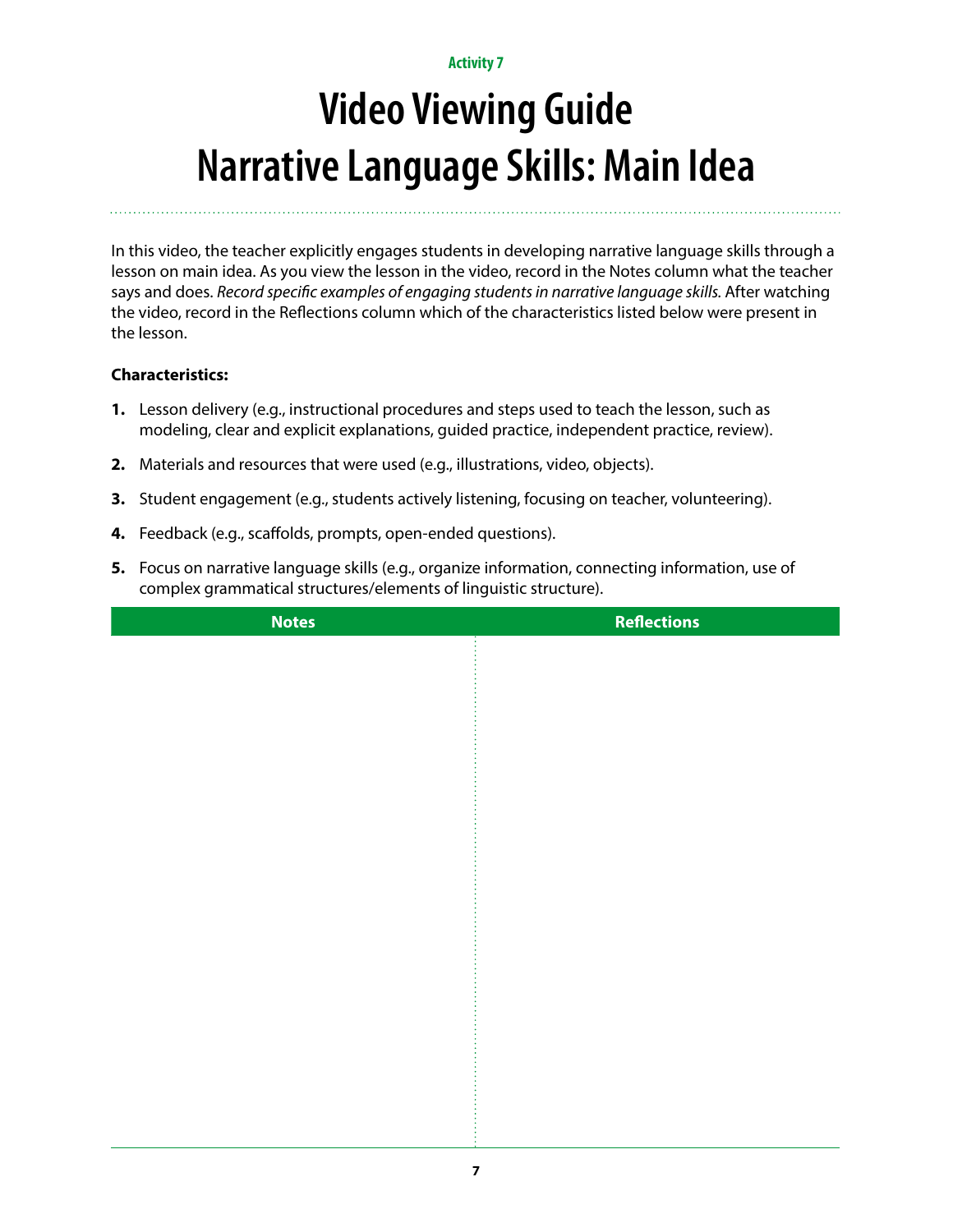# **Video Viewing Guide Narrative Language Skills: Cause & Effect**

In this video, the teacher explicitly engages students in developing narrative language skills through a lesson on cause and effect. As you view the lesson in the video, record in the Notes column what the teacher says and does. *Record specific examples of engaging students in narrative language skills.* After watching the video, record in the Reflections column which of the characteristics listed below were present in the lesson.

- **1.** Lesson delivery (e.g., instructional procedures and steps used to teach the lesson, such as modeling, clear and explicit explanations, guided practice, independent practice, review).
- **2.** Materials and resources that were used (e.g., illustrations, video, objects).
- **3.** Student engagement (e.g., students actively listening, focusing on teacher, volunteering).
- **4.** Feedback (e.g., scaffolds, prompts, open-ended questions).
- **5.** Focus on narrative language skills (e.g., organize information, connecting information, use of complex grammatical structures/elements of linguistic structure).

| <b>Notes</b> | <b>Reflections</b> |
|--------------|--------------------|
|              |                    |
|              |                    |
|              |                    |
|              |                    |
|              |                    |
|              |                    |
|              |                    |
|              |                    |
|              |                    |
|              |                    |
|              |                    |
|              |                    |
|              |                    |
|              |                    |
|              |                    |
|              |                    |
|              |                    |
|              |                    |
|              |                    |
|              |                    |
|              |                    |
|              |                    |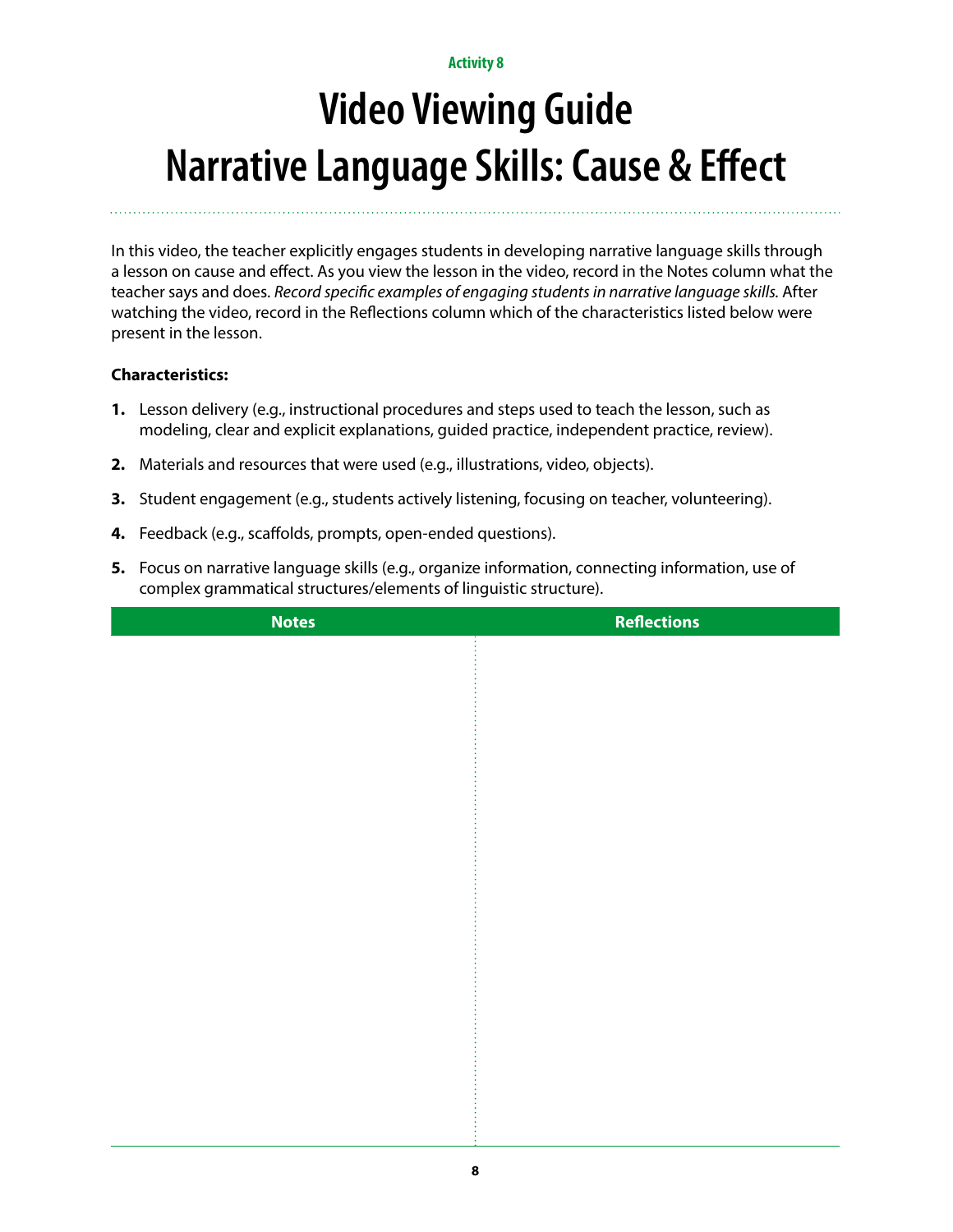### **Narrative Language Skills Lesson Plan Template: Small Group**

**Grade Level**

**Select one focus: prediction, retell/summarize, main idea, cause & effect**

**Text and Materials**

**Whole Group or Small Group**

**Teaching Procedure (include scaffolding techniques)**

**How elements of linguistic structure and complex grammatical structure are incorporated.** 

**Describe how student learning is measured.**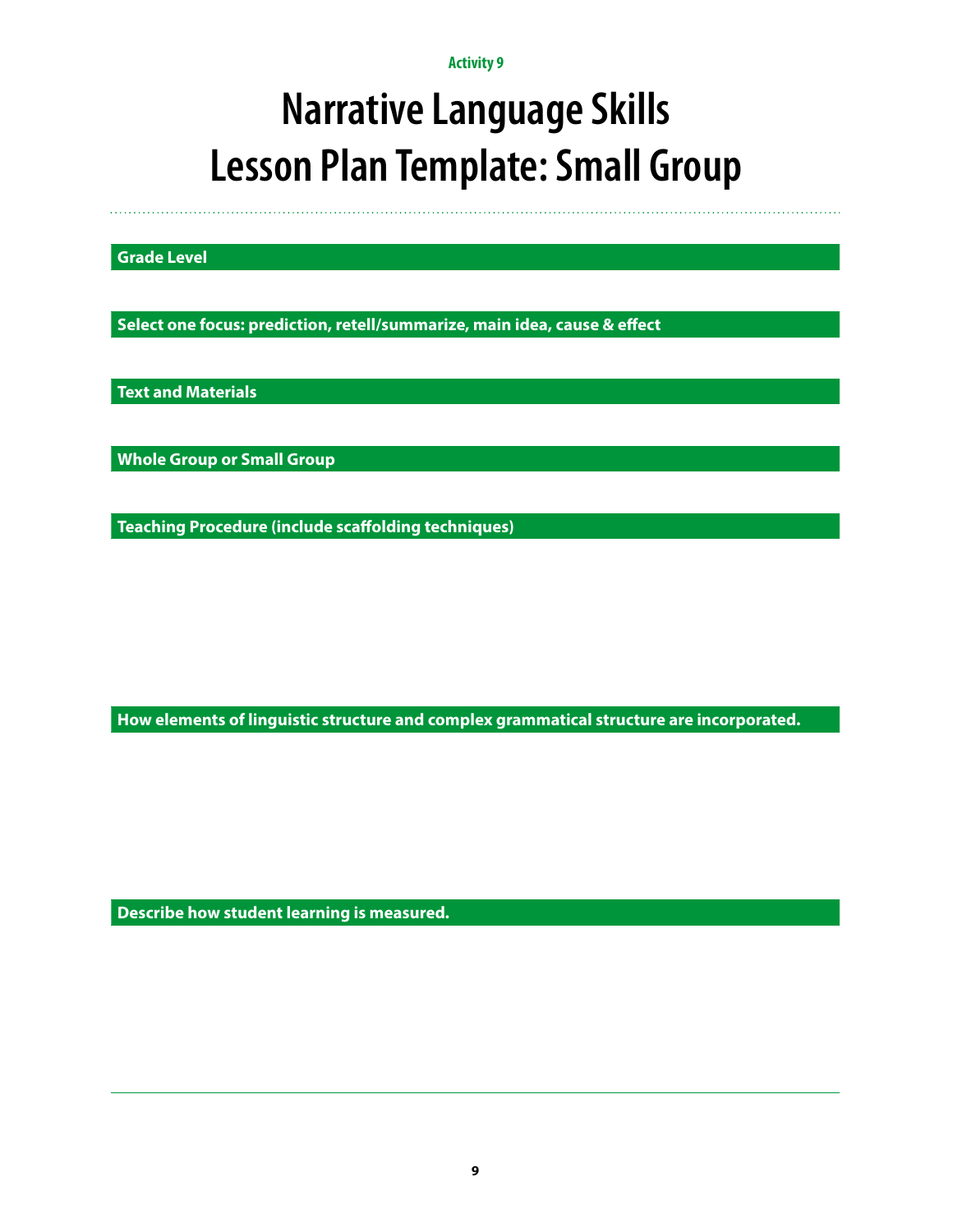## **Narrative Language Skills Lesson Plan Template**

**Grade Level**

**Select one focus: prediction, retell/summarize, main idea, cause & effect**

**Text and Materials**

**Whole Group or Small Group**

**Teaching Procedure (include scaffolding techniques)**

**How elements of linguistic structure and complex grammatical structure are incorporated.** 

**Describe how student learning is measured.**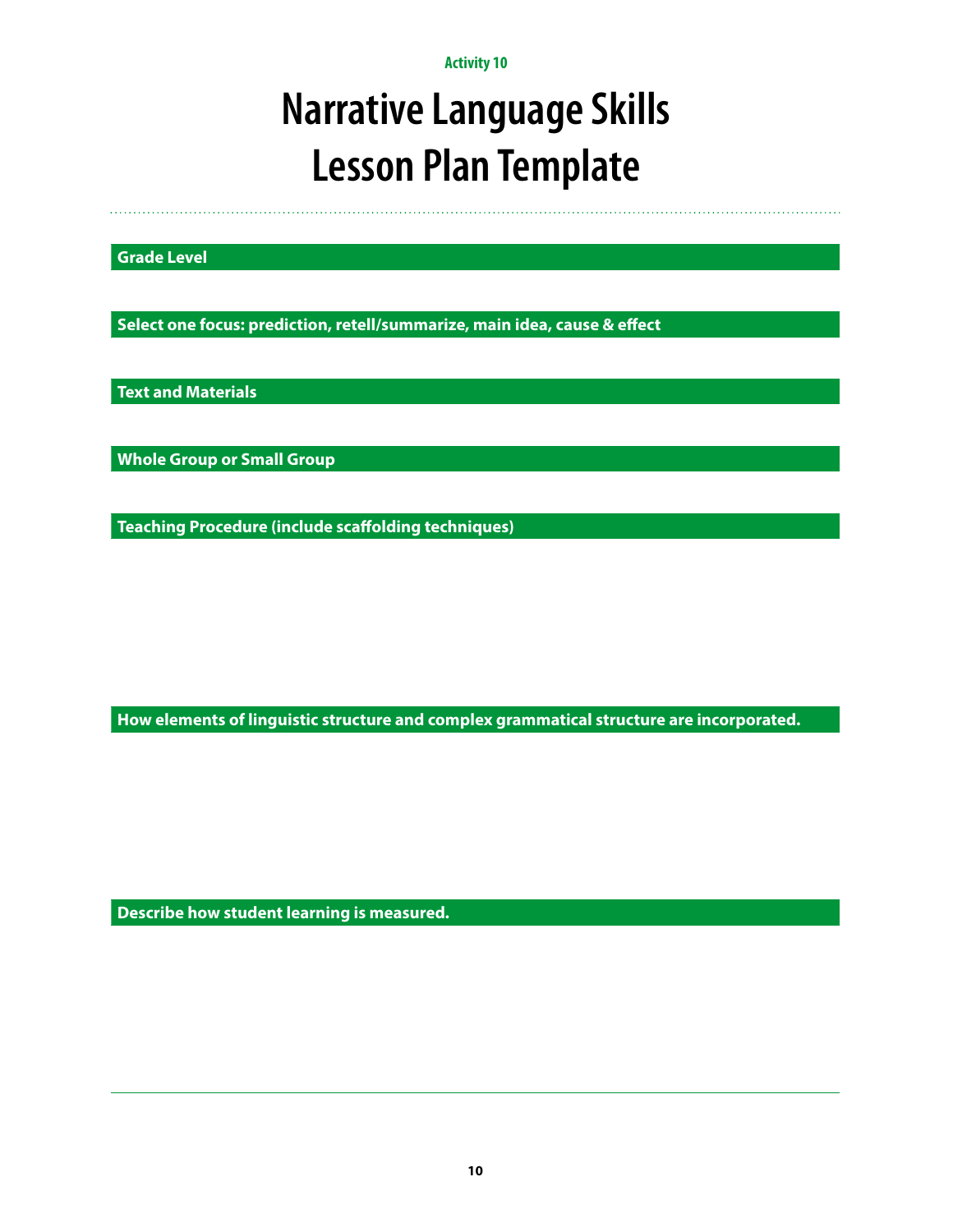### **Prepare to Share**

**Directions:** To reinforce the key concepts presented in this session, use **Activity 10: Narrative Language Skills Lesson Template** to develop a lesson and then teach it to your students. Then complete the items below to refer to during the Debrief segment of the next PLC session.

**Which skill did you select: prediction, retell/summary, main idea, cause & effect?**

**Which text did you select and why? What other materials did you use?**

**Did you teach the lesson in small or whole group?**

**Describe the lesson you taught. How did you explicitly incorporate elements of linguistic structure and complex grammatical structure into the lesson?**

**Did you teach the lesson as planned? If not, describe any adjustments you made and why you made them.**

**How did your students respond to your instruction? How did you scaffold instruction?**

**How did you measure student learning?**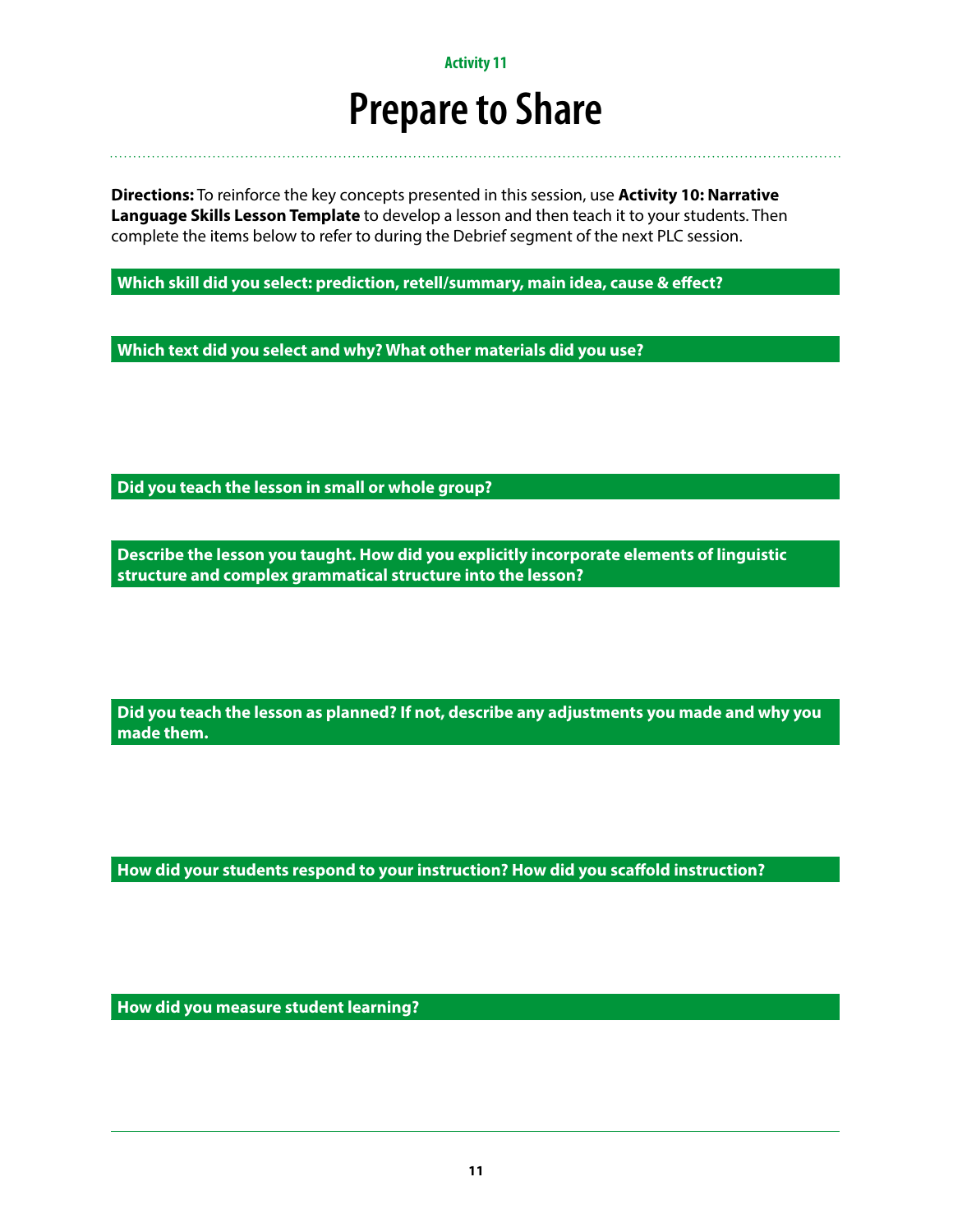# **Video Viewing Guide Academic Vocabulary in Text**

In this lesson, the teacher facilitates a discussion about academic vocabulary in a text. She explicitly teaches the word *honor*. The word *honor* is used in the context of reading, speaking, and listening. As you view the lesson in the video clip, record in the Notes column what the teacher says and does. After watching the video, record in the Reflections column which of the characteristics listed below were present in the lesson.

- **1.** Lesson delivery (e.g., instructional procedures and steps used to teach the lesson, such as modeling, clear and explicit explanations, guided practice, independent practice, review).
- **2.** Materials and resources that were used (e.g., illustrations, video, objects).
- **3.** Student engagement (e.g., students actively listening, focusing on teacher, volunteering).
- **4.** Feedback (e.g., scaffolds, prompts, open-ended questions).

| <b>Notes</b> | <b>Reflections</b> |
|--------------|--------------------|
|              |                    |
|              |                    |
|              |                    |
|              |                    |
|              |                    |
|              |                    |
|              |                    |
|              |                    |
|              |                    |
|              |                    |
|              |                    |
|              |                    |
|              |                    |
|              |                    |
|              |                    |
|              |                    |
|              |                    |
|              |                    |
|              |                    |
|              |                    |
|              |                    |
|              |                    |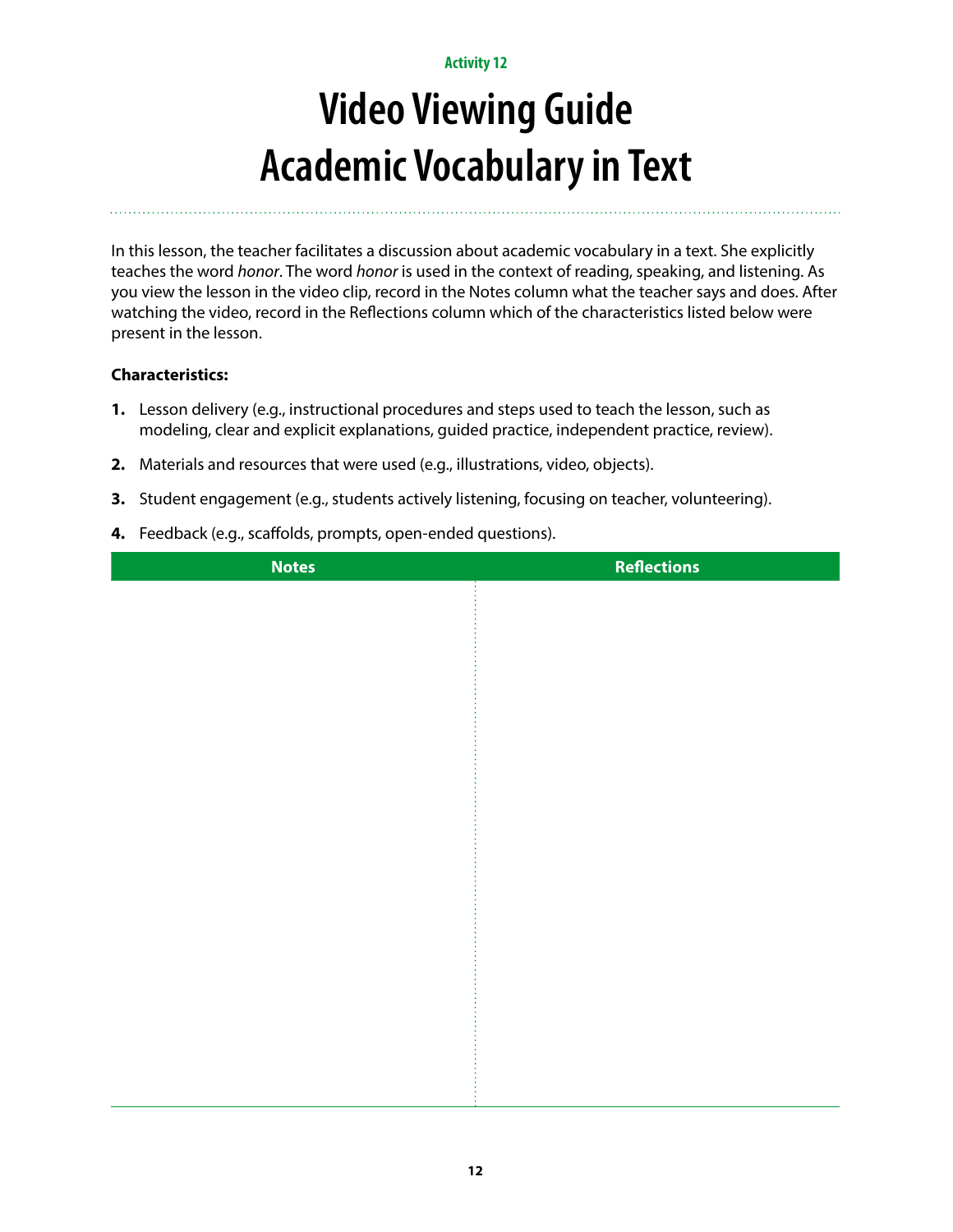### **Academic Vocabulary Lesson Plan Template**

**Title of the text:** 

**Target word:**

**Student-friendly definition:**

**Examples (include examples from the text):**

**Discussion prompts to increase use of the target word after reading the text:**

**Describe how you will incorporate structured student discussions, writing activities, and other activities that increase students' exposure to and engagement with the target word throughout the year:**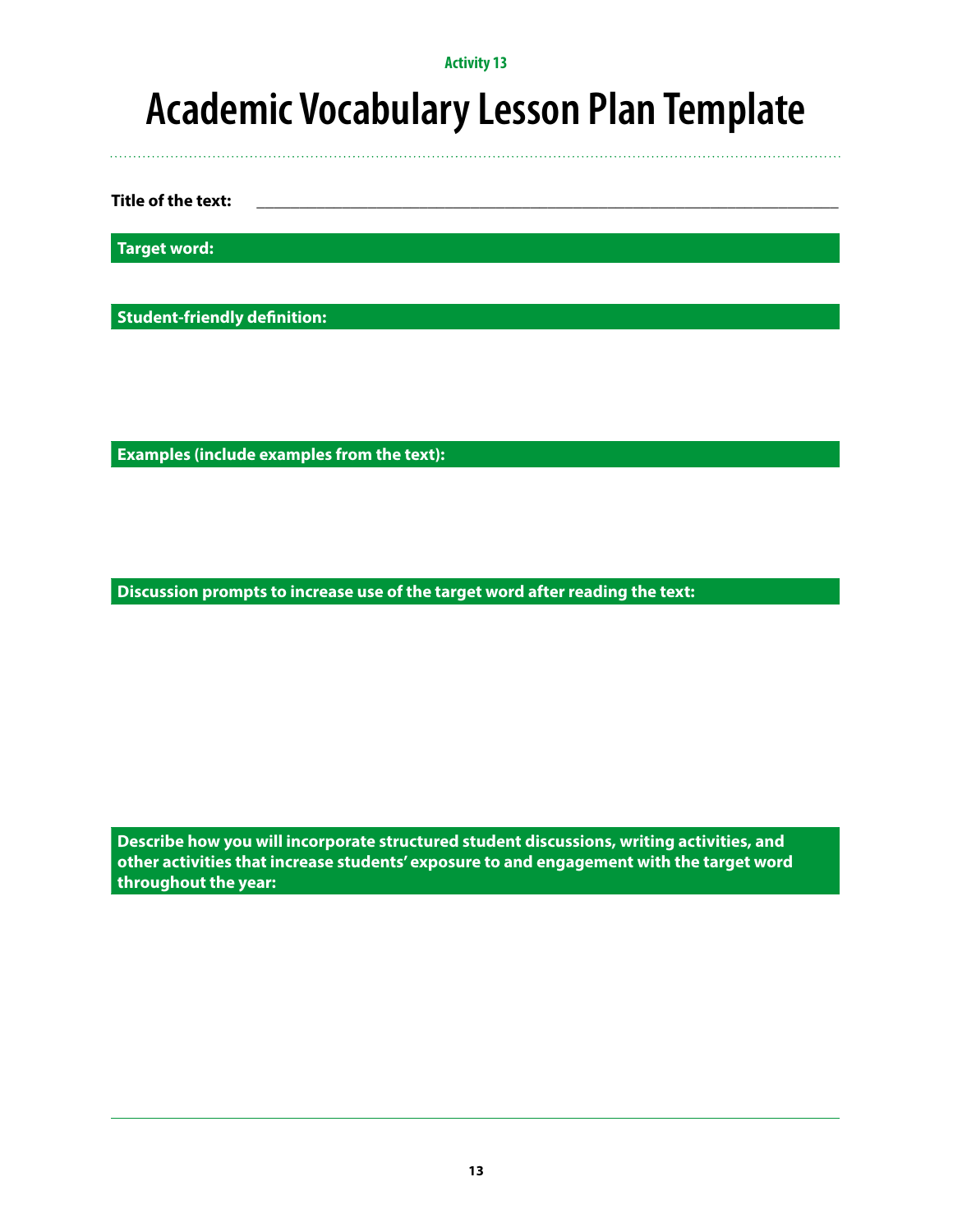### **Prepare to Share**

**Directions:** To reinforce the key concepts presented in this session, implement the following activity in your classroom before the next PLC session:

- **a.** Choose a brief, engaging reading selection.
- **b.** Choose the 2-3 academic vocabulary words you will teach to help students comprehend the text.
- **c.** Using the format of **Activity 13: Academic Vocabulary Lesson Plan Template**, develop a lesson designed to teach the vocabulary words explicitly.
- **d.** Teach the lesson to your students.
- **e.** Then complete the items below to refer to during the Debrief segment of the next PLC session.

**1. List two or three words you selected to teach and explain why you chose them.**

#### **2. Describe the lesson you taught.**

**3. Did you teach the lesson as planned? If not, describe any adjustments you made and why you made them.**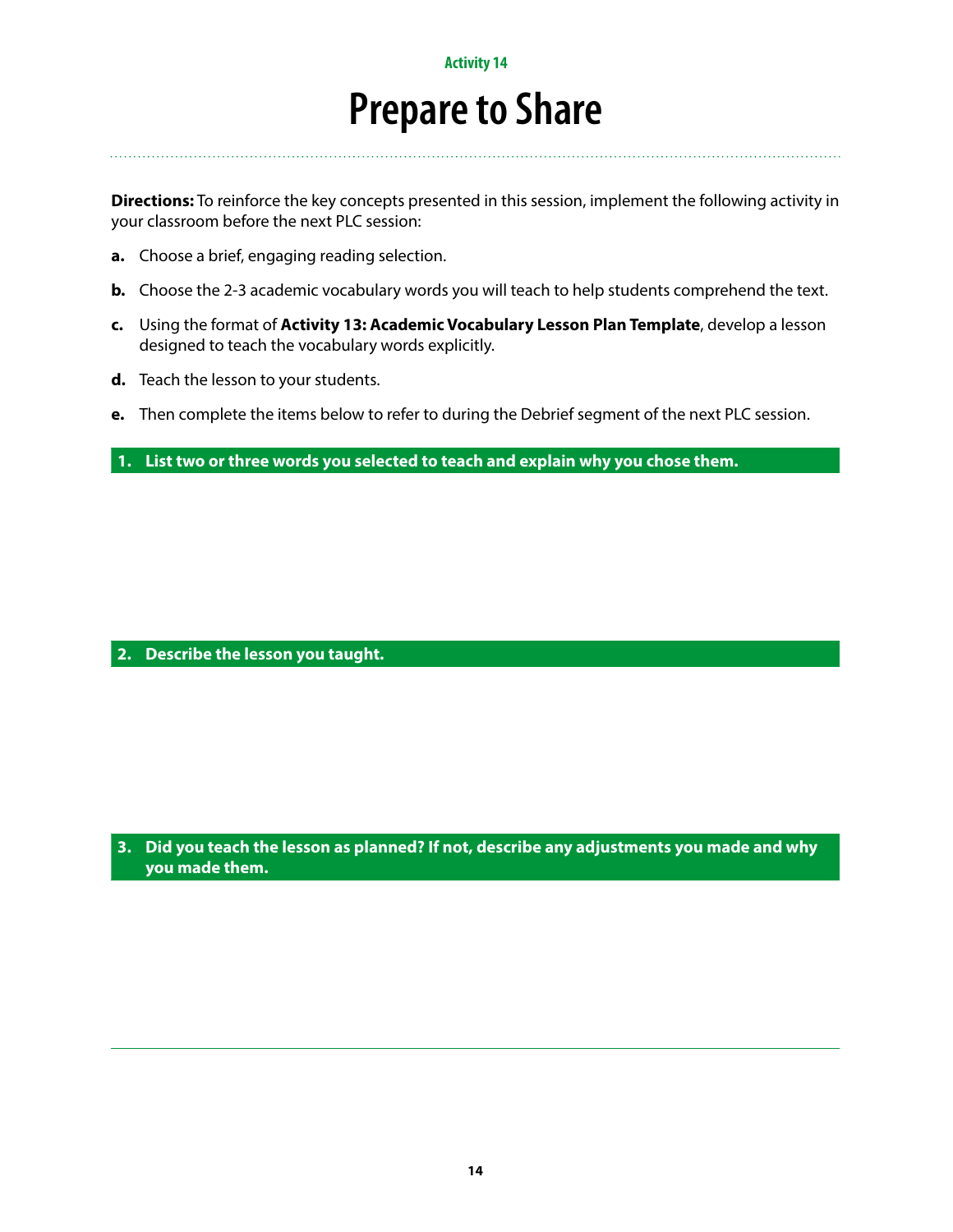**5. How did the use of student-friendly definitions, examples, discussion prompts, and activities to promote word learning help your students comprehend the text?**

**6. Describe how you incorporated structured student discussion, writing, and other activities to increase students' exposure to and engagement with the target words.**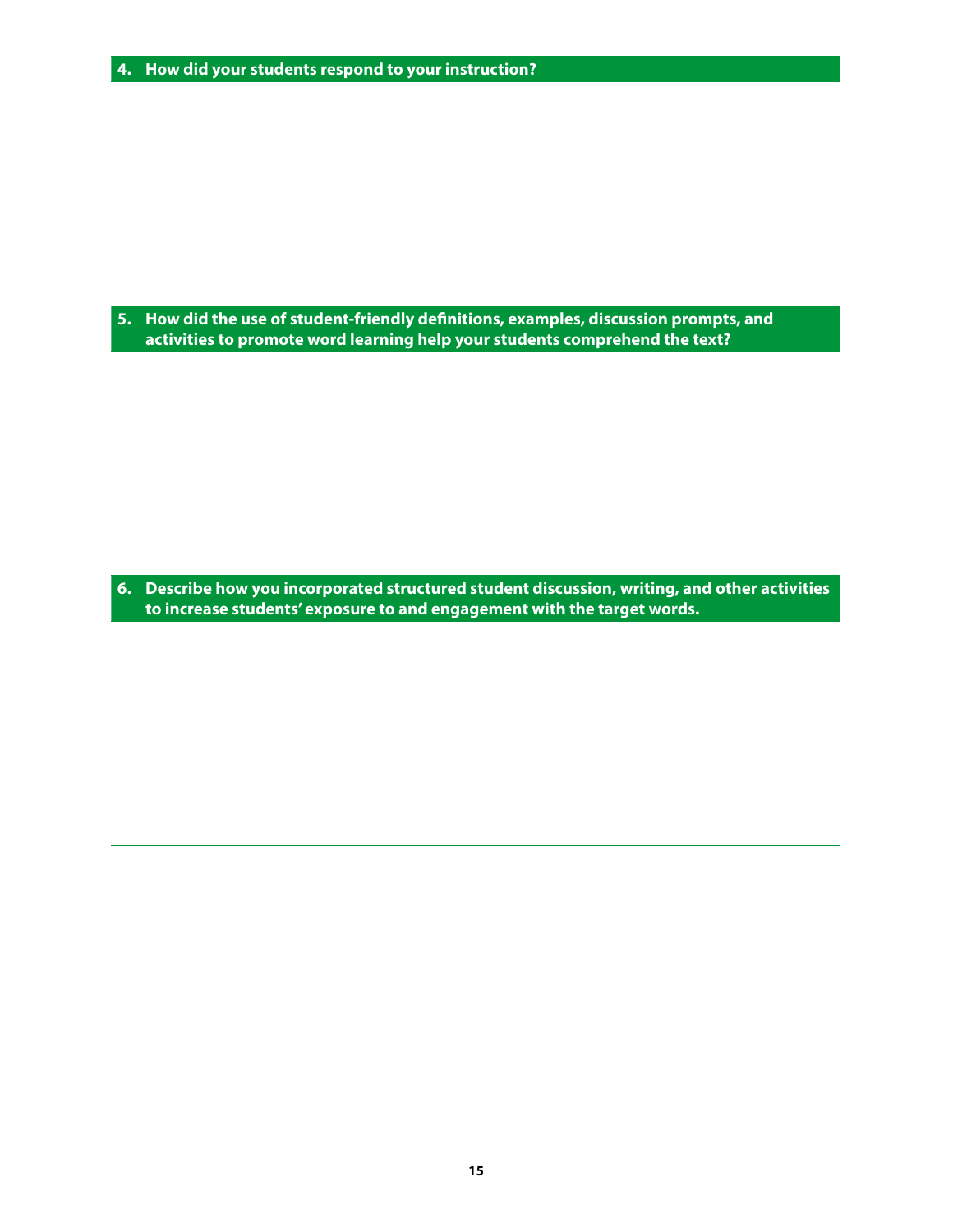# **Video Viewing Guide Phonological Awareness**

**Directions:** Use the guiding questions/prompts that follow each video title below to record evidence about the video. For some videos, you will record information about the following important characteristics: lesson delivery, materials, student engagement, and teacher feedback (see last page of this handout for details). For other videos, you will record what you learned that confirms or contradicts what you already knew about teaching a specific skill.

### **Characteristics:**

- **1.** Lesson delivery (e.g., instructional procedures and steps used to teach the lesson, such as modeling, clear and explicit explanations, guided practice, independent practice, review).
- **2.** Materials and resources that were used (e.g., illustrations, video, objects).
- **3.** Student engagement (e.g., students actively listening, focusing on teacher, volunteering).
- **4.** Feedback (e.g., scaffolds, prompts, open-ended questions).

**Video 10: Sentence Segmentation, Grade K** Students learned:

Materials/resources:

Student engagement:

Teacher feedback: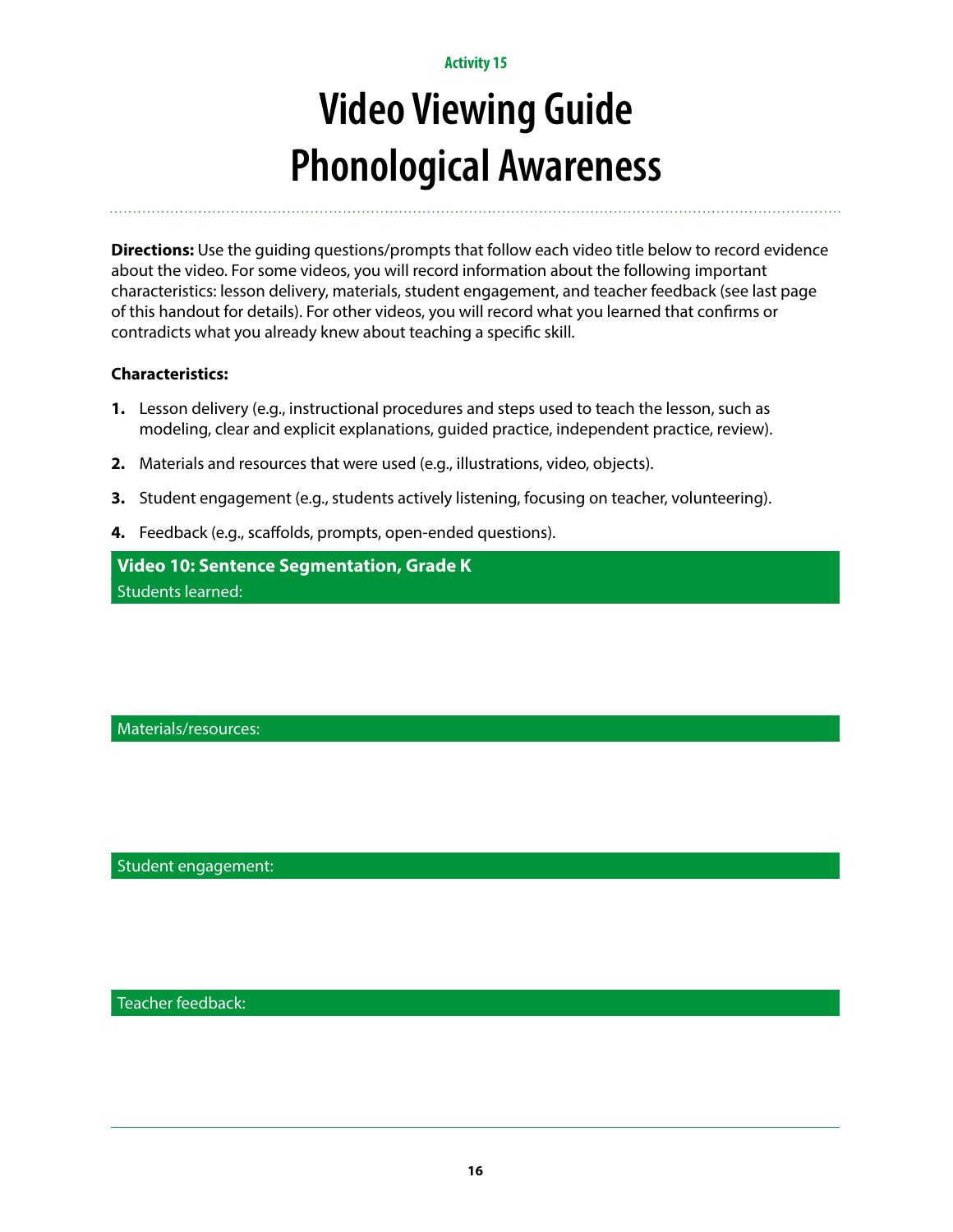After watching the following video, record what you learned that confirms or contradicts what you already knew about teaching the specific skill.

**Video 11: Compound Words, Grade K** 

After watching the following video, record information about important characteristics.

**Video 12: Syllables, Grade K** Students learned:

Lesson delivery:

Materials/resources:

Student engagement:

Teacher feedback: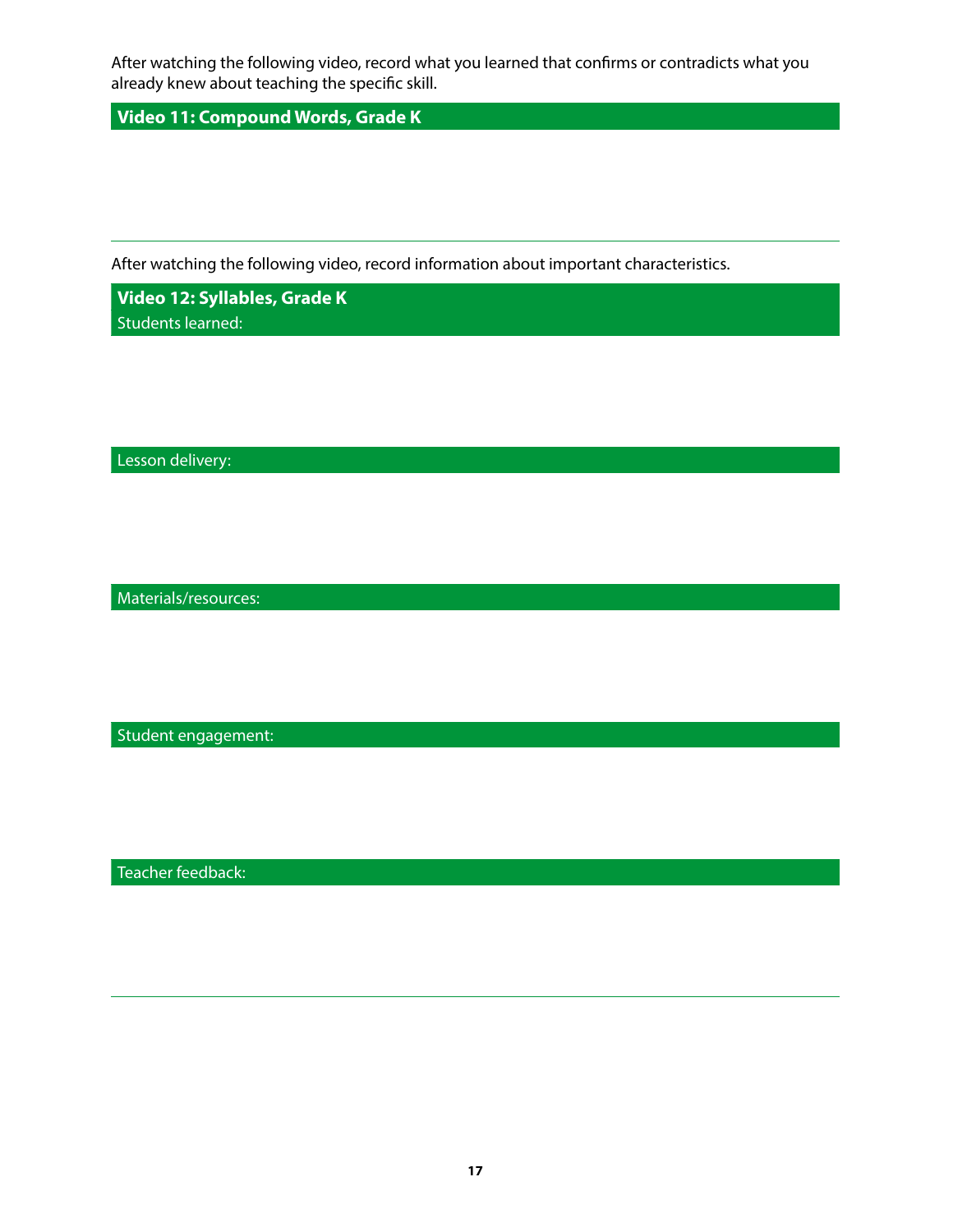After watching the following video, record what you learned that confirms or contradicts what you already knew about teaching the specific skill.

**Video 13: Onset & Rime; Rhyme, Grade K** 

After watching the following video, record information about important characteristics.

**Video 14: Phonemes Linked to Letters, Grade 1** Students learned:

Lesson delivery:

Materials/resources:

Student engagement:

Teacher feedback: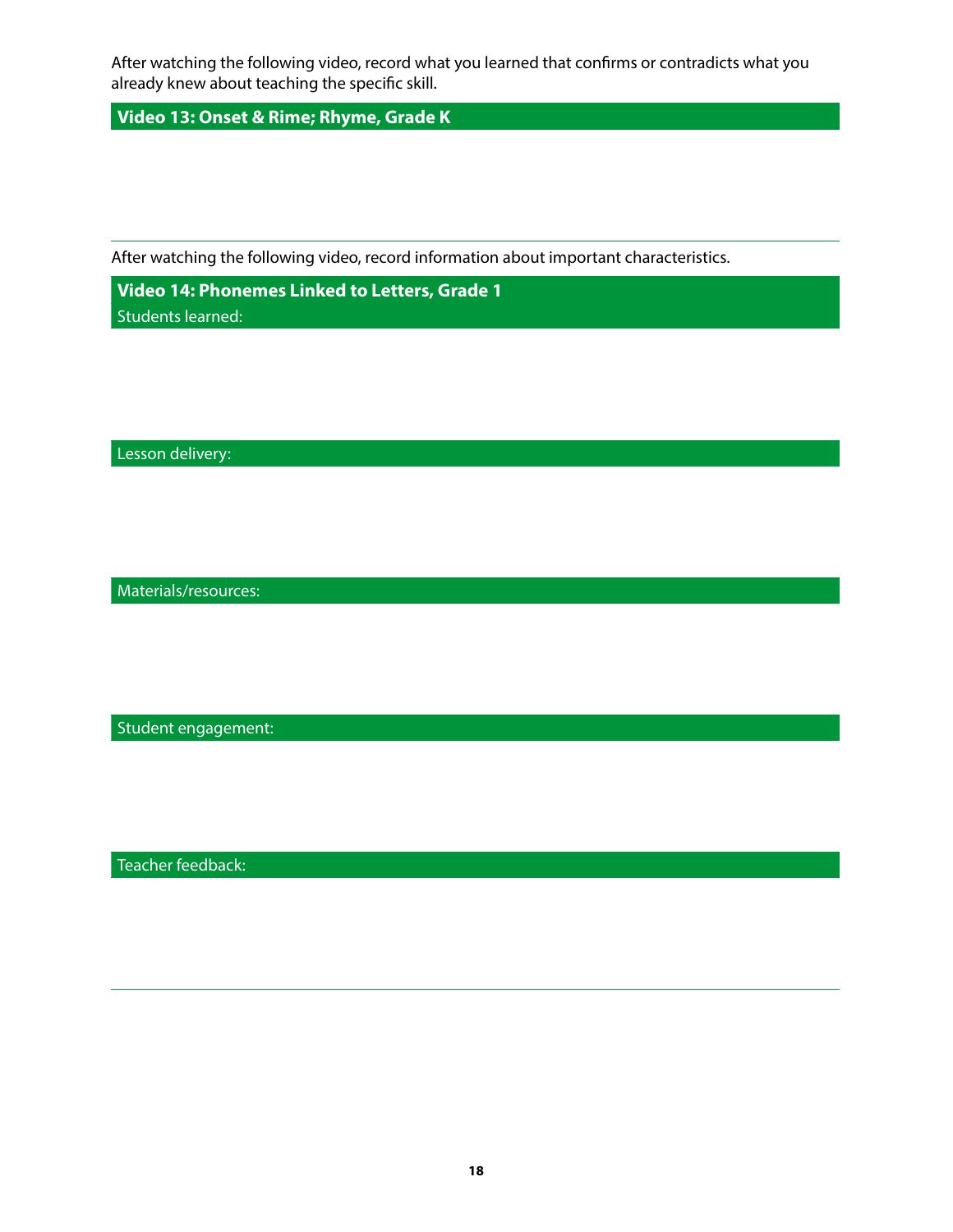After watching the following video, record what you learned that confirms or contradicts what you already knew about teaching the specific skill.

**Video 15: Phonemes, Grade 1** 

#### **Explanation of Characteristics**

- **1. Lesson delivery** Look for instances where the teacher states the purpose for learning the concept and activates background knowledge. Also look for instruction where the concept is explicitly and clearly explained and modeled, followed by guided practice to make sure students practice the concept while the teacher monitors and provides feedback to ensure students avoid any misconceptions. Take note of any opportunities for independent practice of new concepts and review of previously taught concepts.
- **2. Materials or resources** Look for the types of materials the teacher uses during the lesson. For example, materials may include illustrations, objects, videos, PowerPoint presentations, graphic organizers, worksheets, and so forth.
- **3. Student engagement** Look for the degree to which students are actively listening, focusing on the teacher, volunteering, asking questions, and responding to the teacher.
- **4. Feedback** Look for teacher-student interactions and teacher talk that supports learning. For example, when a student gives a correct response, the teacher provides specific feedback by communicating clearly what the student did correctly. When the students gives an incorrect, vague, or incomplete response, the teacher asks questions or provides prompts to help the student formulate the correct answer. If the use of questions and prompts is not successful, the teacher reteaches or clarifies instruction.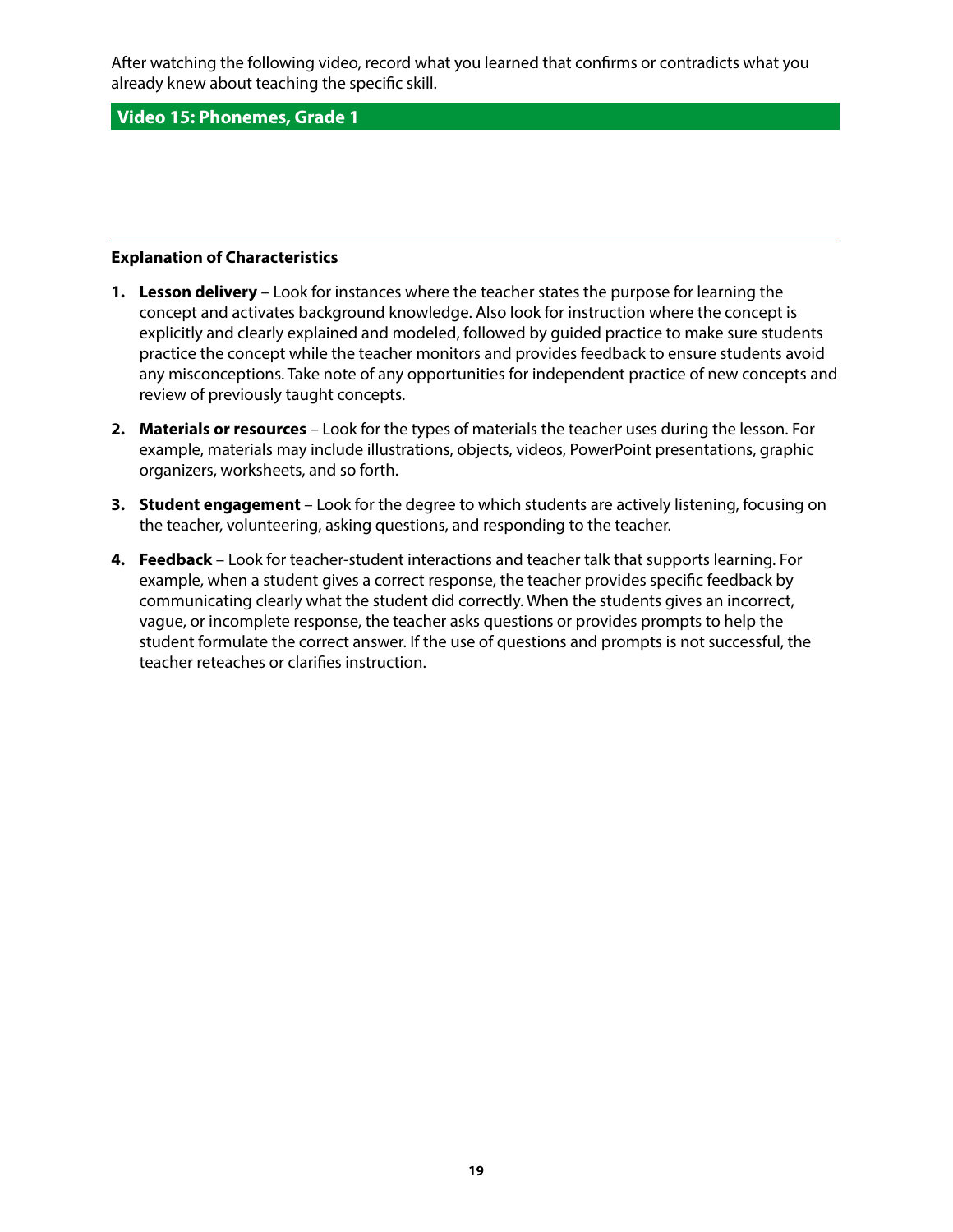# **Phonological Awareness Lesson Plan Template: Small Group**

**Grade Level**

**Targeted phonological awareness skill**

**Which data was used to determine the targeted skill?**

**Materials**

**Whole Group or Small Group**

**Teaching Procedure (include scaffolding techniques)**

**Describe how student learning is measured.**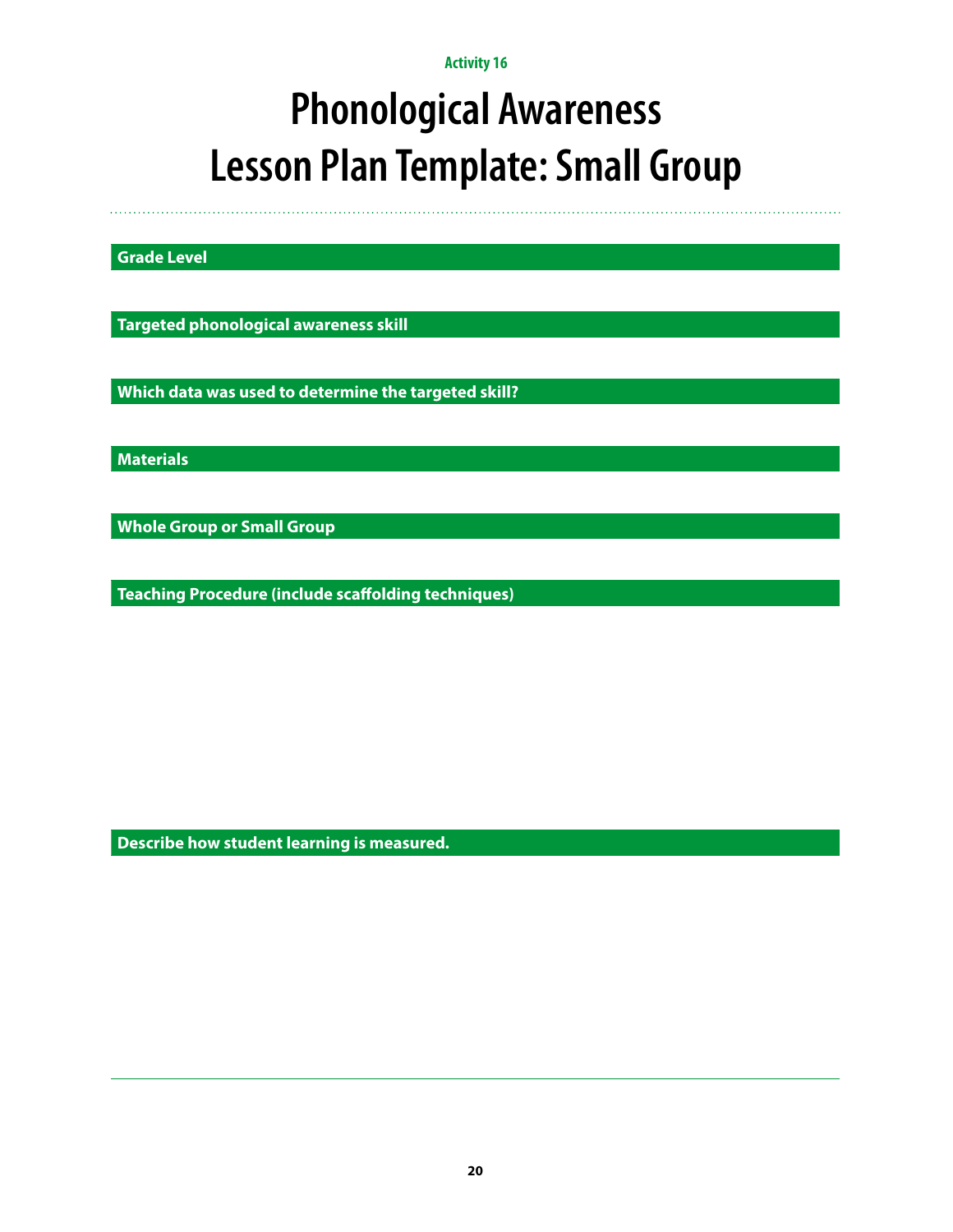### **Phonological Awareness Lesson Plan Template**

**Grade Level**

**Targeted phonological awareness skill(s)**

**Which data was used to determine the targeted skill?**

**Materials**

**Whole Group or Small Group**

**Teaching Procedure (include scaffolding techniques)**

**Describe how student learning is measured.**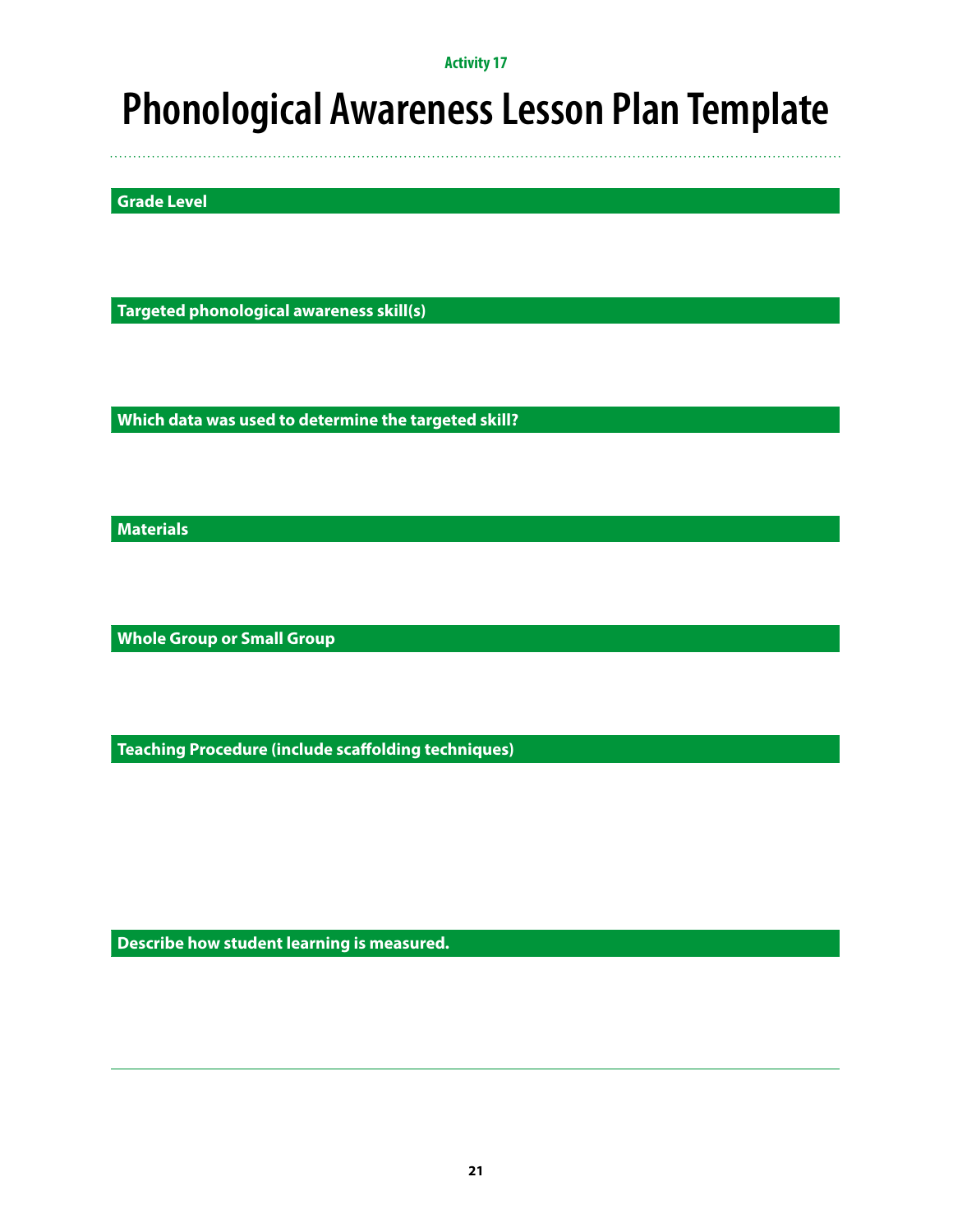### **Prepare to Share**

**Directions:** To reinforce the key concepts presented in this session, implement the following activity in your classroom before the next PLC session:

- **a.** Select a phonological awareness skill(s) that at least some students in your classroom need to develop.
- **b.** Using **Activity 17: Phonological Awareness Lesson Plan Template**, develop a lesson designed to teach the targeted phonological awareness skill(s) explicitly.
- **c.** Teach the lesson to your students.
- **d.** Complete the items below to refer to during the Debrief segment of the next PLC session.
- **1. Which phonological awareness skill(s) did you target? How did you determine which skill(s) to teach? How many students participated in this lesson?**

**2. Describe the lesson you taught and the materials you used.**

**3. Did you teach the lesson as planned? If not, describe any adjustments you made and why you made them.**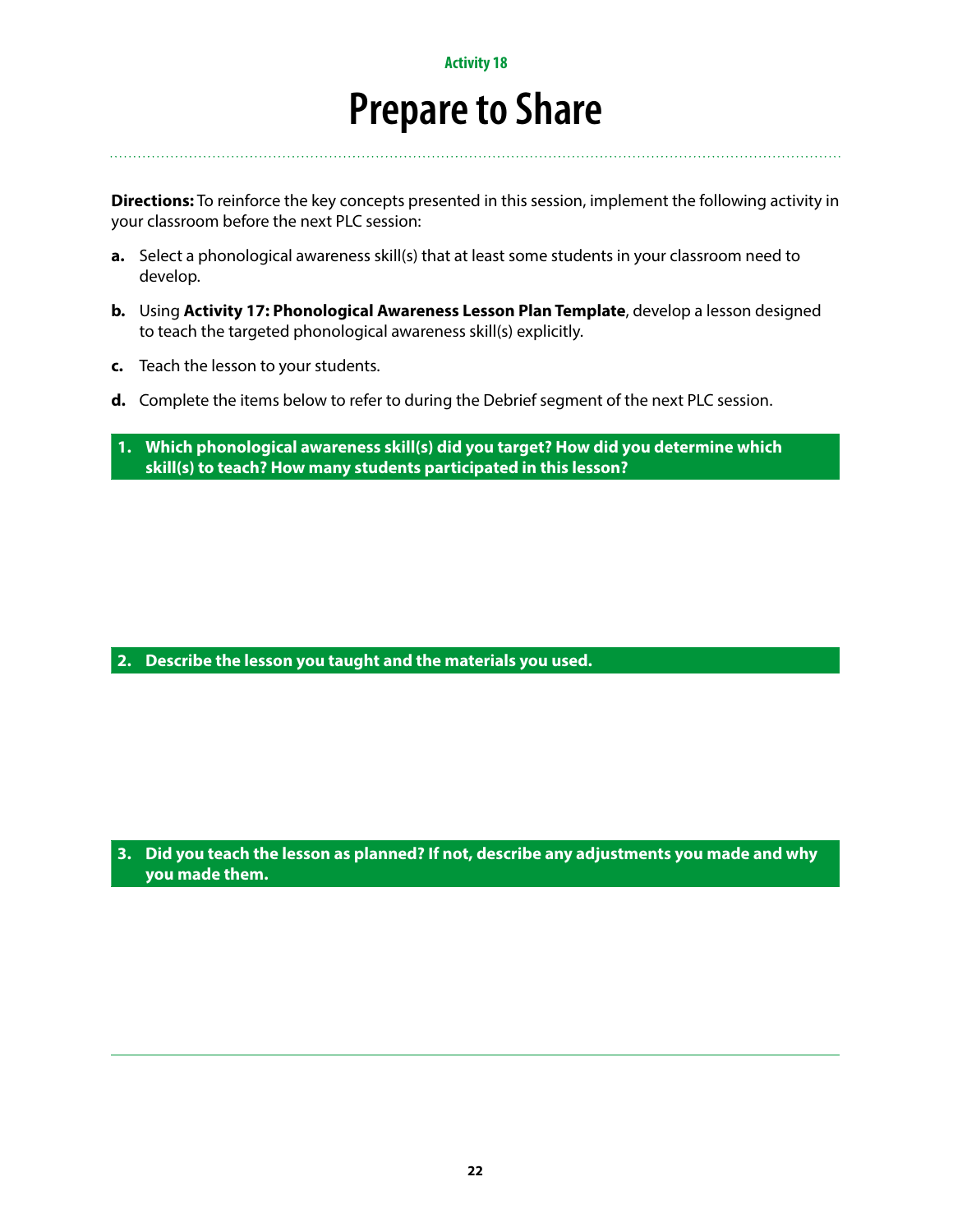**4. How did your students respond to your instruction? How did you scaffold your instruction?**

**5. How did you measure student learning?**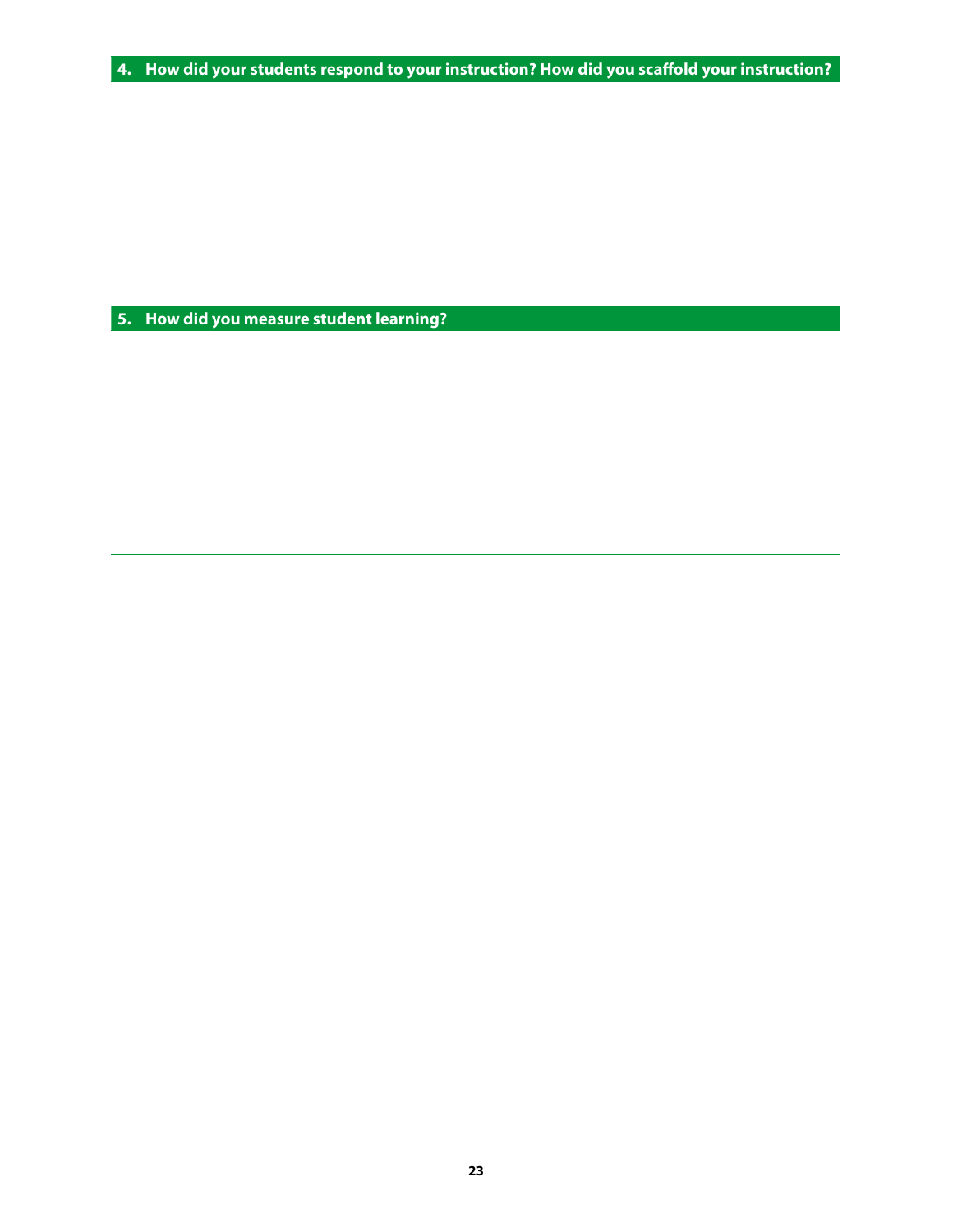# **Video Viewing Guide Teaching Letter–Sounds**

In this video, the teacher introduces a letter–sound explicitly. As you view the lesson in the video, record in the Notes column what the teacher says and does. *Specifically note evidence provided in the practice guide for teaching students letter–sound relations (How-to Step 2).* After watching the video, record in the Reflections column which of the characteristics listed below were present in the lesson.

- **1.** What did students learn?
- **2.** Lesson delivery (e.g., instructional procedures and steps used to teach the lesson, such as modeling, clear and explicit explanations, guided practice, independent practice, review).
- **3.** Materials and resources that were used (e.g., illustrations, video, objects).
- **4.** Student engagement (e.g., students actively listening, focusing on teacher, volunteering).
- **5.** Feedback (e.g., scaffolds, prompts).
- **6.** Focus on letter–sound relations (e.g., letter name and sound, memorable picture and word to represent that phoneme, continued practice for students).

| <b>Notes</b> | <b>Reflections</b> |
|--------------|--------------------|
|              |                    |
|              |                    |
|              |                    |
|              |                    |
|              |                    |
|              |                    |
|              |                    |
|              |                    |
|              |                    |
|              |                    |
|              |                    |
|              |                    |
|              |                    |
|              |                    |
|              |                    |
|              |                    |
|              |                    |
|              |                    |
|              |                    |
|              |                    |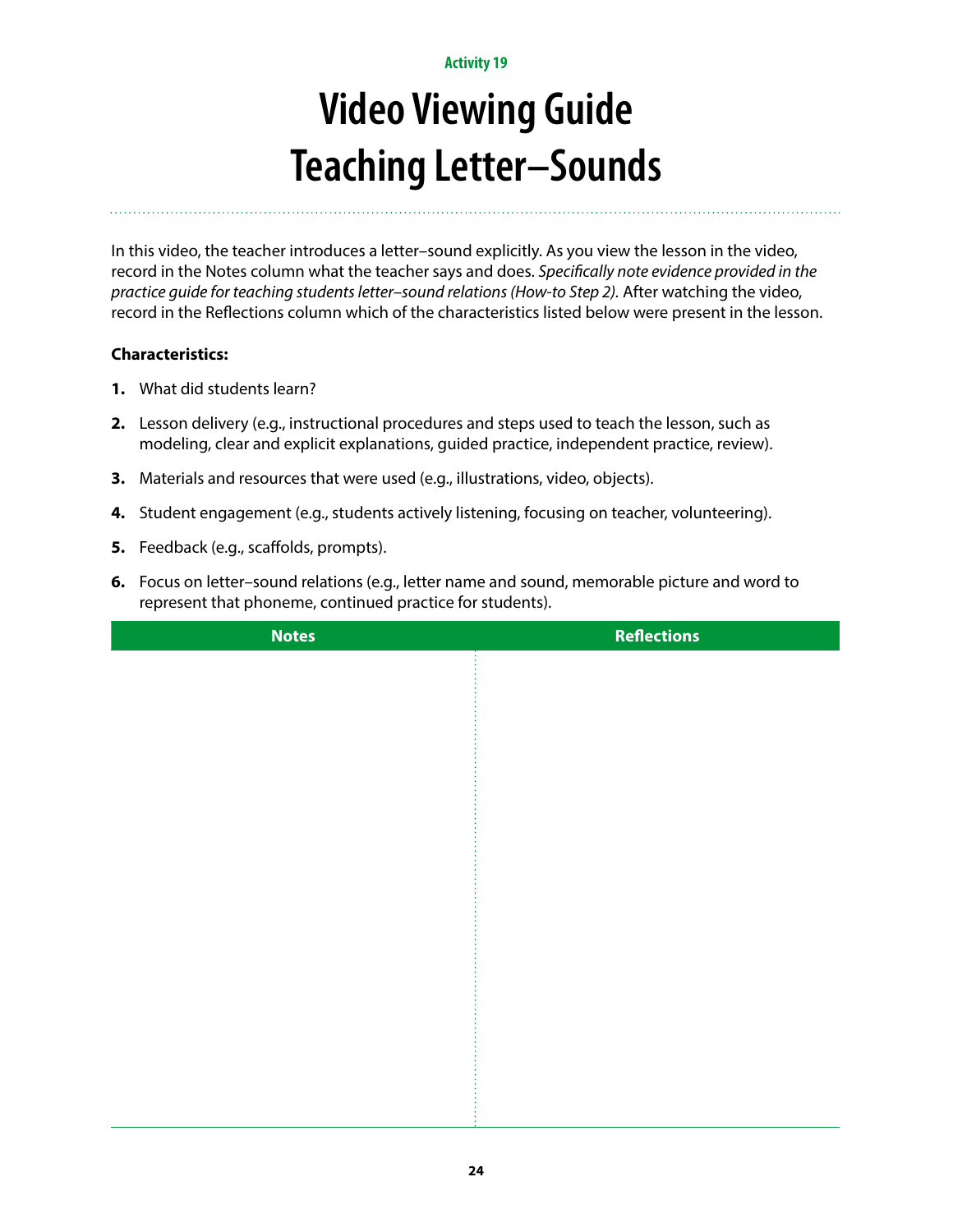## **Video Viewing Guide Word-Building**

In this video, the teacher teaches a word-building activity. As you view the lesson in the video, record in the Notes column what the teacher says and does. *Specifically note evidence provided in the practice guide about word building (How-to Step 3).* After watching the video, record in the Reflections column which of the characteristics listed below were present in the lesson.

- **1.** What did students learn?
- **2.** Lesson delivery (e.g., instructional procedures and steps used to teach the lesson, such as modeling, clear and explicit explanations, guided practice, independent practice, review).
- **3.** Materials and resources that were used (e.g., illustrations, video, objects).
- **4.** Student engagement (e.g., students actively listening, focusing on teacher, volunteering).
- **5.** Feedback (e.g., scaffolds, prompts).
- **6.** Focus on linking students' knowledge of letter–sounds with phonemic awareness (e.g., letters were used to help students learn how words are composed and how each letter of phoneme in a word contributes to its spelling and pronunciation).

| <b>Notes</b> | <b>Reflections</b> |
|--------------|--------------------|
|              |                    |
|              |                    |
|              |                    |
|              |                    |
|              |                    |
|              |                    |
|              |                    |
|              |                    |
|              |                    |
|              |                    |
|              |                    |
|              |                    |
|              |                    |
|              |                    |
|              |                    |
|              |                    |
|              |                    |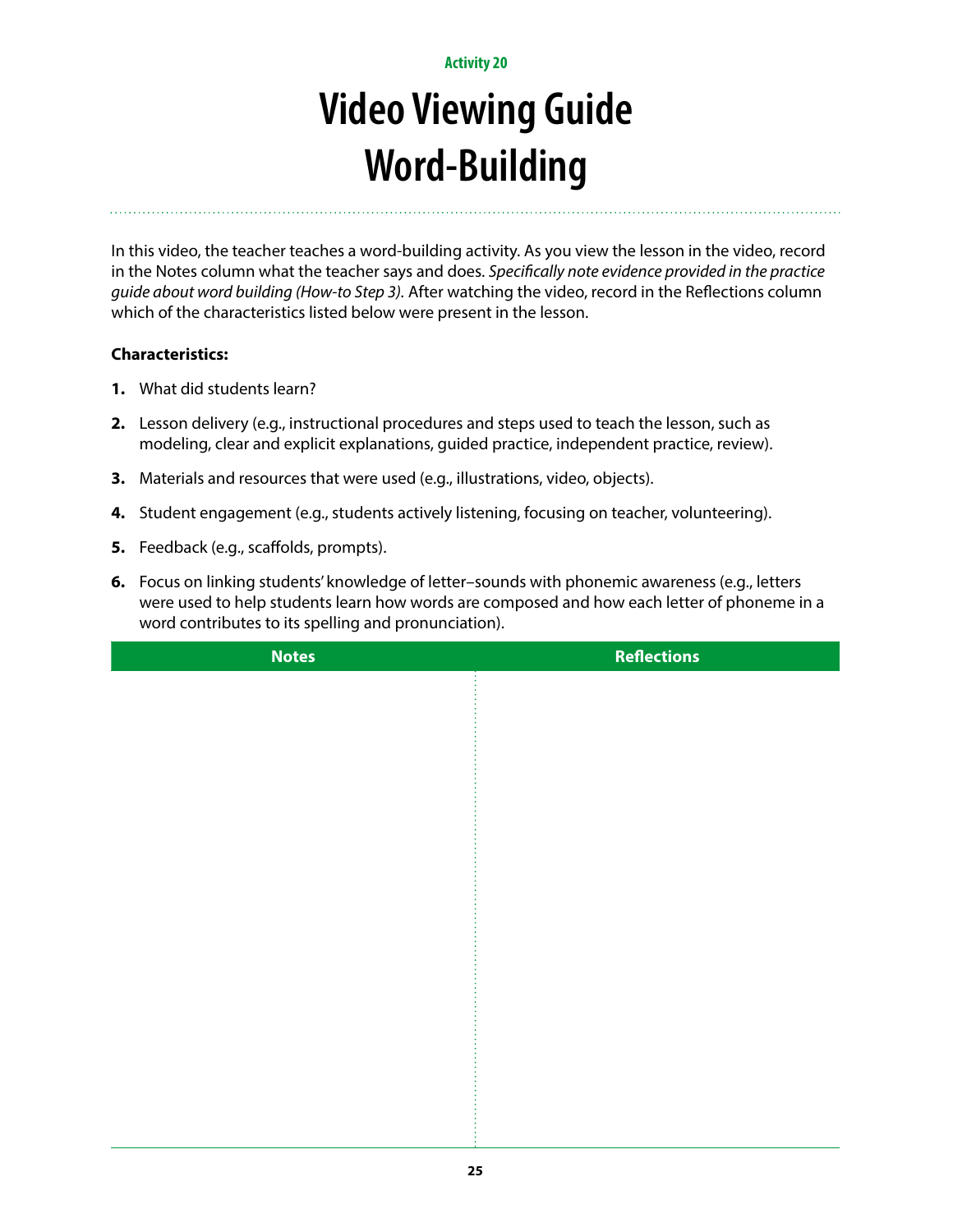### **Word-Building Lesson Plan Example**

Word building lessons are sequences of words, where each subsequent word is different from the previous word usually by one letter (e.g., *mad, sad, sat, pat, mat, mad, map, sap*). Below is a lesson plan adapted from Making Sense of Phonics (Beck & Beck, 2013).

| <b>Previously learned</b><br>letter-sounds                                                                                                          | /s/, /t/, /f/, /a/, /p/                                                                                                                                                                                                                                                                                                    |
|-----------------------------------------------------------------------------------------------------------------------------------------------------|----------------------------------------------------------------------------------------------------------------------------------------------------------------------------------------------------------------------------------------------------------------------------------------------------------------------------|
| <b>New letter-sound</b><br>for this lesson                                                                                                          | /i/                                                                                                                                                                                                                                                                                                                        |
| <b>Materials</b>                                                                                                                                    | • Large letter cards for teacher demonstration: s, t, f, a, p, i<br>• Pocket chart for teacher modeling<br>• A set of individual letter cards for each student (s, t, f, a, p, i)<br>• Individual word pockets for each student for sorting letters and spelling<br>words                                                  |
| <b>Teaching Procedure</b><br>• Teacher Model<br>• Guided Practice                                                                                   | "We are going to use our letter cards to build words. The first word is sit.<br>Watch as I build the word sit." (Build the word with large letter cards, read the<br>word, ask the children to read it.)                                                                                                                   |
| • Prompts<br>• Scaffolding                                                                                                                          | "Now, I'm going to change one letter in sit to make a new word. I am<br>changing the s to the letter $f$ . The new word is $\hat{f}$ t. Read the word with me $(\hat{f}t)$ .<br>Now, I'm going to change one letter in fit to make a new word." (Change the $f$<br>in fit to $p$ and have students read the word: $pit.$ ) |
| <b>Words Students</b><br><b>Build</b><br>Students will build<br>each word using this<br>sequence, changing<br>one letter from the<br>previous word. | sit<br>sat<br>fat<br>fit<br>sit<br>sip<br>sap                                                                                                                                                                                                                                                                              |
|                                                                                                                                                     | tap<br>sap                                                                                                                                                                                                                                                                                                                 |
| <b>Link to Writing</b><br>Students use<br>previously learned<br>letter-sounds to<br>write sentences.                                                | Can a bat fit on a cap?<br>Can a man sit on the lap of a kid?                                                                                                                                                                                                                                                              |
| <b>Learning</b>                                                                                                                                     | Evidence of Student : Teacher observation. Independent practice is provided for each word.                                                                                                                                                                                                                                 |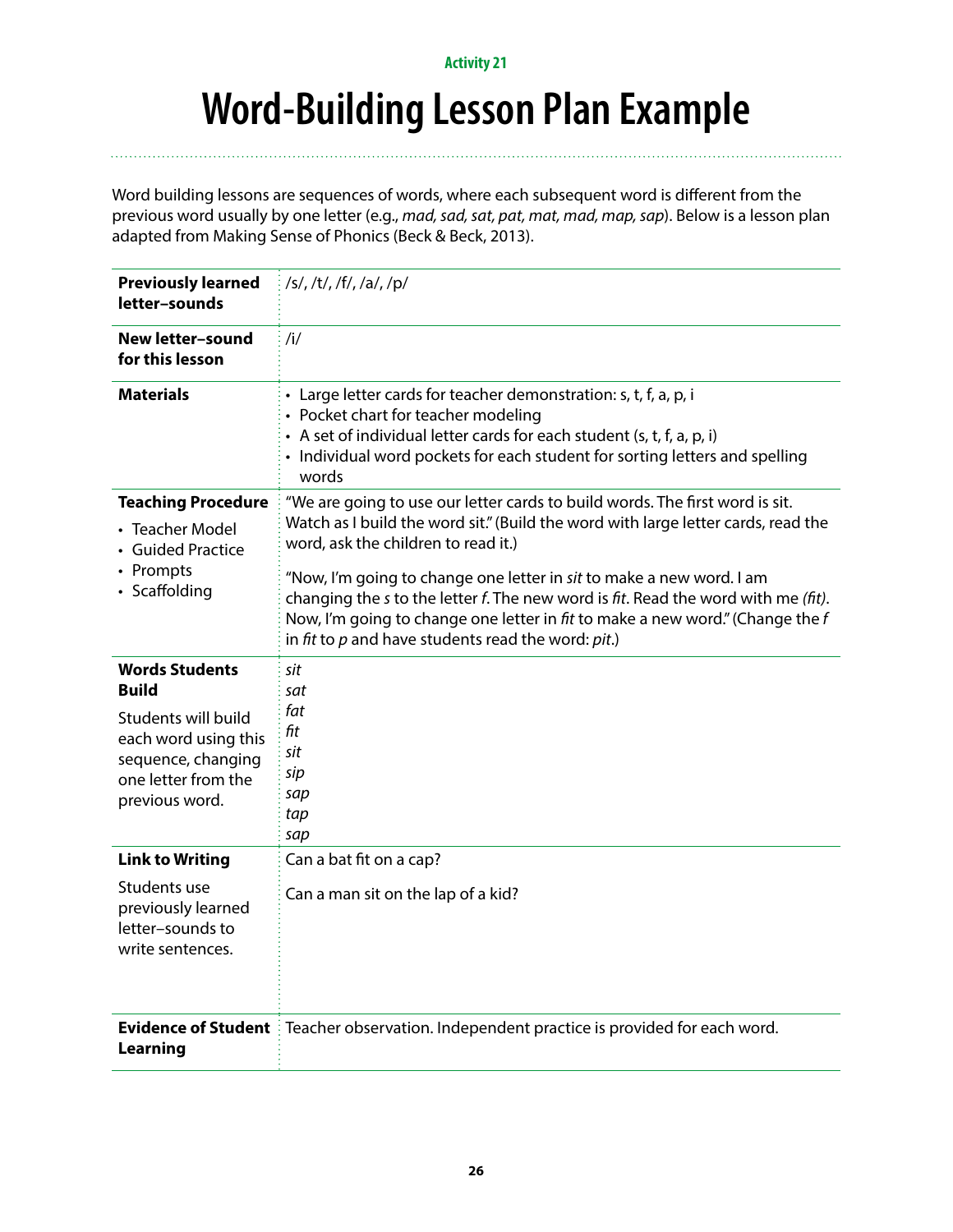### **Word-Building Lesson Plan Template**

### **Directions:**

- **1.** Each team member should select a letter–sound or word pattern (e.g., CVCe) that, based on data, some students in their class need to develop.
- **2.** Develop a lesson designed to teach the selected skill. Teach the lesson to students.
- **3.** Complete **Activity 23: Prepare to Share** and be prepared to share at the start of the next PLC session.

| <b>Previously learned</b><br>letter-sounds                                                                 |  |
|------------------------------------------------------------------------------------------------------------|--|
| <b>New letter-sound</b><br>for this lesson                                                                 |  |
| <b>Materials</b>                                                                                           |  |
| <b>Teaching Procedure</b>                                                                                  |  |
| • Teacher Model<br>• Guided Practice<br>• Prompts<br>• Scaffolding                                         |  |
| <b>Words Students</b><br><b>Build</b>                                                                      |  |
| Students will build<br>each word using this<br>sequence, changing<br>one letter from the<br>previous word. |  |
| <b>Link to Writing</b>                                                                                     |  |
| Students use<br>previously learned<br>letter-sounds to<br>write sentences.                                 |  |
| <b>Evidence of Student</b><br><b>Learning</b>                                                              |  |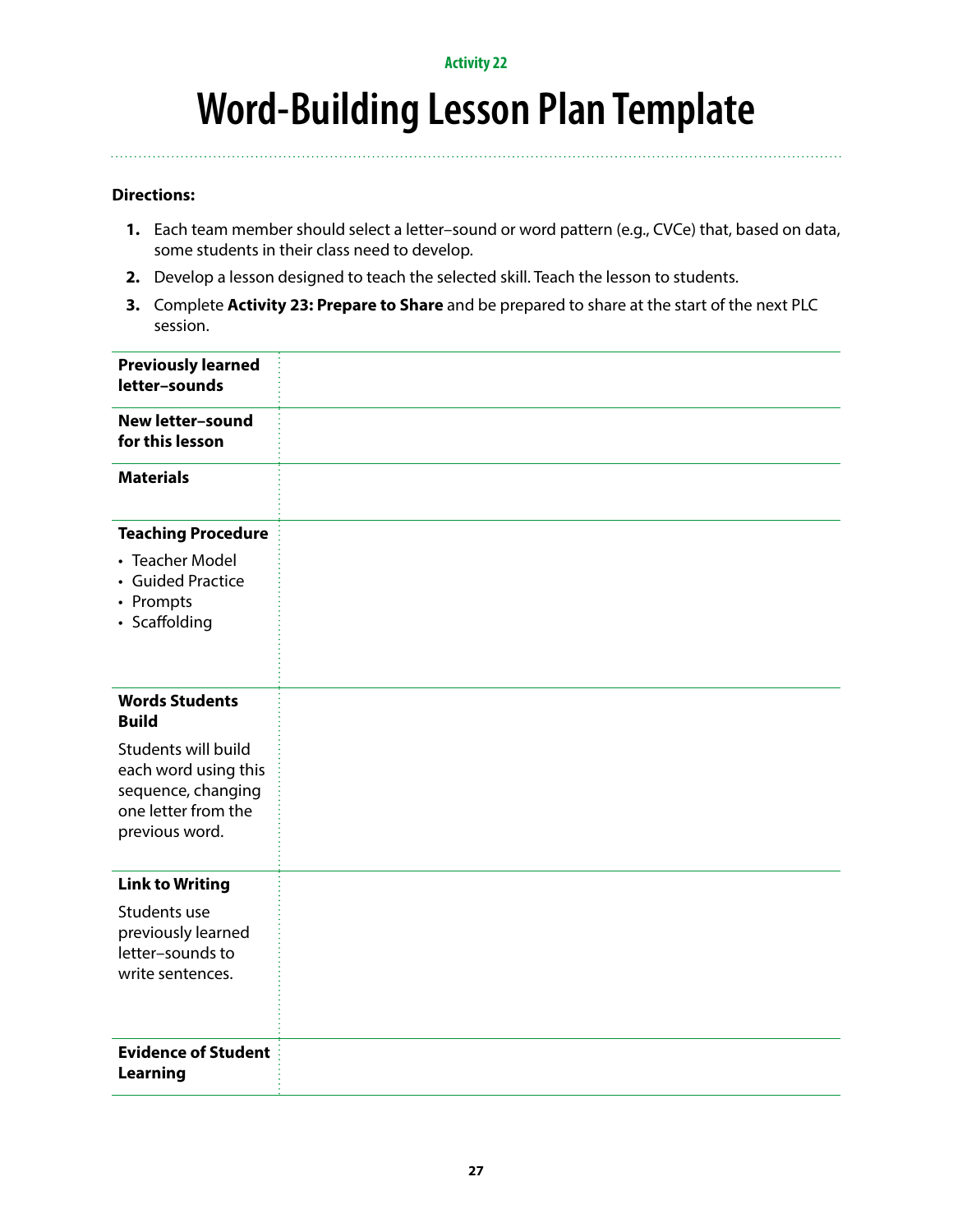### **Prepare to Share**

**Directions:** To reinforce the key concepts presented in this session, implement the following activity in your classroom before the next PLC session:

- **a.** Select a letter–sound(s) or word pattern (e.g., CVCe) that at least some students in your classroom need to develop.
- **b.** Using **Activity 22: Word-Building Lesson Plan Template**, develop a lesson designed to teach the targeted skill explicitly.
- **c.** Teach the lesson to your students.
- **d.** Complete the items below to refer to during the Debrief segment of the next PLC session.

**1. Which letter–sound(s)/word pattern did you target? How did you determine which skill to teach? How many students participated in this lesson?**

**2. Describe the lesson you taught and the materials you used.**

**3. Did you teach the lesson as planned? If not, describe any adjustments you made and why you made them.**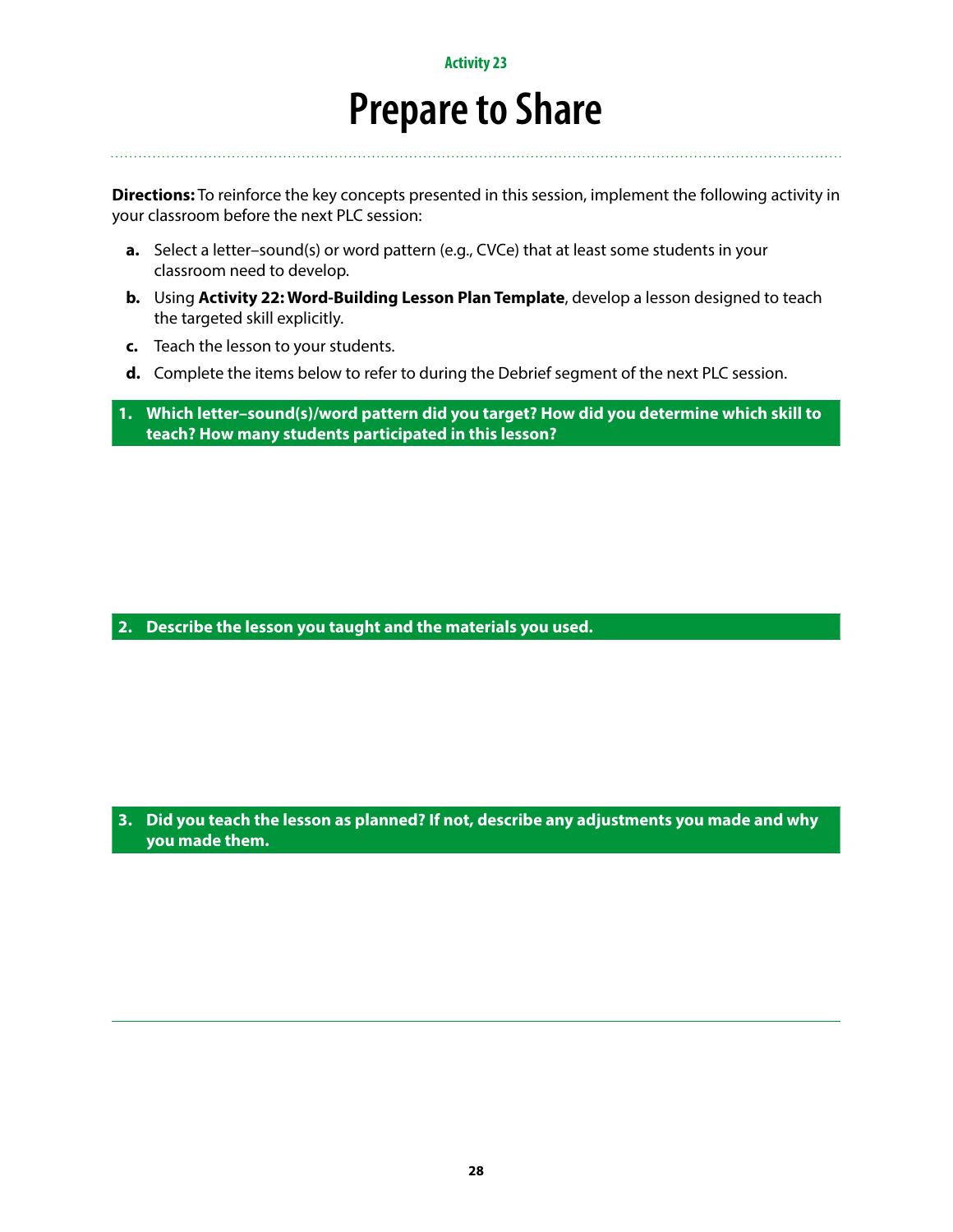# **Building Words with Sound Boxes Lesson Plan Example**

**Directions:** Sound boxes can be used to build words with specific sound–spelling patterns. Each distinct and recognizable sound should have its own sound box; consonant digraphs and other letter combinations that produce one sound should have one box for the group of letters. For silent-e words, place the e outside the set of boxes (see Example 3.4 on page 26 of the practice guide for examples). Review this example of a lesson plan for using sound boxes to build words.

| <b>Recently taught</b><br>sound-spelling<br>patterns                                                                     | ai, ay, ar, ew                                                                                                                                                                                                                                                                                                 |
|--------------------------------------------------------------------------------------------------------------------------|----------------------------------------------------------------------------------------------------------------------------------------------------------------------------------------------------------------------------------------------------------------------------------------------------------------|
| List of words that<br>demonstrate the<br>recently taught<br>sound-spelling<br>pattern                                    | paid<br>pay<br>main<br>star<br>blew<br>part<br>chew<br>safe                                                                                                                                                                                                                                                    |
| Develop an activity<br>sheet of sound boxes<br>for each word where<br>each sound-spelling<br>pattern has its own<br>box. | See below (sound boxes will be empty for students).                                                                                                                                                                                                                                                            |
| <b>Materials</b>                                                                                                         | Activity sheet (empty sound boxes) for each student<br>Pencil for each student                                                                                                                                                                                                                                 |
| <b>Teaching Procedure</b>                                                                                                | Teacher models the first one and reminds students that each box represents<br>one sound (so there may be more than one letter in each box). Students<br>write the words in the boxes as the teacher says them one at a time. Check<br>student work after each word. Provide prompts and scaffolding as needed. |
| <b>Extension</b>                                                                                                         | Have students come up with two words that have the targeted sound-<br>spelling pattern and build the sound boxes for each word.                                                                                                                                                                                |
| <b>Evidence of Student</b><br><b>Learning</b>                                                                            | Teacher observation. Independent practice is provided for each word.                                                                                                                                                                                                                                           |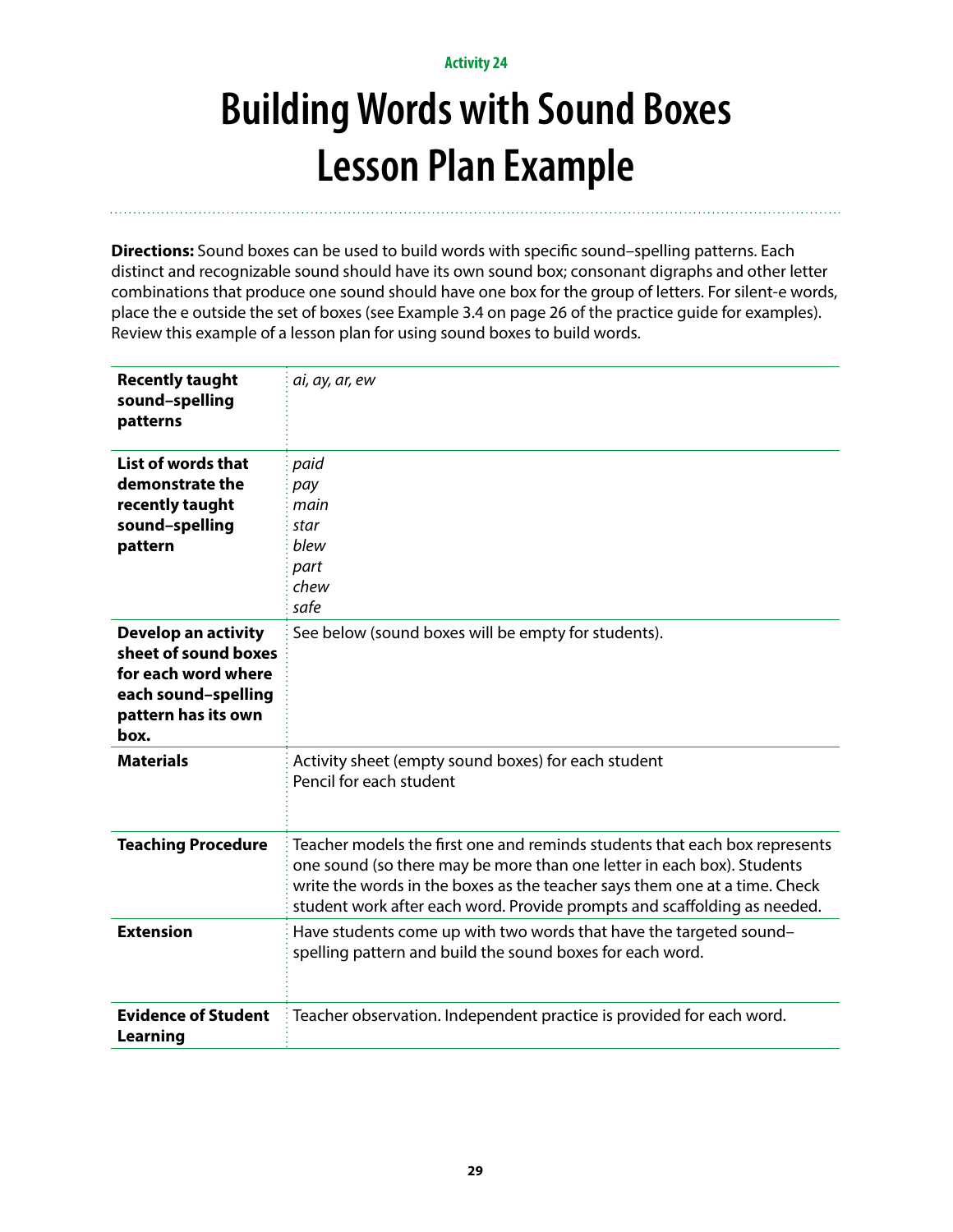### **Building Words with Sound Boxes Lesson Plan Example-continued**

|--|--|--|

| ay<br>p |
|---------|
|---------|

| m | aι |  |
|---|----|--|
|   |    |  |

|--|

|  |  | ew |
|--|--|----|
|--|--|----|

| ar |  |
|----|--|
|    |  |

| ch<br>ew |
|----------|
|----------|

|--|--|--|--|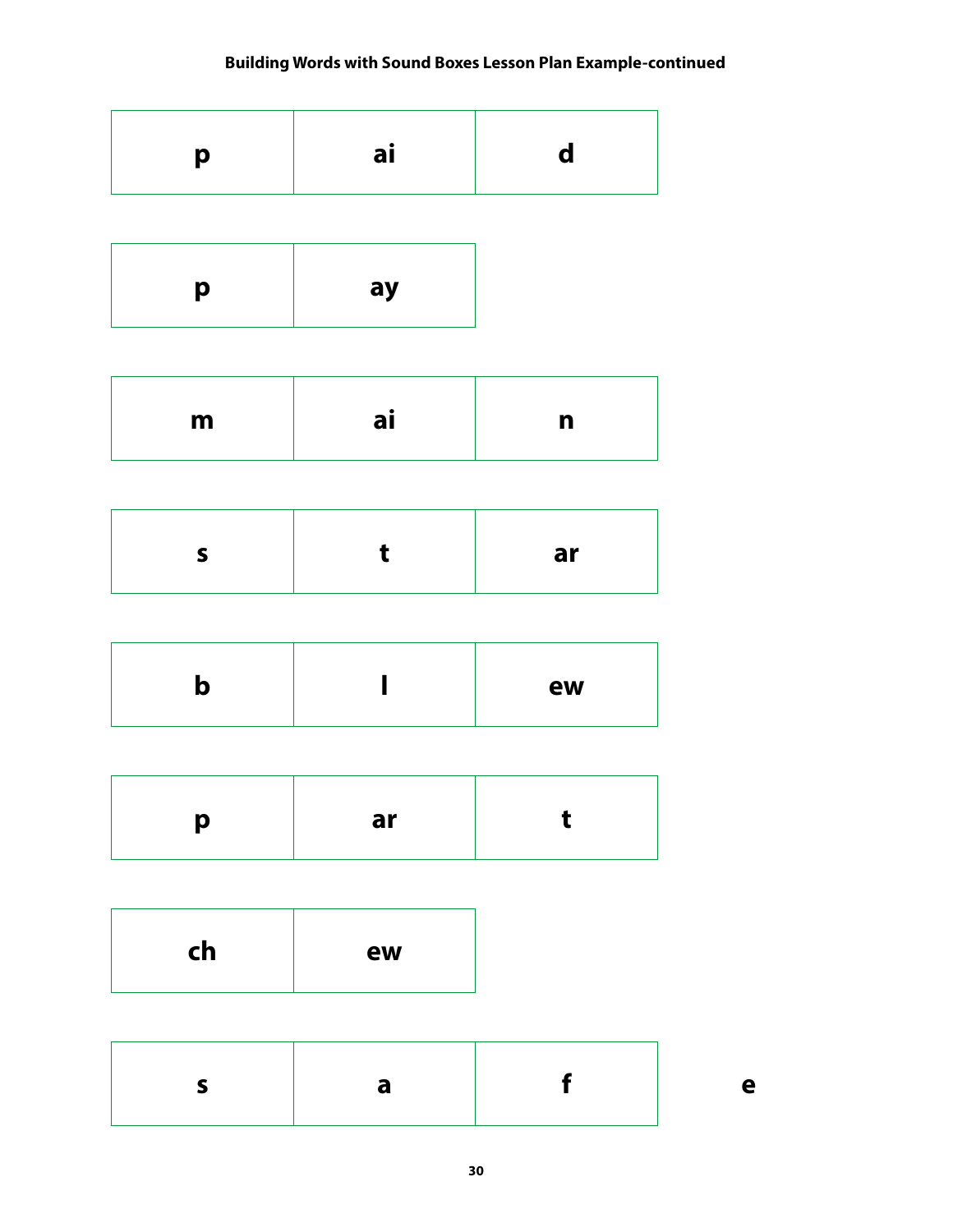# **Building Words with Sound Boxes Lesson Plan Template**

**Directions:** Complete the lesson plan template below. The recently taught sound–spelling patterns are provided. Your group will determine the list of words, develop an activity sheet of sound boxes correlated to the list of words, list materials, describe the teaching procedure, and note an extension and evidence of student learning.

| <b>Recently taught</b><br>sound-spelling<br>patterns                                                                            | sh, -ck, ea, ay                                                                                                                                |
|---------------------------------------------------------------------------------------------------------------------------------|------------------------------------------------------------------------------------------------------------------------------------------------|
| List of words that<br>demonstrate the<br>recently taught<br>sound-spelling<br>pattern                                           |                                                                                                                                                |
| <b>Develop an activity</b><br>sheet of sound boxes<br>for each word where<br>each sound-spelling<br>pattern has its own<br>box. | Develop the activity sheet (sound boxes).                                                                                                      |
| <b>Materials</b>                                                                                                                | Will students write the letters in the sound boxes?                                                                                            |
|                                                                                                                                 | Or, will students use a provided collection of letter tiles that includes all the<br>letters and spelling patterns needed to create the words? |
| <b>Teaching Procedure</b>                                                                                                       |                                                                                                                                                |
| <b>Extension</b>                                                                                                                |                                                                                                                                                |
| <b>Evidence of Student</b><br><b>Learning</b>                                                                                   |                                                                                                                                                |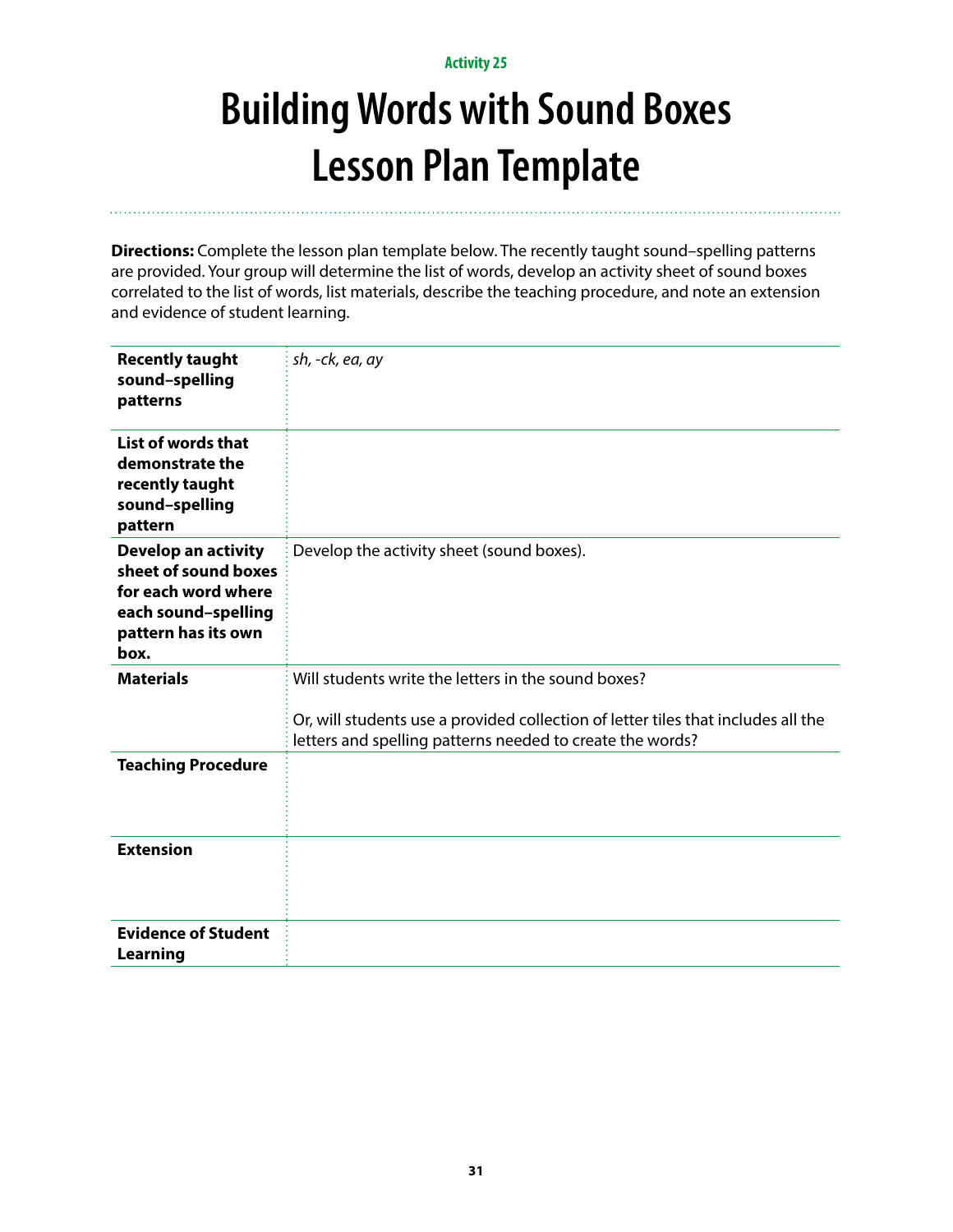# **Building Words with Sound Boxes Lesson Plan to Implement**

**Directions:** Develop and implement a lesson plan on building words using sound boxes. Select recently taught sound–spelling patterns in your classroom and develop a list of words using those sound–spelling patterns. Next, develop an activity sheet of sound boxes correlated to the list of words. List the materials, describe the teaching procedure, and note an extension and evidence of student learning.

| <b>Recently taught</b><br>sound-spelling<br>patterns                                                                            |                                                                                                                                                |
|---------------------------------------------------------------------------------------------------------------------------------|------------------------------------------------------------------------------------------------------------------------------------------------|
| List of words that<br>demonstrate the<br>recently taught<br>sound-spelling<br>pattern                                           |                                                                                                                                                |
| <b>Develop an activity</b><br>sheet of sound boxes<br>for each word where<br>each sound-spelling<br>pattern has its own<br>box. | Develop the activity sheet.                                                                                                                    |
| <b>Materials</b>                                                                                                                | Will students write the letters in the sound boxes?                                                                                            |
|                                                                                                                                 | Or, will students use a provided collection of letter tiles that includes all the<br>letters and spelling patterns needed to create the words? |
| <b>Teaching Procedure</b>                                                                                                       |                                                                                                                                                |
| <b>Extension</b>                                                                                                                |                                                                                                                                                |
| <b>Evidence of Student</b><br>Learning                                                                                          |                                                                                                                                                |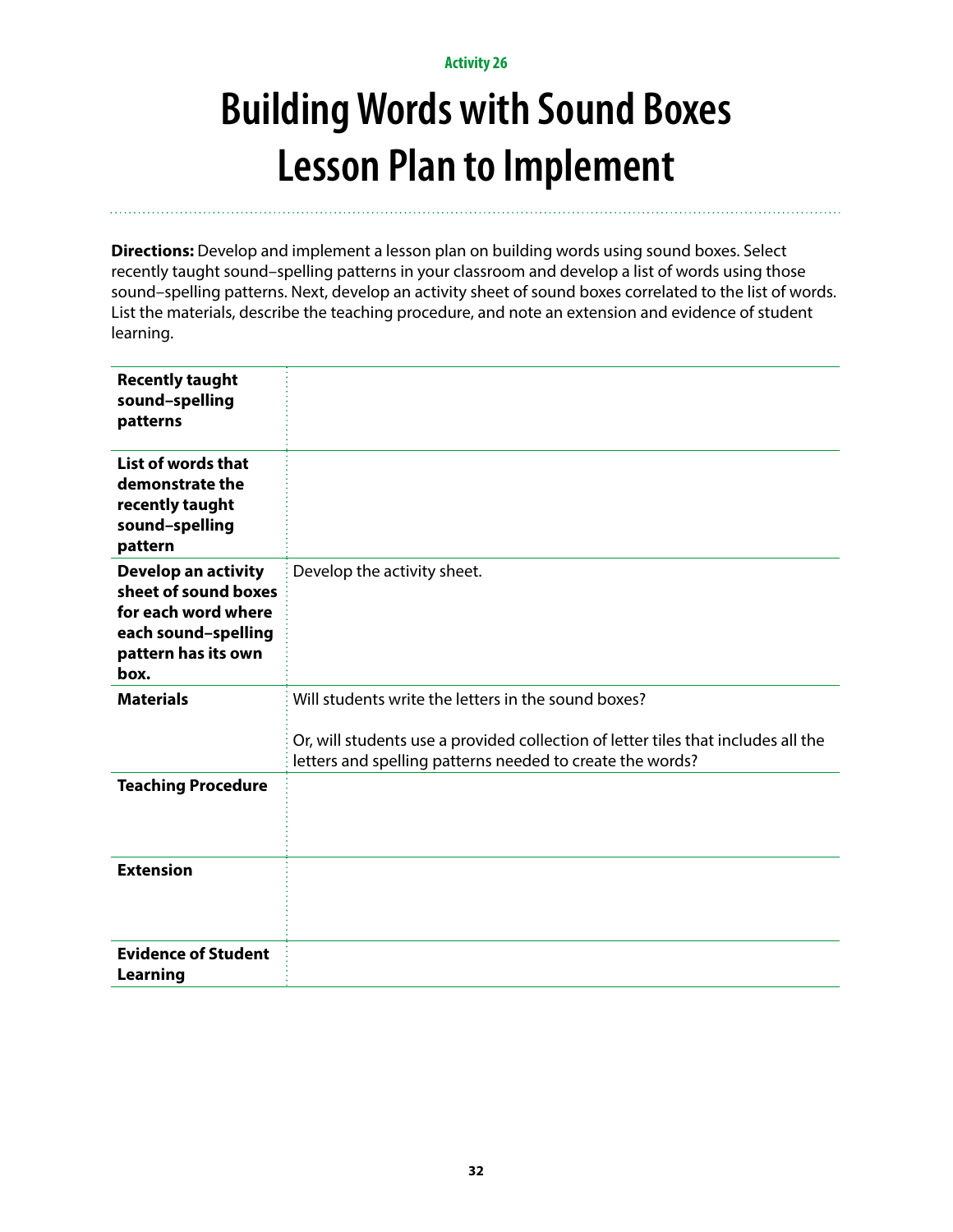### **Prepare to Share**

**Directions:** To reinforce the key concepts presented in this session, implement the following activity in your classroom before the next PLC session:

- **a.** Select recently taught sound–spelling patterns in your classroom.
- **b.** Using **Activity 26: Building Words with Sound Boxes Lesson Plan to Implement**, develop a lesson designed to teach sound–spelling patterns.
- **c.** Teach the lesson to your students.
- **d.** Complete the items below to refer to during the Debrief segment of the next PLC session.
- **1. Which sound–spelling patterns did you target? How did you determine which skill to teach? Which words did you select? How many students participated in this lesson?**

**2. Describe the lesson you taught and the materials you used.**

**3. Did you teach the lesson as planned? If not, describe any adjustments you made and why you made them.**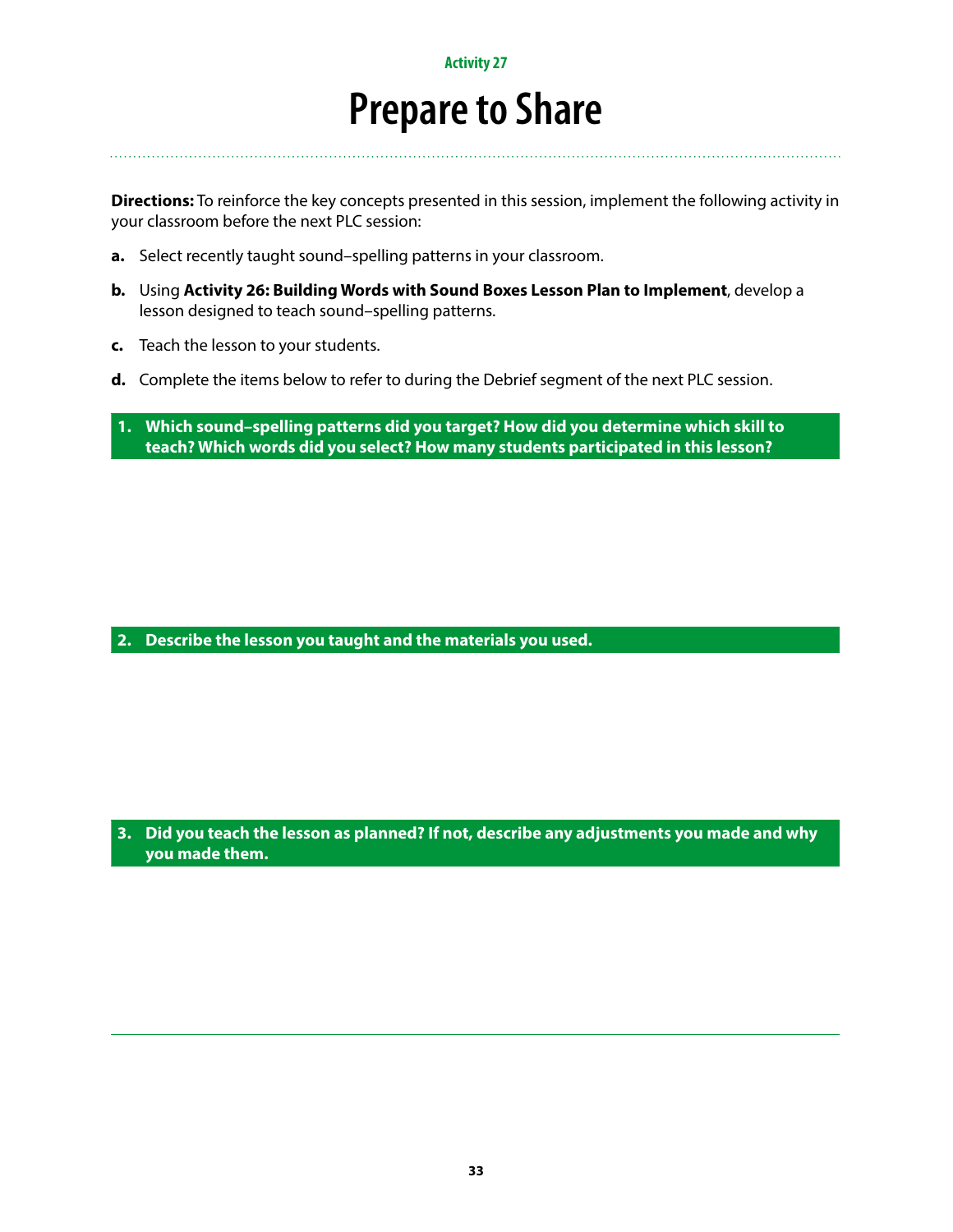**4. How did your students respond to your instruction? How did you scaffold your instruction?**

**5. How did you measure student learning?**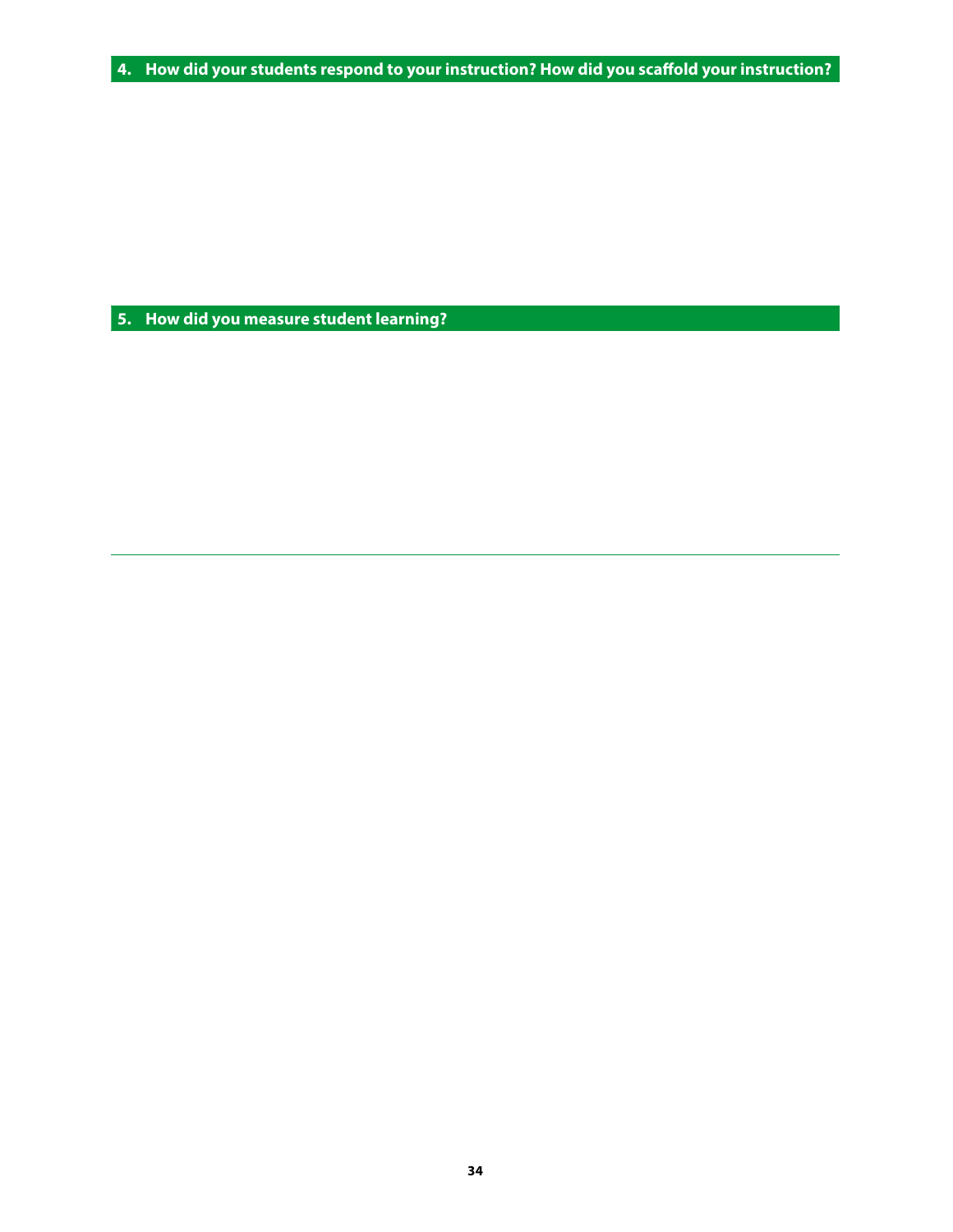# **Video Viewing Guide Decodable Words in Isolation and in Text**

In this video, the teacher facilitates small group instruction as the students read decodable words in isolation and in text. As you view the lesson in the video, record in the Notes column what the teacher says and does. *Focus on how the teacher taught and how the students read decodable words in isolation and in text.* After watching the video, record in the Reflections column which of the characteristics listed below were present in the lesson.

- **1.** What did students learn?
- **2.** Lesson delivery (instructional procedures and steps used to teach the lesson, such as modeling, clear and explicit explanations, guided practice, independent practice, review).
- **3.** Materials and resources that were used (e.g., illustrations, video, objects).
- **4.** Student engagement (e.g., students actively listening, focusing on teacher, volunteering).
- **5.** Feedback (scaffolds, prompts, open-ended questions).
- **6.** Focus on decodable words (e.g., word lists, short decodable text, underline letter combinations).

| <b>Notes</b> | <b>Reflections</b> |
|--------------|--------------------|
|              |                    |
|              |                    |
|              |                    |
|              |                    |
|              |                    |
|              |                    |
|              |                    |
|              |                    |
|              |                    |
|              |                    |
|              |                    |
|              |                    |
|              |                    |
|              |                    |
|              |                    |
|              |                    |
|              |                    |
|              |                    |
|              |                    |
|              |                    |
|              |                    |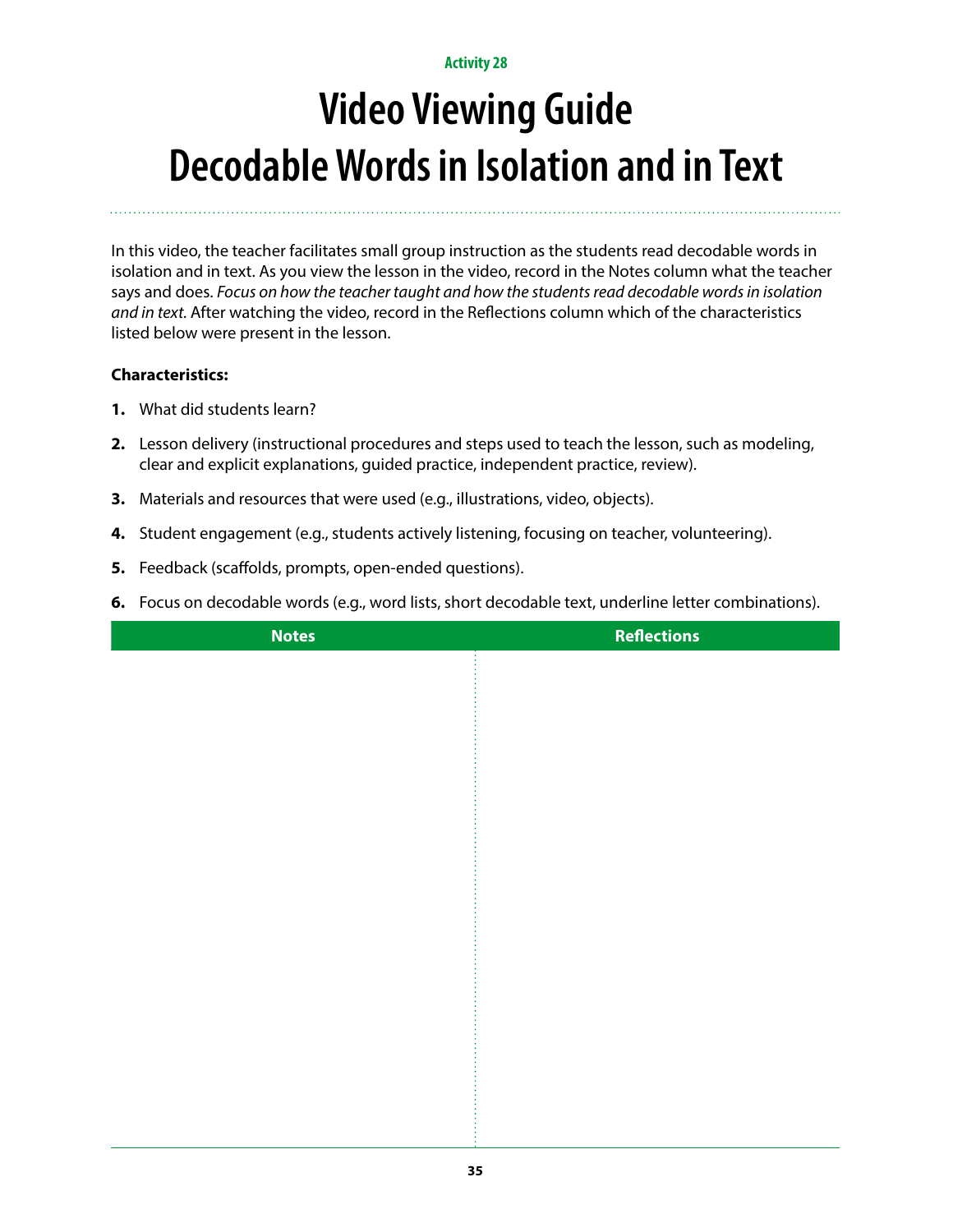## **Manipulating Word Parts with Sound Boxes Activity**

**Directions:** Students can practice building and modifying words by adding prefixes and suffixes to words in sound boxes (see Example 3.5 on page 27 of the practice guide). In your small group, complete the lesson plan below.

| <b>Recently taught</b><br>affixes                                                                                   | re-, non-, -ing, -ed                                                           |
|---------------------------------------------------------------------------------------------------------------------|--------------------------------------------------------------------------------|
| List words that<br>students will place in<br>sound boxes. Words<br>should include<br>recently taught<br>affixes.    |                                                                                |
| On the next page,<br>develop an activity<br>sheet of sound boxes<br>for each word. Fill it<br>in for an answer key. |                                                                                |
| <b>Materials</b>                                                                                                    | Activity sheet for each student (empty sound boxes)<br>Pencil for each student |
| <b>Teaching Procedure</b>                                                                                           |                                                                                |
| <b>Evidence of Student</b><br><b>Learning</b>                                                                       |                                                                                |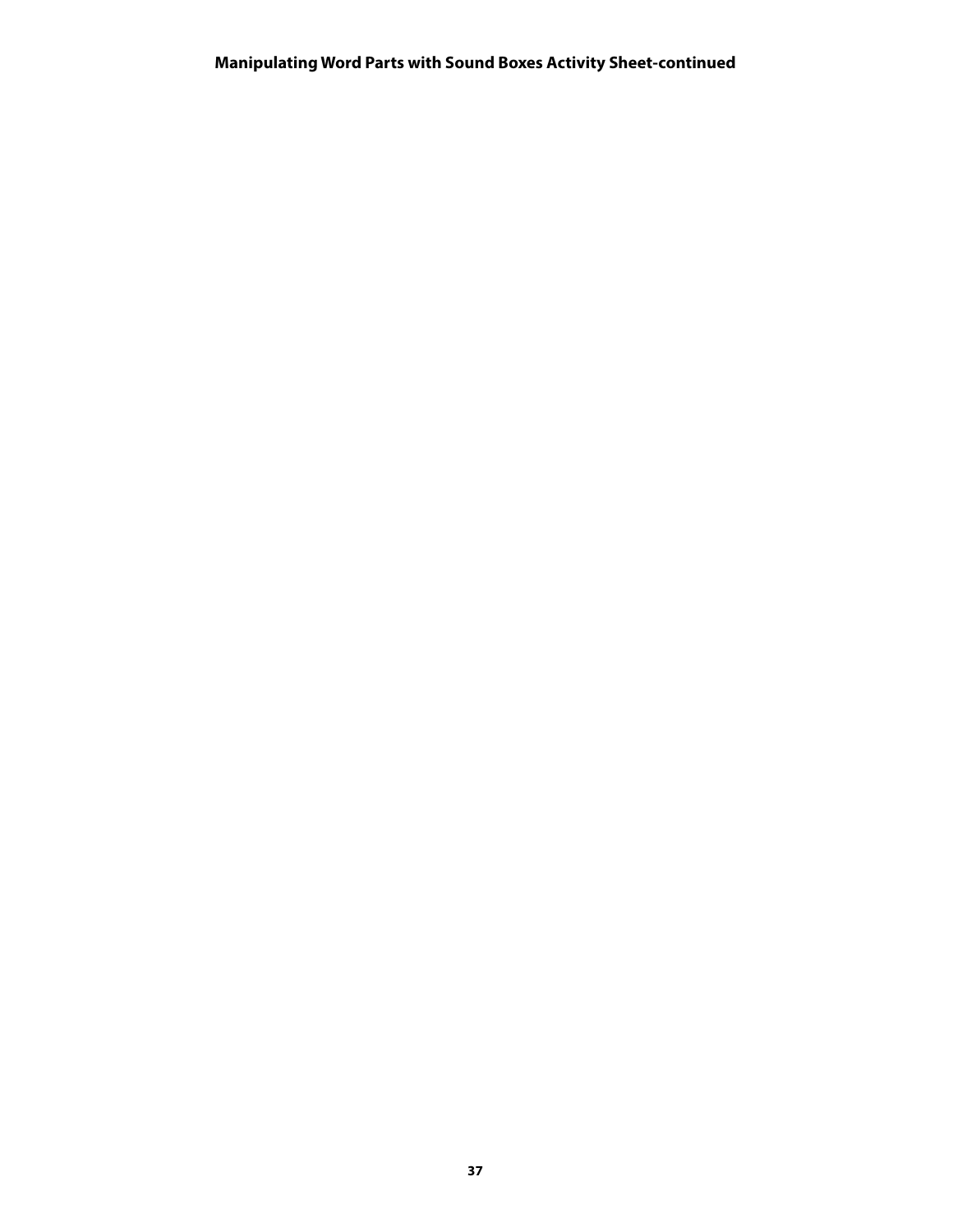### **Decodable Words in Isolation and in Text Activity**

**Directions:** Consider the text, *Among the Trees*, as you answer the questions related to How-to Step 4 (Decodable Words).

### **Among the Trees Level 9, Set 2, Book 1 ReadWorks.org**

Deer can often be found in places with lots of trees. Deer like to eat leaves and seeds of trees. By lying down under tree branches, deer can rest and hide from other animals.

Deer take lots of short naps. They do not sleep very long at any one time. Deer need to be ready to run away if other animals find their hiding places.

**1. Which letter sounds or sound–spelling patterns could this text be used for students to practice reading decodable words in text?**

**2. List the decodable words you would use from the text to teach in isolation.** 

**3. Which recommended strategies from How-to Step 4 would you use? Describe how you would teach these words in isolation and in text.**

**4. What materials would you need?**

**5. How would you measure student learning?**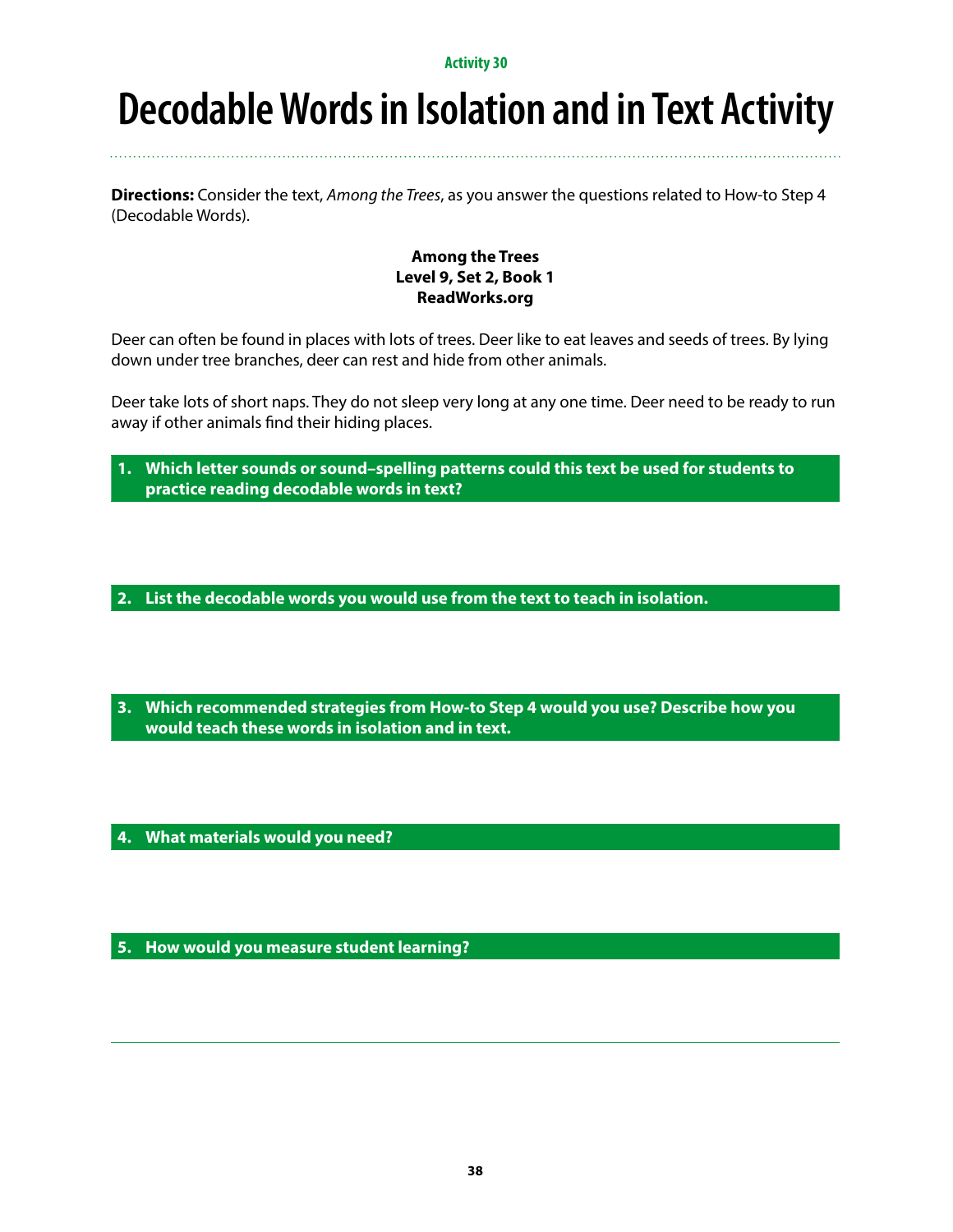## **Decodable Words in Isolation and in Text Lesson Plan Template**

**Directions:** Use information from How-to Steps 3 and 4 from the practice guide to develop a lesson plan. Answer the questions below to help plan. Teach the lesson to students.

**1. Which common word parts will be taught?** 

**2. Which text will be used? Why? List the decodable words you would use from the text to teach in isolation.** 

**3. Describe how you will teach these words in isolation and in text.**

**4. What materials do you need?**

**5. How will you measure student learning?**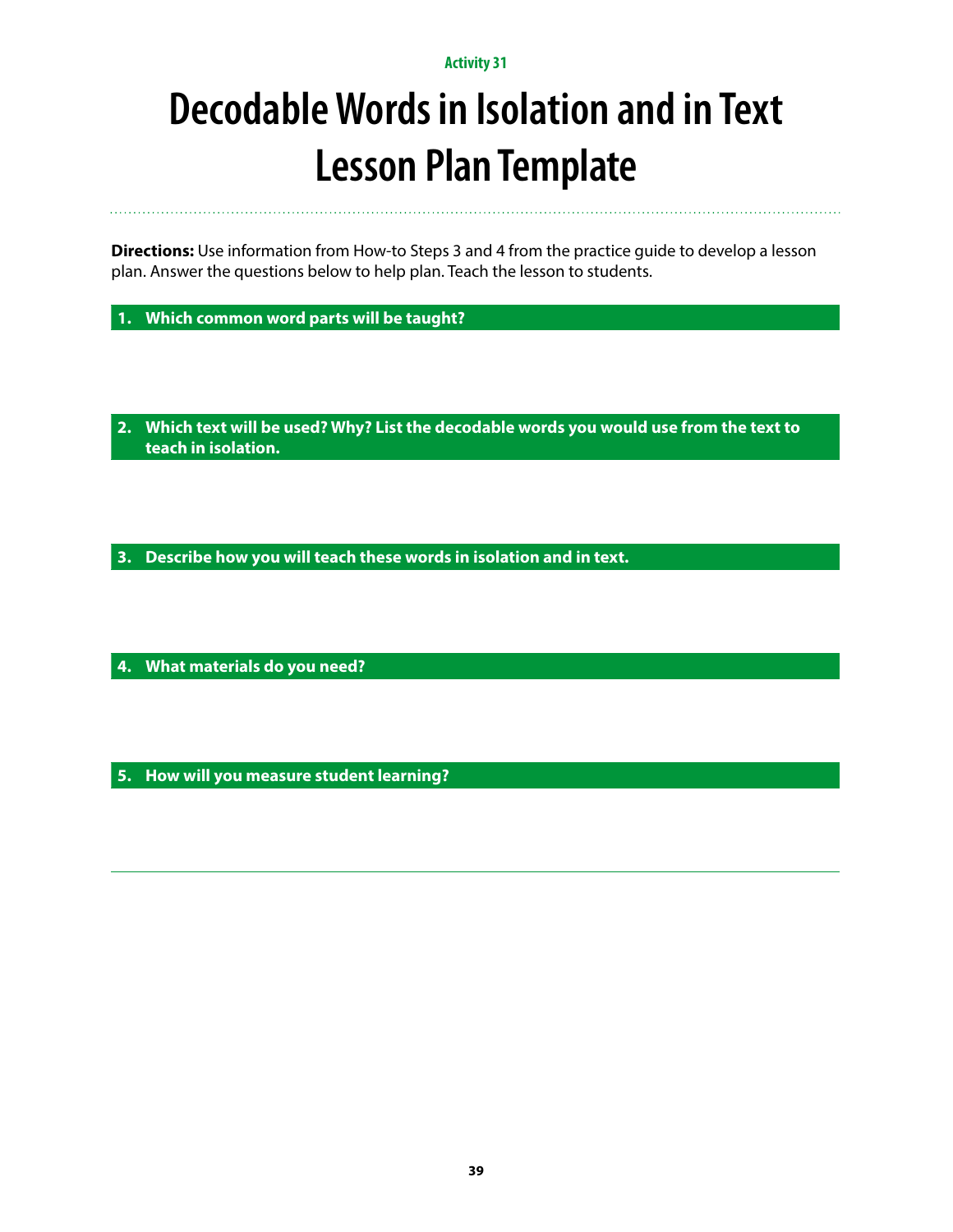### **Prepare to Share**

**Directions:** To reinforce the key concepts presented in this session, implement the following activity in your classroom before the next PLC session:

- **a.** Use **Activity 31: Decodable Words in Isolation and in Text** to develop a lesson.
- **b.** Teach the lesson to your students.
- **c.** Complete the items below to refer to during the Debrief segment of the next PLC session.

**Which common word parts did you target? How did you determine which skill(s) to teach? Which words did you select? Which text did you use? Why? How many students participated in this lesson?**

**Describe the lesson you taught and the materials you used.** 

**Did you teach the lesson as planned? If not, describe any adjustments you made and why you made them.**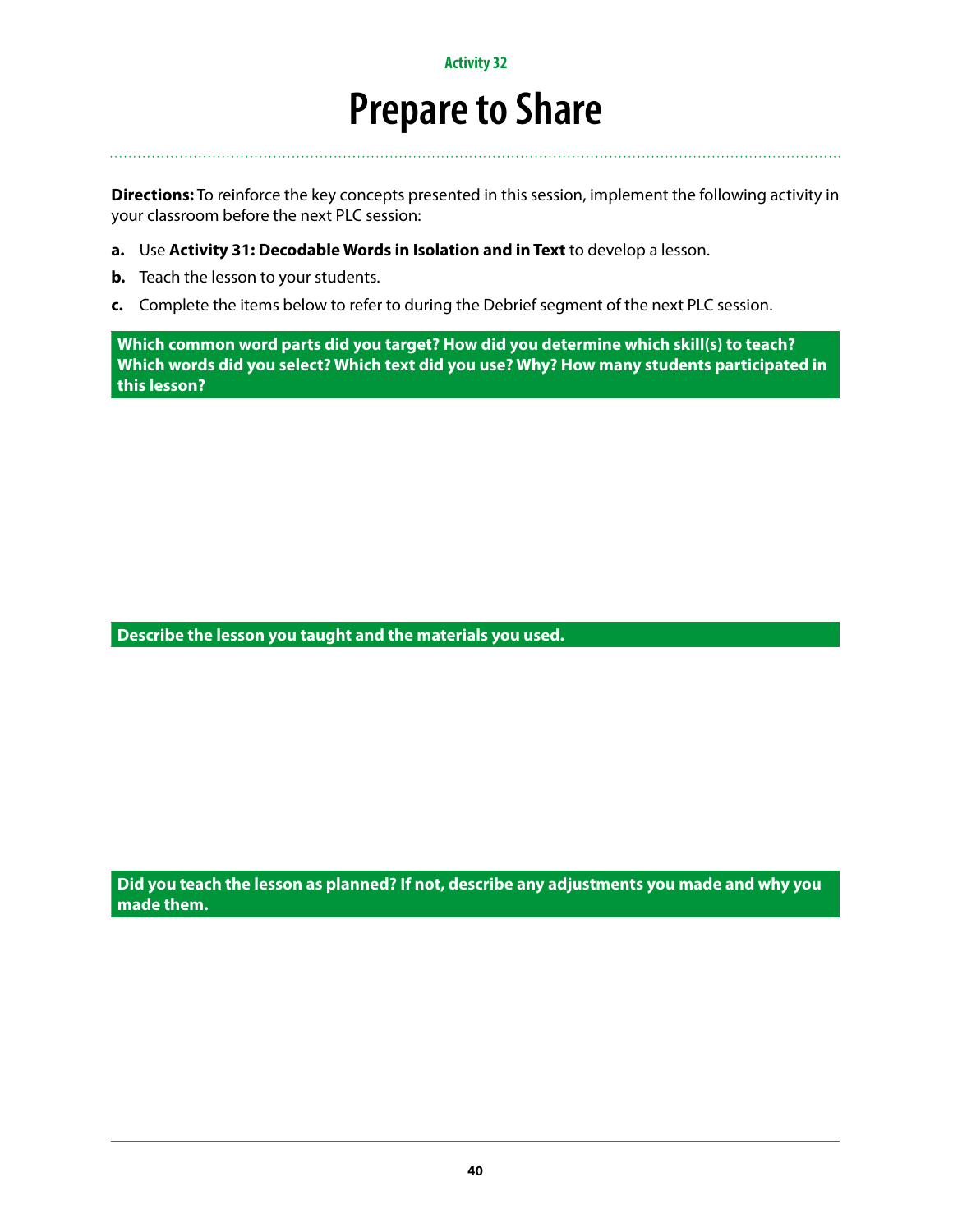**How did your students respond to your instruction? How did you scaffold your instruction?**

**How did you measure student learning?**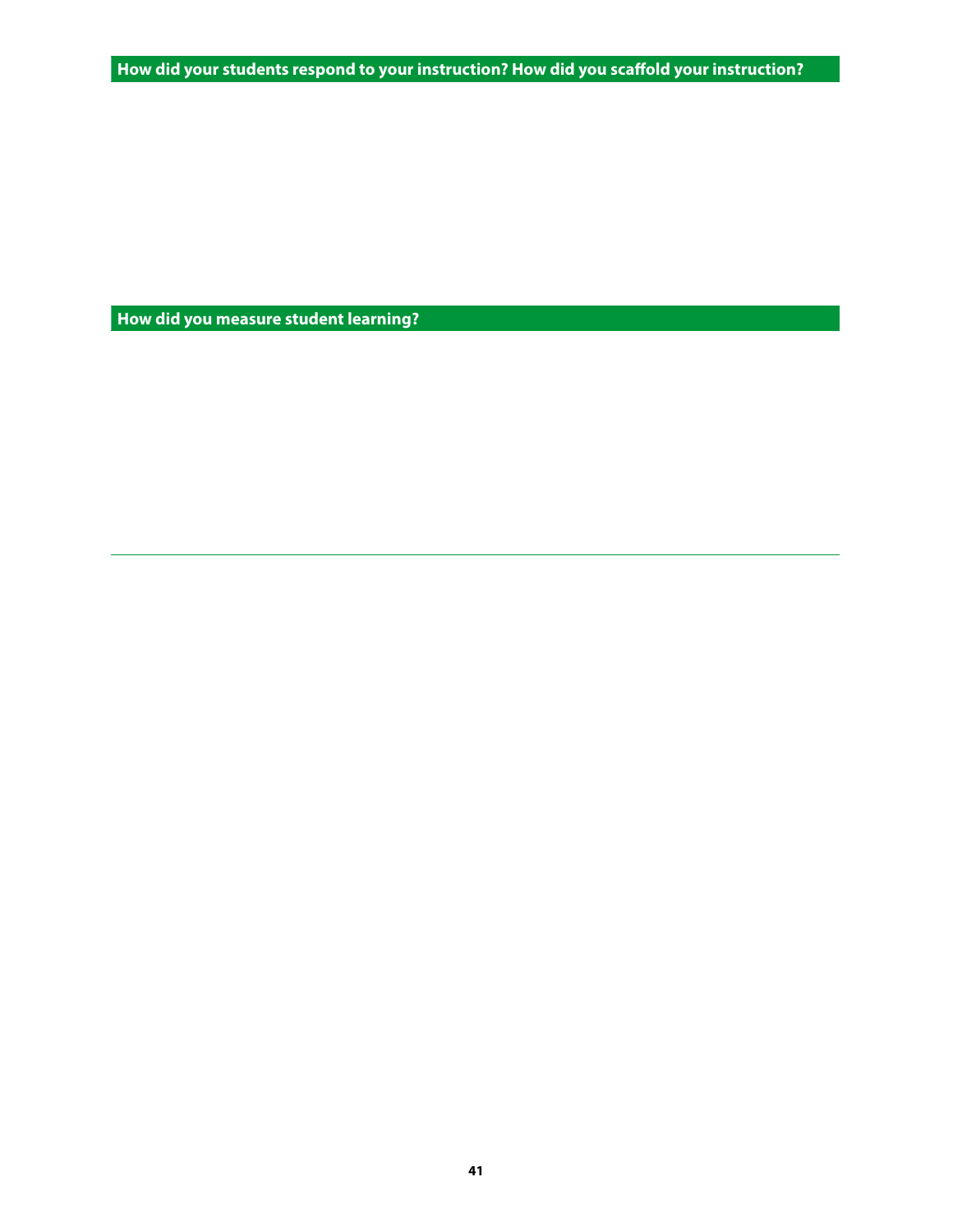# **Video-Viewing Guide High-Frequency Words**

In this video, the teacher facilitates small group instruction as the students practice reading high frequency words. As you view the lesson in the video, record in the Notes column what the teacher says and does. *Focus your notes on how high-frequency words are taught.* After watching the video, record in the Reflections column which of the characteristics listed below were present in the lesson.

- **1.** What did students learn?
- **2.** Lesson delivery (e.g., instructional procedures and steps used to teach the lesson, such as modeling, clear and explicit explanations, guided practice, independent practice, review).
- **3.** Materials and resources that were used (e.g., illustrations, video, objects).
- **4.** Student engagement (e.g., students actively listening, focusing on teacher, volunteering).
- **5.** Feedback (e.g., scaffolds, prompts, open-ended questions).
- **6.** Focus on high-frequency words (e.g., word lists, short decodable text, underline letter combinations).

| <b>Notes</b> | <b>Reflections</b> |
|--------------|--------------------|
|              |                    |
|              |                    |
|              |                    |
|              |                    |
|              |                    |
|              |                    |
|              |                    |
|              |                    |
|              |                    |
|              |                    |
|              |                    |
|              |                    |
|              |                    |
|              |                    |
|              |                    |
|              |                    |
|              |                    |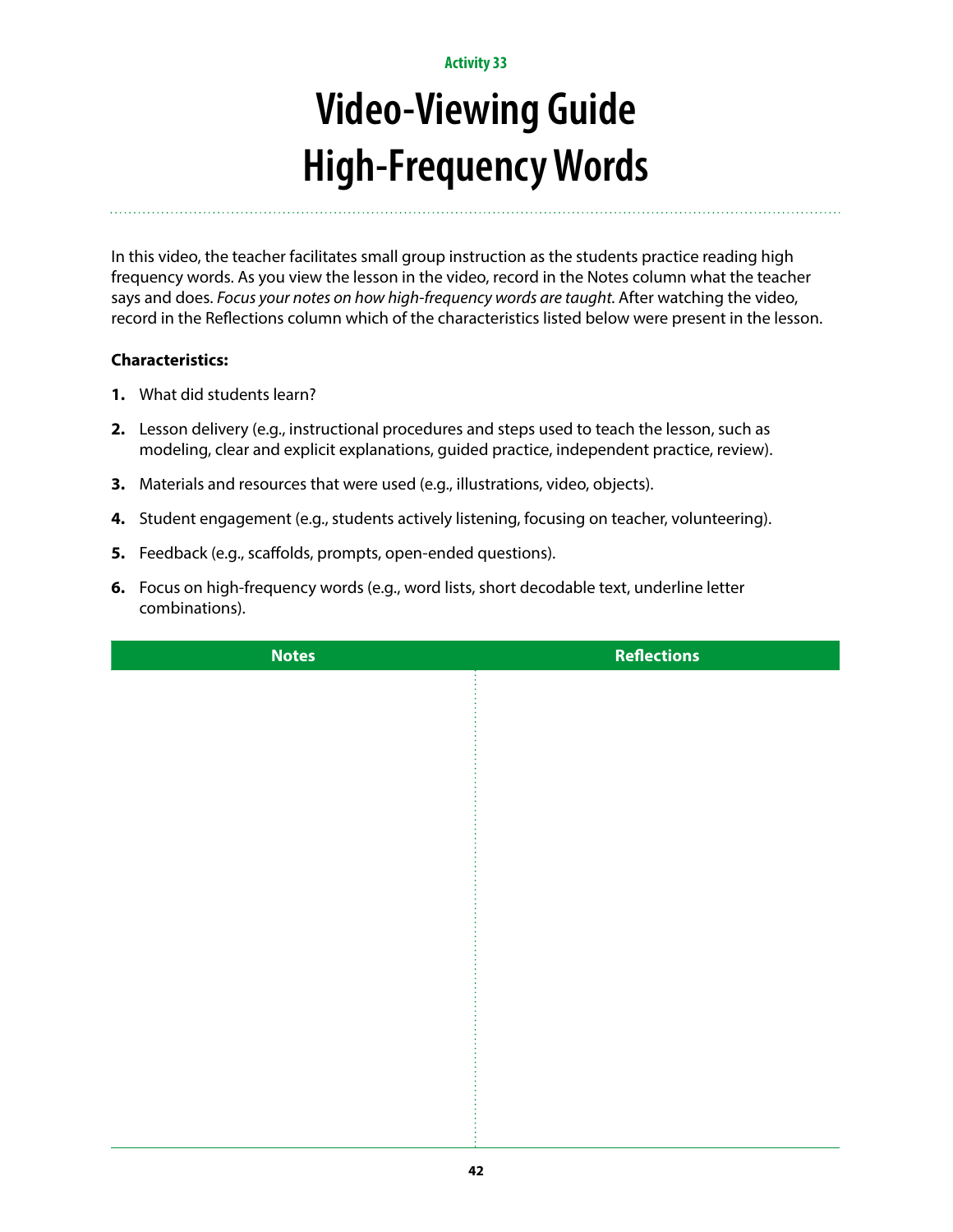### **High-Frequency Words Lesson Plan**

**Directions:** Select one of the activities on page 29 of the practice guide that describes how to provide practice on high-frequency words. Select one that you currently do not implement in your classroom. Use this handout to describe how you would implement the activity.

**1. Which activity did you select? Which high-frequency words will be taught/practiced?**

**2. Describe the teaching procedure. How will you respond to errors?**

**3. What materials do you need?**

**4. How will you measure student learning?**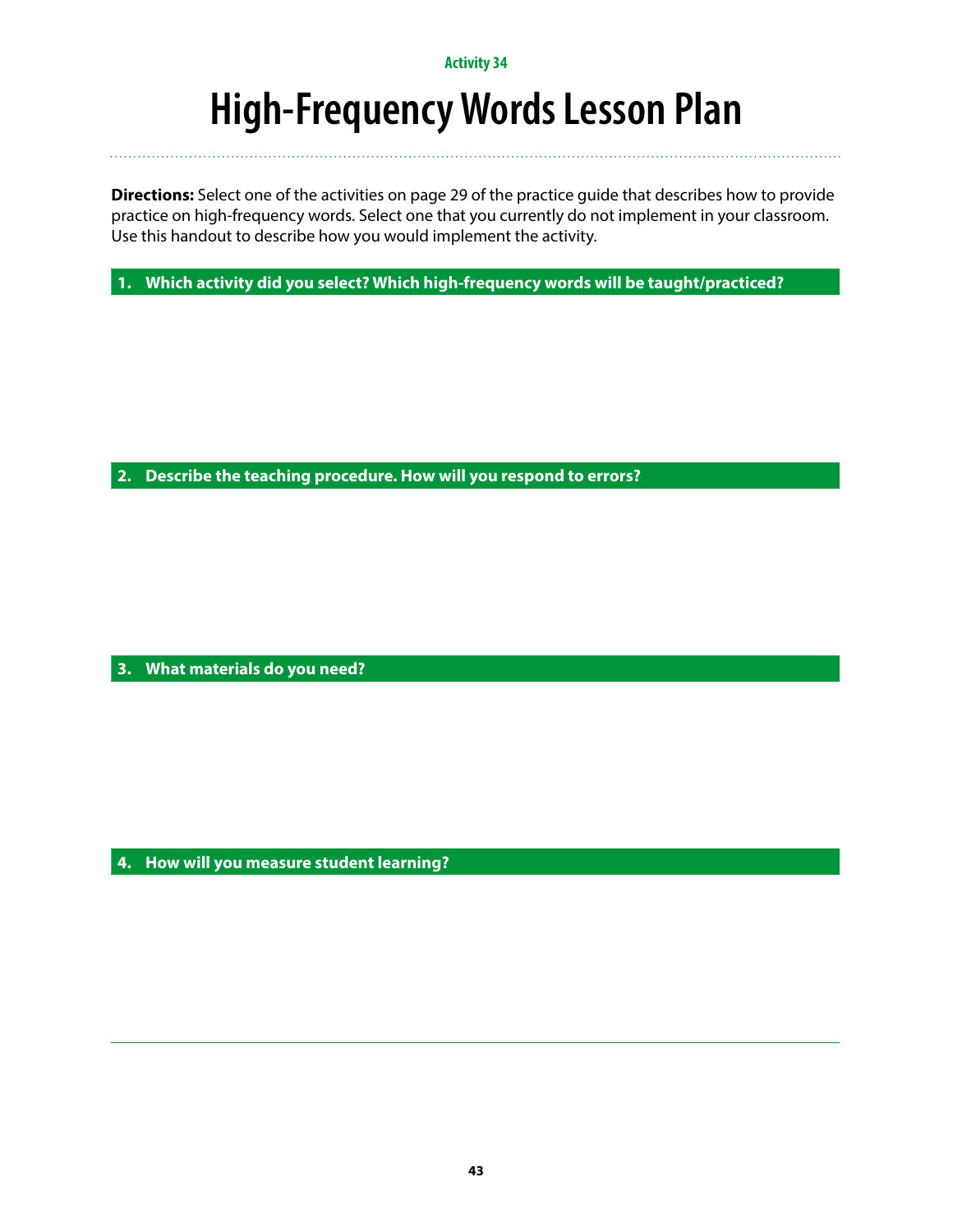### **Non-Decodable Words**

**Directions:** Consider the second grade text below. Determine which non-decodable words essential to the meaning of the text you would teach as whole words.

#### **List non-decodable words to be taught as whole words:**

**Describe the teaching technique to teach the non-decodable words:**

#### **Let's Explore Caves! (2nd Grade, ReadWorks.org)**

#### **The Cool World of Caves**

Caves are home to many different animals. Like any home, a cave suits the creatures that live in it. Some animals can survive only in a cave's unique ecosystem. An ecosystem is an environment in which certain plants and animals depend on each other to live. So, just what lives in caves?

#### **A Blind Find**

You might see blind salamanders in caves, but they won't see you! Blind salamanders do not need sight. They live in the darkest parts of caves—in water or on land. They are able to catch food by feeling the movements of other animals.

#### **Going Up or Down?**

When water mixes with calcium and drips inside caves, it hardens and builds up over time. That creates cone-shaped objects called stalactites and stalagmites. Stalactites hang from the ceiling. Stalagmites rise from the ground. Sometimes they meet and form columns. A cave is an empty space inside Earth. Its opening is usually on the side of a hill. Caves are filled with a lot of interesting things. What hangs out in caves?

#### **Hanging Around**

Many bats sleep in cave doorways. They fly out to find food. Some bats hibernate in caves during the winter.

#### **Lots of Legs**

Millipedes like to chill out in the cool, damp middle sections of caves. They can have anywhere from 80 to 400 legs! Having so many legs helps them dig their way underground.

#### **Sneaky Snake**

Rat snakes do not live in caves, but they sure do like to visit! Rat snakes slither through cave openings to look for food.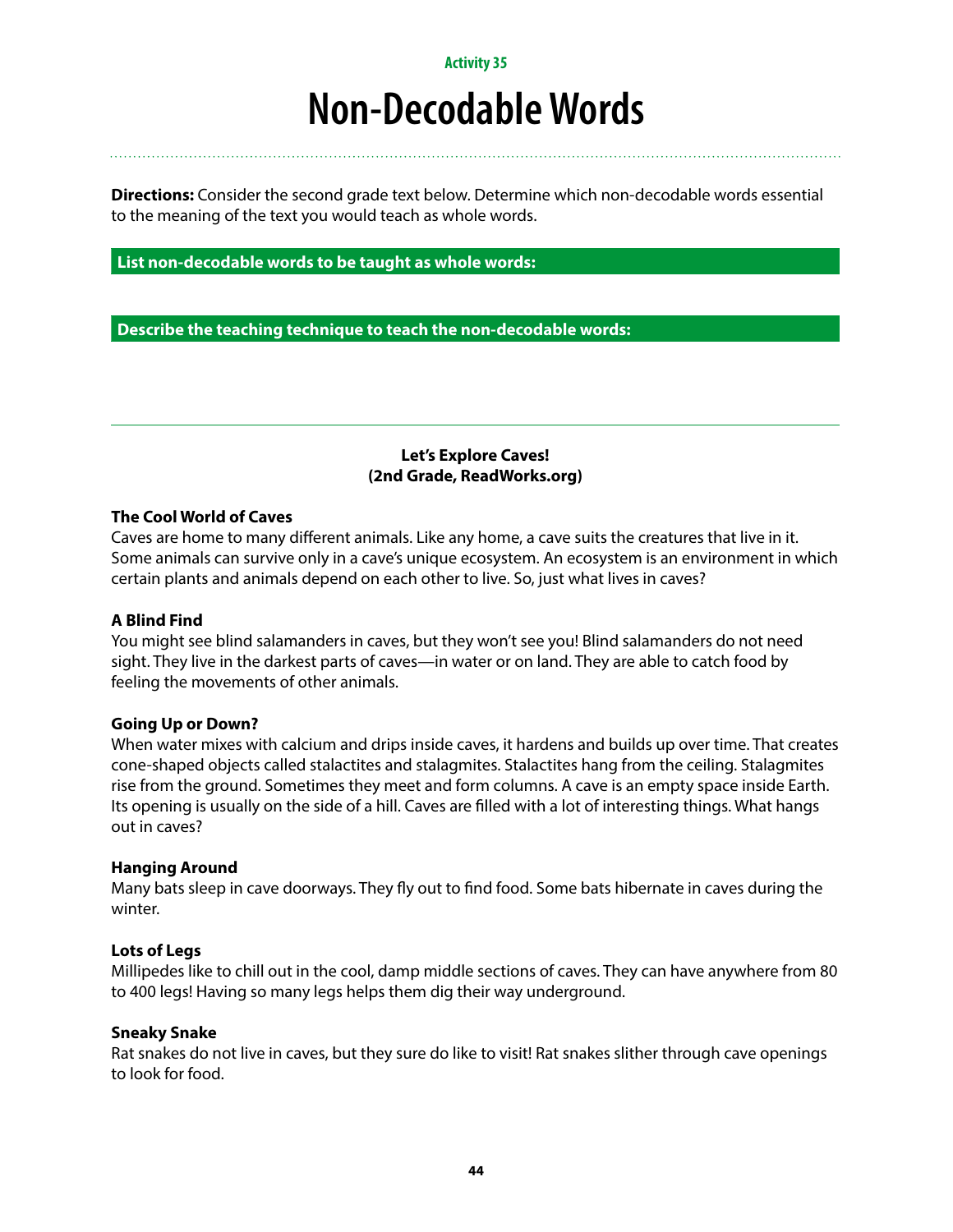### **Prepare to Share**

**Directions:** To reinforce the key concepts presented in this session, implement the following activities in your classroom before the next PLC session:

**High-Frequency Words:** Develop a plan to have students practice high-frequency words outside of regular literacy instruction (see Example 3.10 on page 30 of the practice guide as an example).

#### **High-Frequency Words**

**1. Describe your plan to have students practice high-frequency words outside of regular literacy instruction. Successes? Challenges? Things you may change? How did your students respond?**

**Non-Decodable Words:** Determine which non-decodable words essential to the meaning of a text you plan to have your students read and teach those words as whole words. Complete the items below to refer to during the Debrief segment of the next PLC session.

#### **Non-Decodable Words**

**1. Which text did you use when teaching non-decodable words? Which non-decodable words did you introduce as whole words? How did you determine which words to teach? How many students participated in this lesson?**

**2. Describe the lesson you taught and the materials you used.**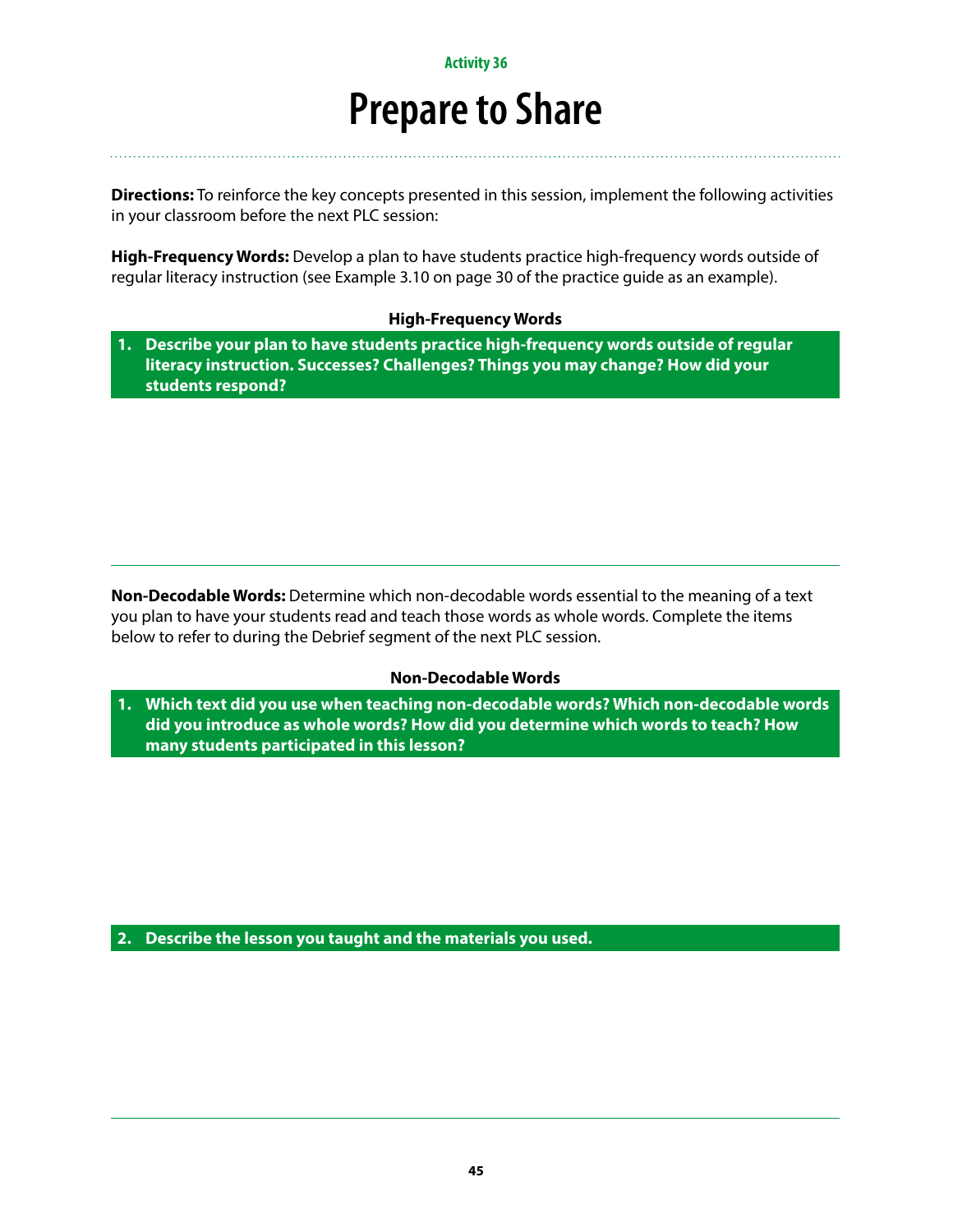**3. Did you teach the lesson as planned? If not, describe any adjustments you made and why you made them.**

**4. How did your students respond to your instruction? How did you scaffold your instruction?**

**5. How did you measure student learning?**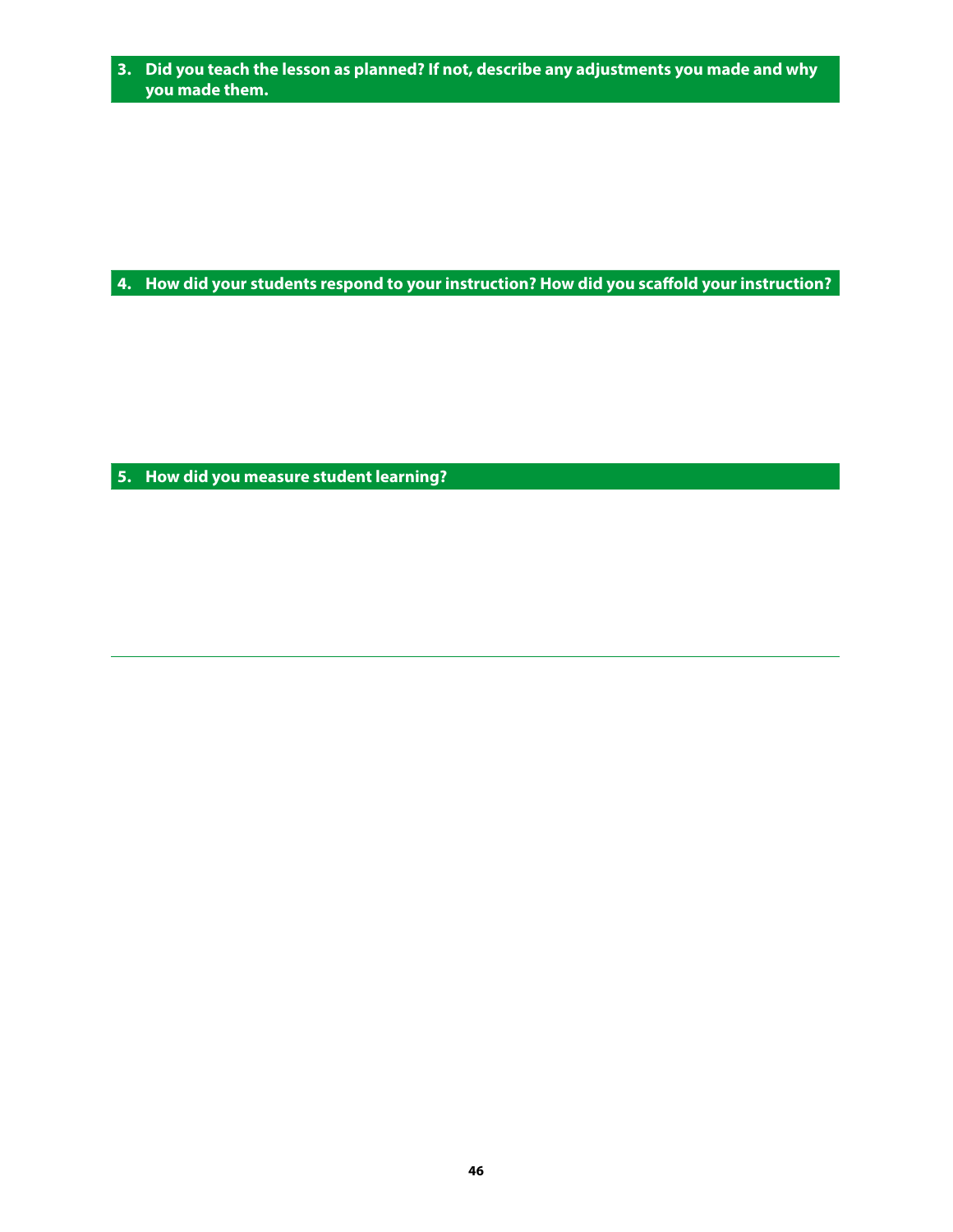# **Video Viewing Guide Word Reading Strategies**

This video illustrates students reading orally while the teacher scaffolds and provides feedback. As you view the lesson in the video, record in the Notes column what the teacher says and does. *Focus attention on teacher feedback to support accurate and efficient word identification.* After watching the video, record in the Reflections column which of the characteristics listed below were present in the lesson.

- **1.** What did students learn?
- **2.** Lesson delivery (e.g., instructional procedures and steps used to teach the lesson, such as modeling, clear and explicit explanations, guided practice, independent practice, review).
- **3.** Materials and resources that were used (e.g., illustrations, video, objects).
- **4.** Focus on teacher feedback to support accurate and efficient word identification (e.g., model strategies, scaffold, prompts). Record specific challenging words and how the teacher provided feedback and support.

| <b>Notes</b> | <b>Reflections</b> |
|--------------|--------------------|
|              |                    |
|              |                    |
|              |                    |
|              |                    |
|              |                    |
|              |                    |
|              |                    |
|              |                    |
|              |                    |
|              |                    |
|              |                    |
|              |                    |
|              |                    |
|              |                    |
|              |                    |
|              |                    |
|              |                    |
|              |                    |
|              |                    |
|              |                    |
|              |                    |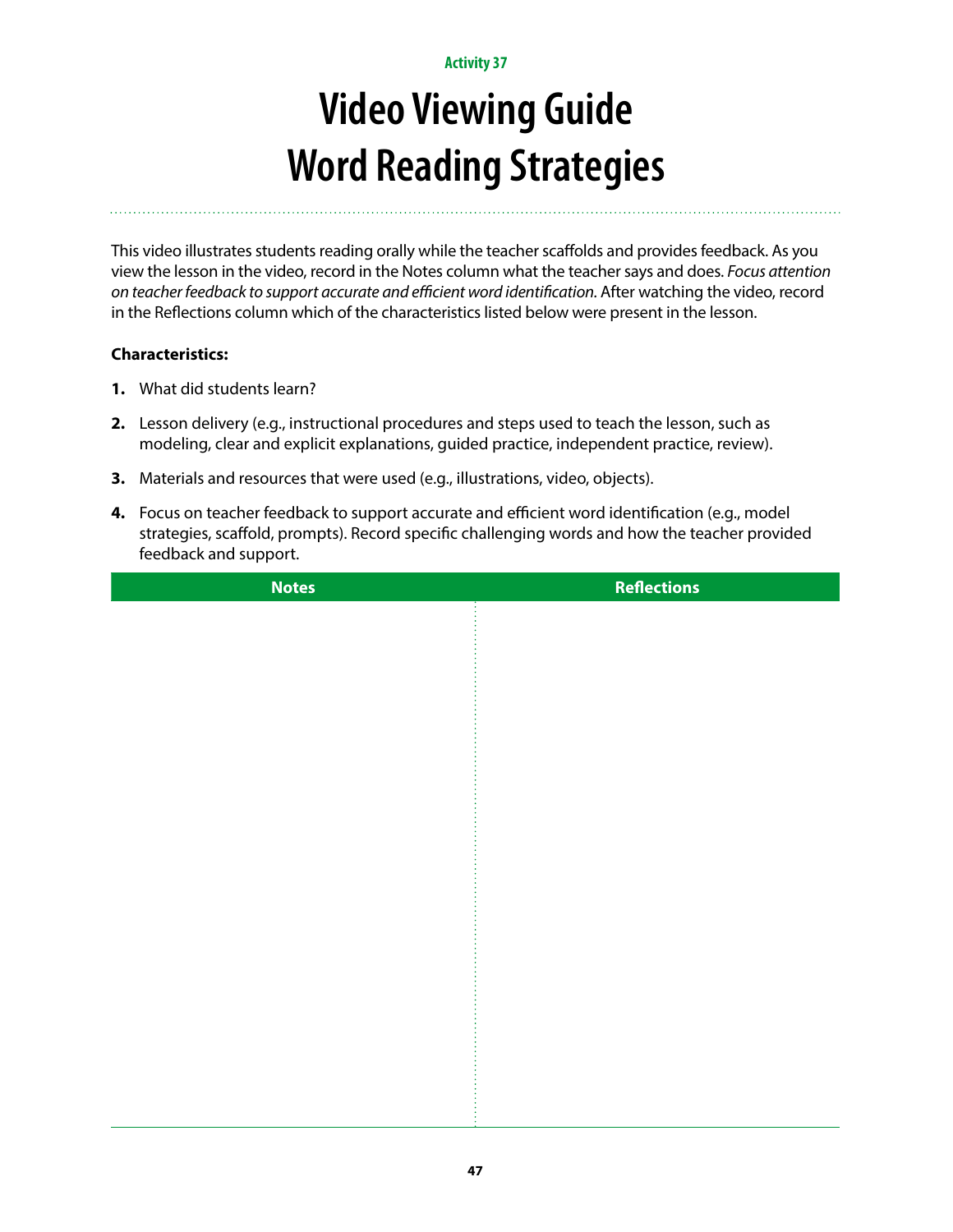# **Video Viewing Guide Fix It Game**

This video illustrates a small group of students reading orally while the teacher facilitates selfmonitoring and self-correction activities by playing the Fix It Game. As you view the lesson in the video, record in the Notes column what the teacher says and does. After watching the video, record in the Reflections column which of the characteristics listed below were present in the lesson.

- **1.** What did students learn?
- **2.** Lesson delivery (e.g., instructional procedures and steps used to teach the lesson, such as modeling, clear and explicit explanations, guided practice, independent practice, review).
- **3.** Materials and resources that were used (e.g., illustrations, video, objects).
- **4.** Focus on teacher feedback to support accurate and efficient word identification (e.g., model strategies, scaffold, prompts). How did the teacher support students in self-monitoring for understanding and to self-correct word-reading errors?

| <b>Notes</b> | <b>Reflections</b> |
|--------------|--------------------|
|              |                    |
|              |                    |
|              |                    |
|              |                    |
|              |                    |
|              |                    |
|              |                    |
|              |                    |
|              |                    |
|              |                    |
|              |                    |
|              |                    |
|              |                    |
|              |                    |
|              |                    |
|              |                    |
|              |                    |
|              |                    |
|              |                    |
|              |                    |
|              |                    |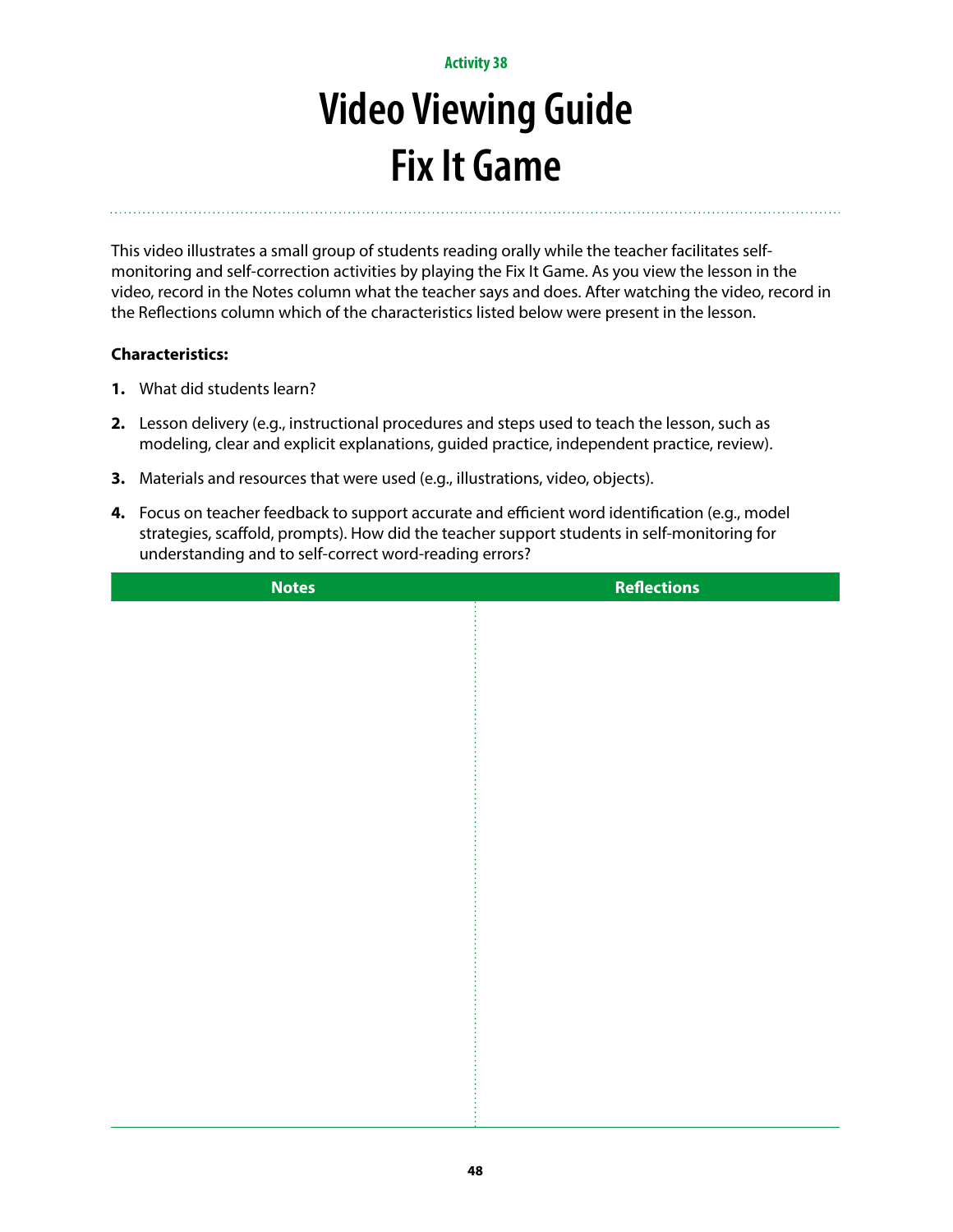### **Prepare to Share**

**Directions:** To reinforce the key concepts presented in this session, implement the following activity in your classroom before the next PLC session:

- **a.** Develop a lesson plan to model strategies, scaffold, and provide feedback about accurate and efficient word identification to students as they read orally. Include how you will teach students to self-monitor for understanding and to self-correct word-reading errors.
- **b.** Implement the lesson with a small group of students who struggle with word identification.
- **c.** Complete the items below to refer to during the Debrief segment of the next PLC session.
- **1. How did you model strategies, scaffold, and provide feedback to support accurate and efficient word identification? How did you teach students to self-monitor understanding and self-correct word-reading errors? How did you determine which words to help students read? How many students participated in this lesson?**

**2. Describe the lesson you taught and the materials you used. Which text did you use? Why?**

**3. Did you teach the lesson as planned? If not, describe any adjustments you made and why you made them.**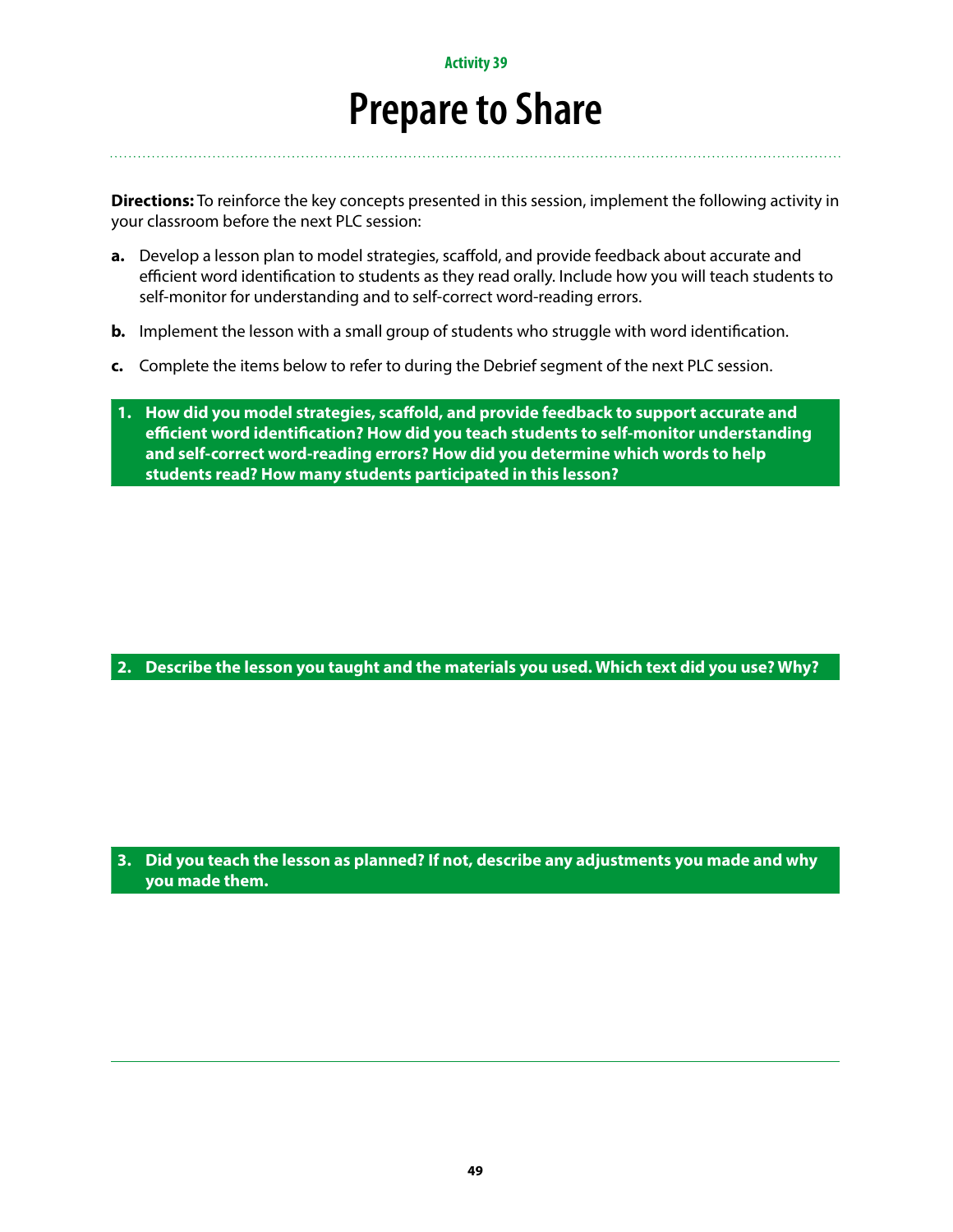**5. How did you measure student learning?**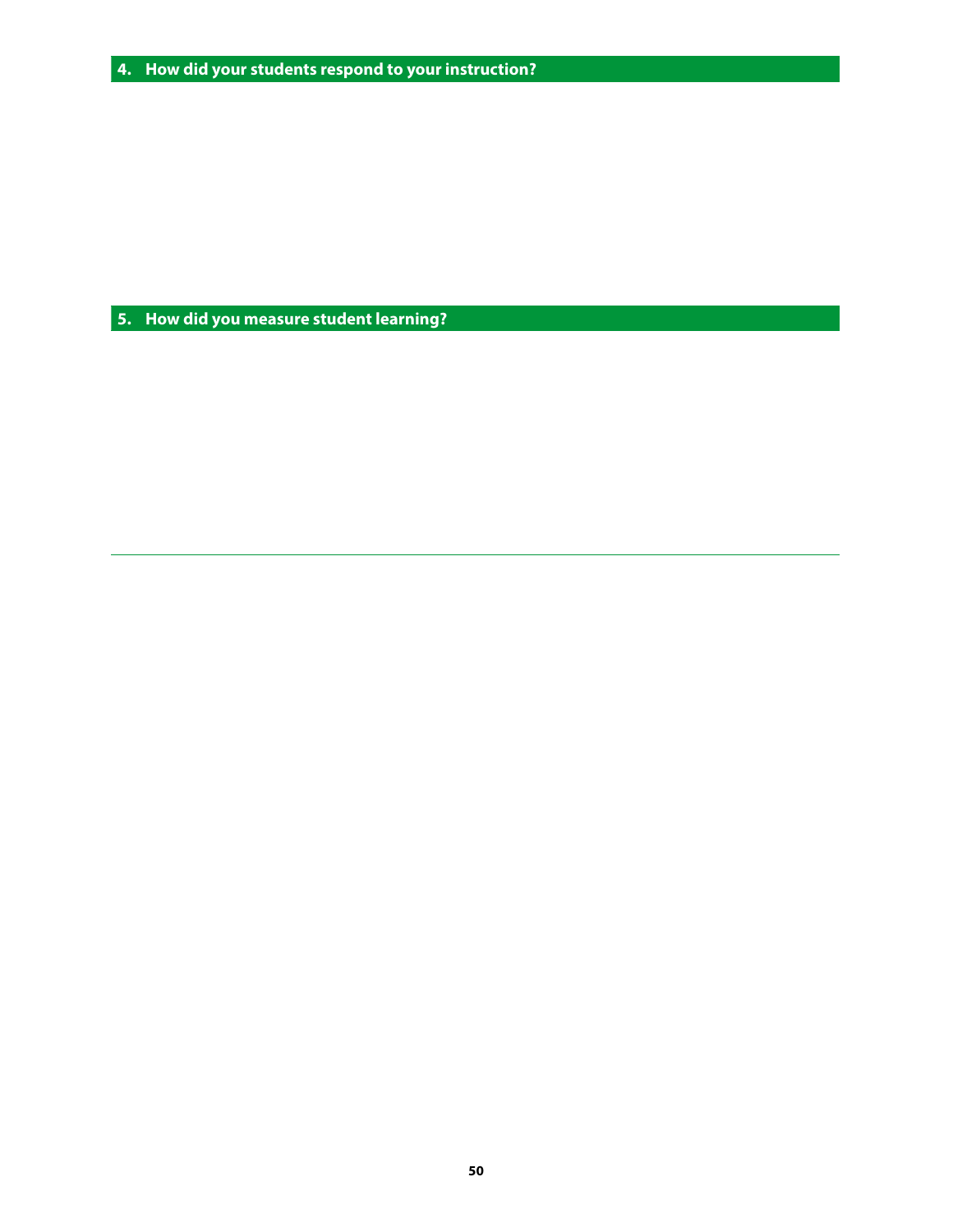# **Video-Viewing Guide Opportunities for Oral Reading Practice With Feedback**

| <b>Fluency Activities</b>                                                                                                                                                                                                                                                                                                                                                                                                                                                                                                    | <b>Evidence viewed in the video that matches</b><br>information from the practice guide |
|------------------------------------------------------------------------------------------------------------------------------------------------------------------------------------------------------------------------------------------------------------------------------------------------------------------------------------------------------------------------------------------------------------------------------------------------------------------------------------------------------------------------------|-----------------------------------------------------------------------------------------|
| <b>Repeated Reading: The teacher works</b><br>one-on-one with a student.                                                                                                                                                                                                                                                                                                                                                                                                                                                     |                                                                                         |
| Partner Reading: The student and a more<br>experienced reader (often the teacher)<br>take turns reading continuous sections of<br>the text. If implemented with the whole<br>class, students are paired intentionally so<br>that each pair includes a stronger and a<br>weaker reader. Instructional-level text is<br>used because it provides some challenge<br>without overwhelming the students.<br>Roles are designated so the stronger<br>reader reads first and the weaker reader<br>reads second.                     |                                                                                         |
| To implement partner reading, establish<br>a routine and provide plenty of<br>opportunities for students to practice<br>the routine with teacher feedback. It is<br>important that students practice giving<br>feedback to their partners politely.<br>1. The first reader reads the text.<br>2. The second reader supplies unknown<br>words and corrects the first reader's<br>errors.<br>3. The second reader reads the text.<br>4. The first reader supplies unknown<br>words and corrects the second reader's<br>errors. |                                                                                         |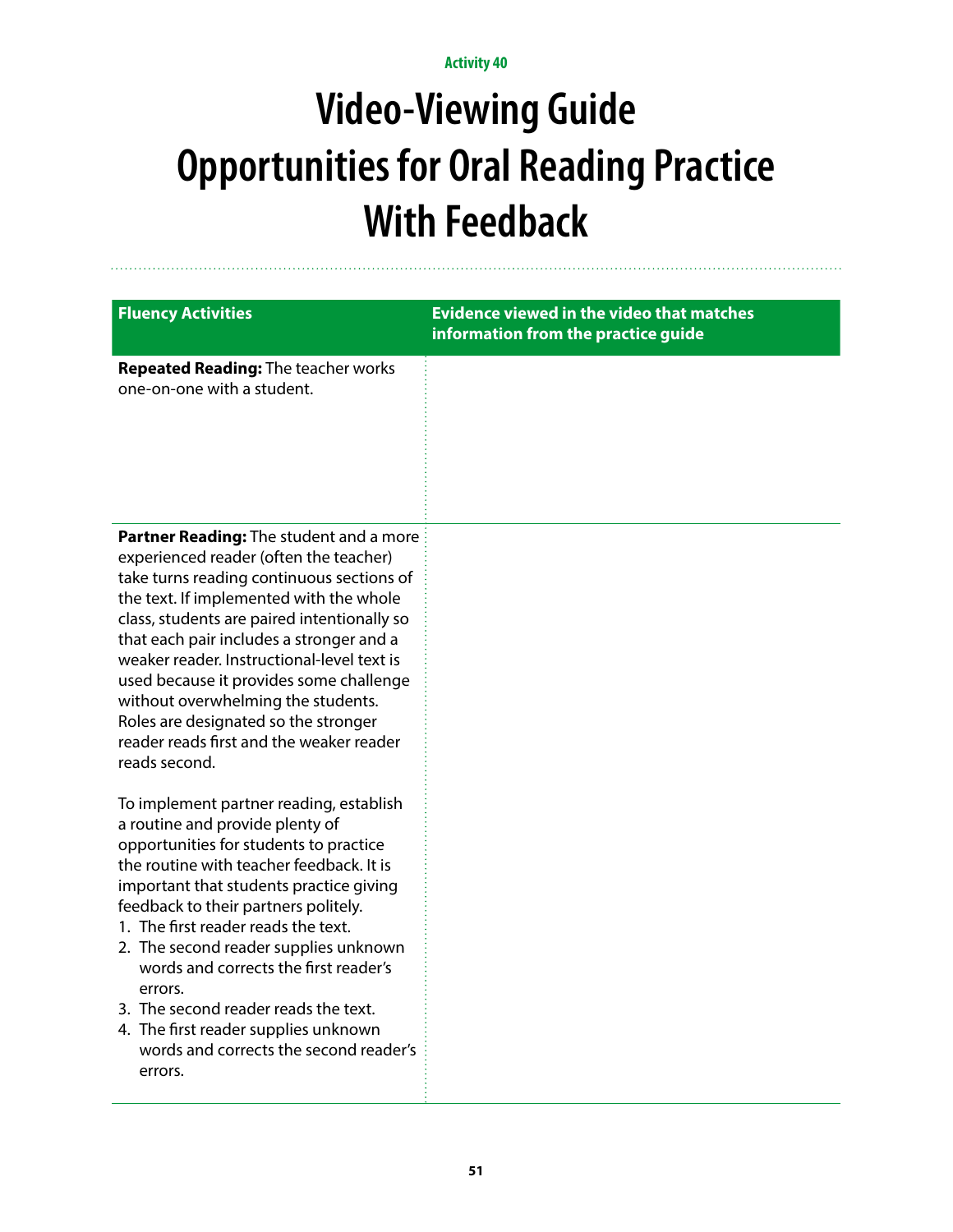| <b>Fluency Activities</b>                                                                                                                                                                                              | <b>Evidence viewed in the video that matches</b><br>information from the practice guide |
|------------------------------------------------------------------------------------------------------------------------------------------------------------------------------------------------------------------------|-----------------------------------------------------------------------------------------|
| <b>Choral Reading: Students read the same</b><br>text at the same time in small groups<br>while the teacher carefully monitors to<br>ensure that all students are participating,<br>as opposed to copying their peers. |                                                                                         |
| Echo Reading: A more experienced<br>reader (often the teacher) reads a section<br>of the text aloud and then the student<br>reads the same section aloud.                                                              |                                                                                         |
| Alternated Reading: In a small group,<br>each student reads a small section of the<br>text out loud while the teacher provides<br>feedback.                                                                            |                                                                                         |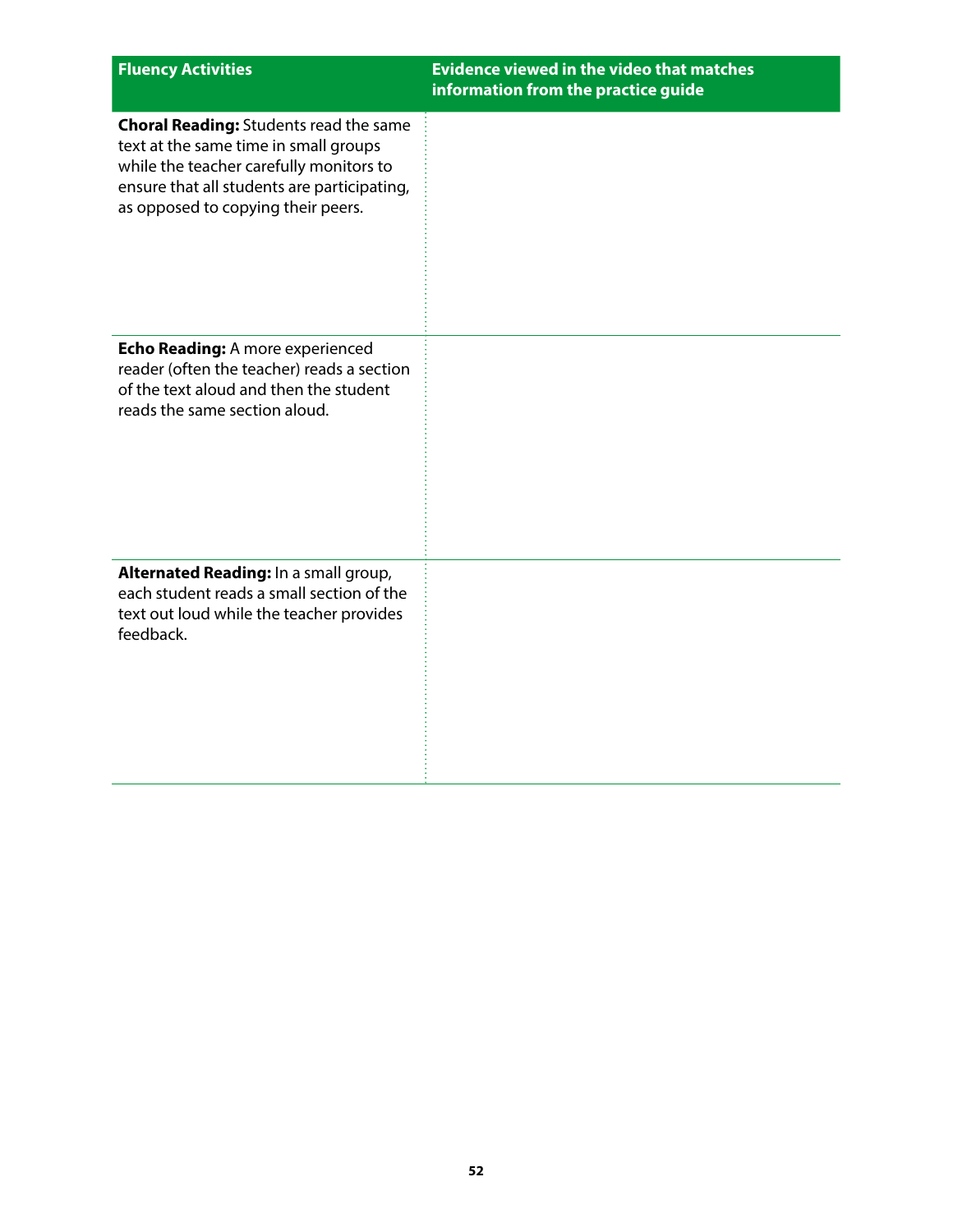# **Oral Reading Practice With Feedback Lesson Plan Template**

**Directions:** Select one activity to provide practice reading fluently listed on page 36 of the practice guide. Develop a plan using this template. Implement the lesson plan with students.

**Group Format (whole class, small group, individual)**

**Text Level (independent, instructional, frustration)**

**Text title. Why this text?**

**Any words to teach to students before reading the text? Why or why not?**

**Describe the lesson procedure.**

**Describe materials.**

**Describe strategies to model.**

**Describe how you will address expression.**

**Describe how you will give feedback when students make a word-reading error.**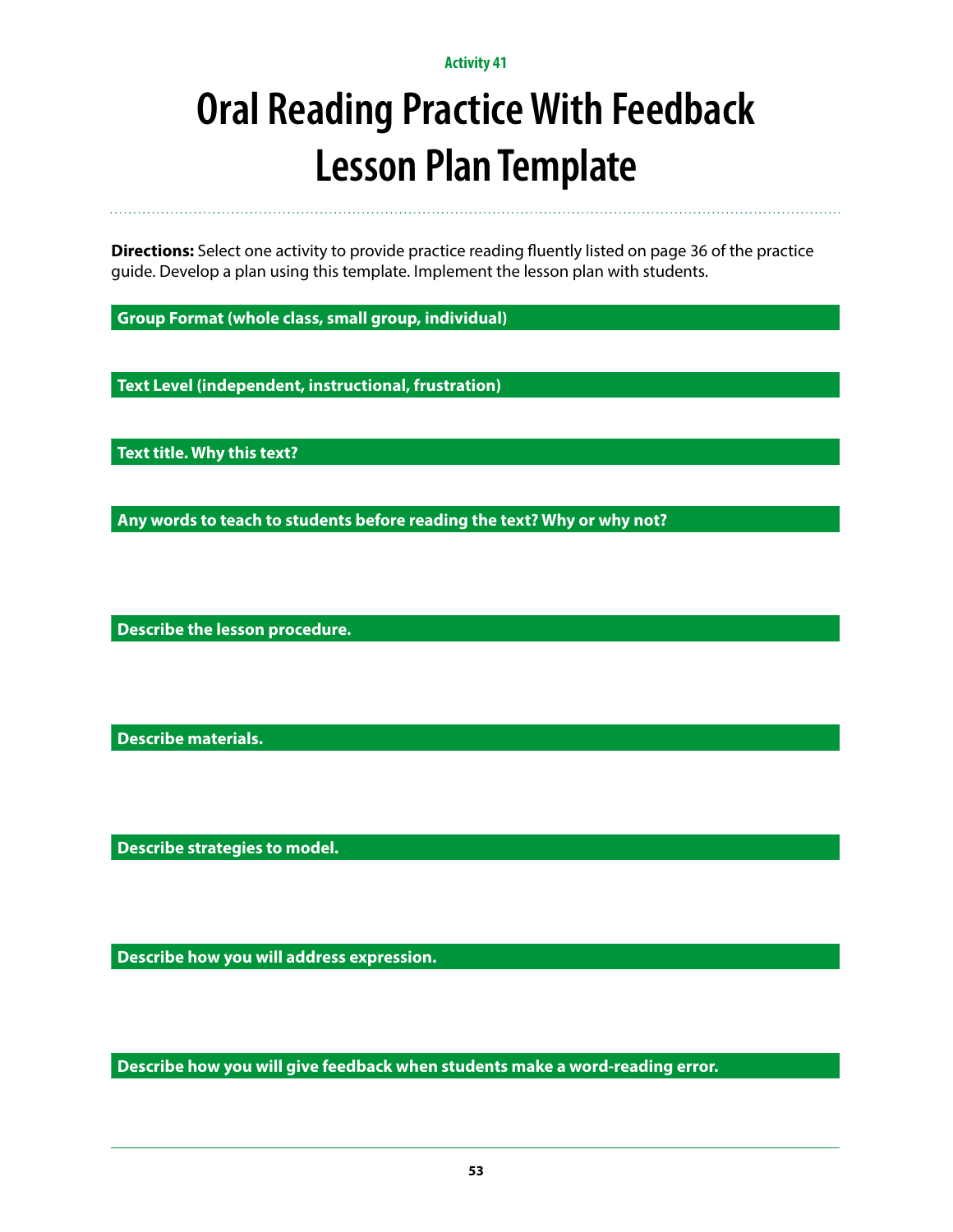### **Prepare to Share**

**Directions:** To reinforce the key concepts presented in this session, implement the following activity in your classroom before the next PLC session:

- **a.** Use **Activity 41: Oral Reading Practice With Feedback** to develop a lesson plan to provide opportunities for oral reading practice with feedback to develop fluent and accurate reading with expression.
- **b.** Implement the lesson with a small group of students.
- **c.** Complete the items below to refer to during the Debrief segment of the next PLC session.

**1. How did you model strategies, scaffold, and provide feedback to support accurate and efficient word identification? How did you teach students to self-monitor understanding and self-correct word-reading errors? How did you determine which words to help students read? How many students participated in this lesson?**

**2. Describe the lesson you taught and the materials you used. Which text did you use? Why?**

**3. Did you teach the lesson as planned? If not, describe any adjustments you made and why you made them.**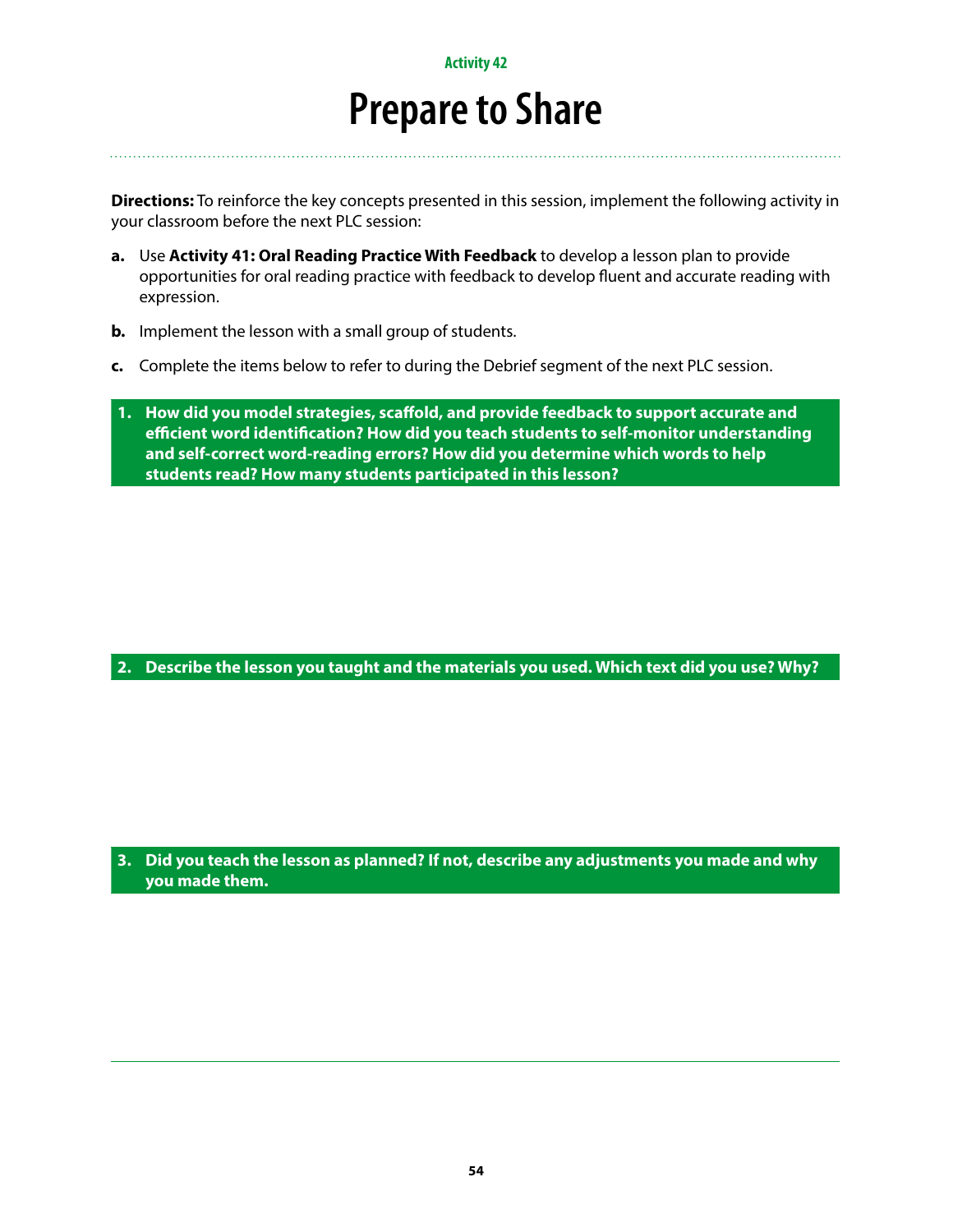**5. How did you measure student learning?**